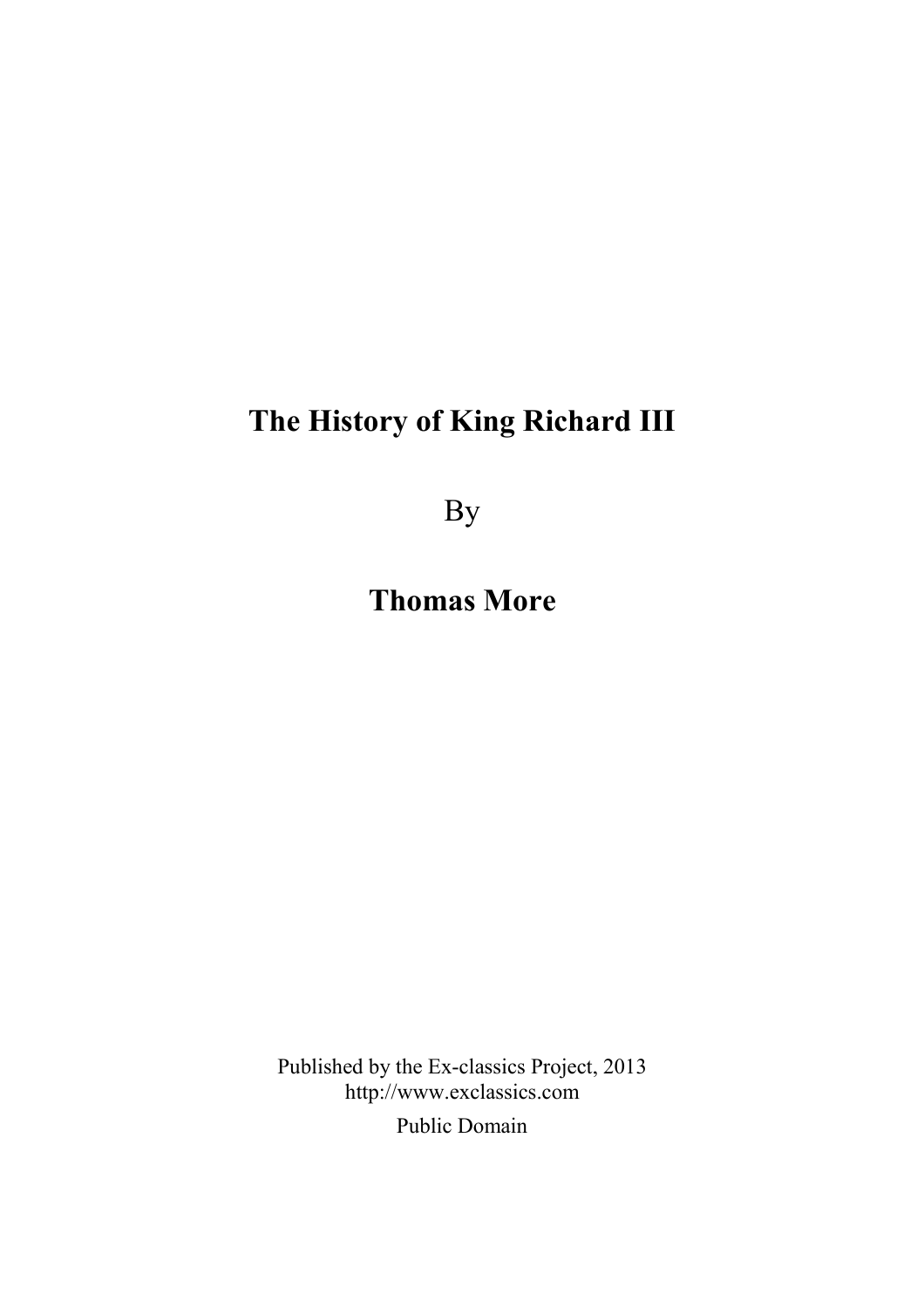

# **Portrait of King Richard III**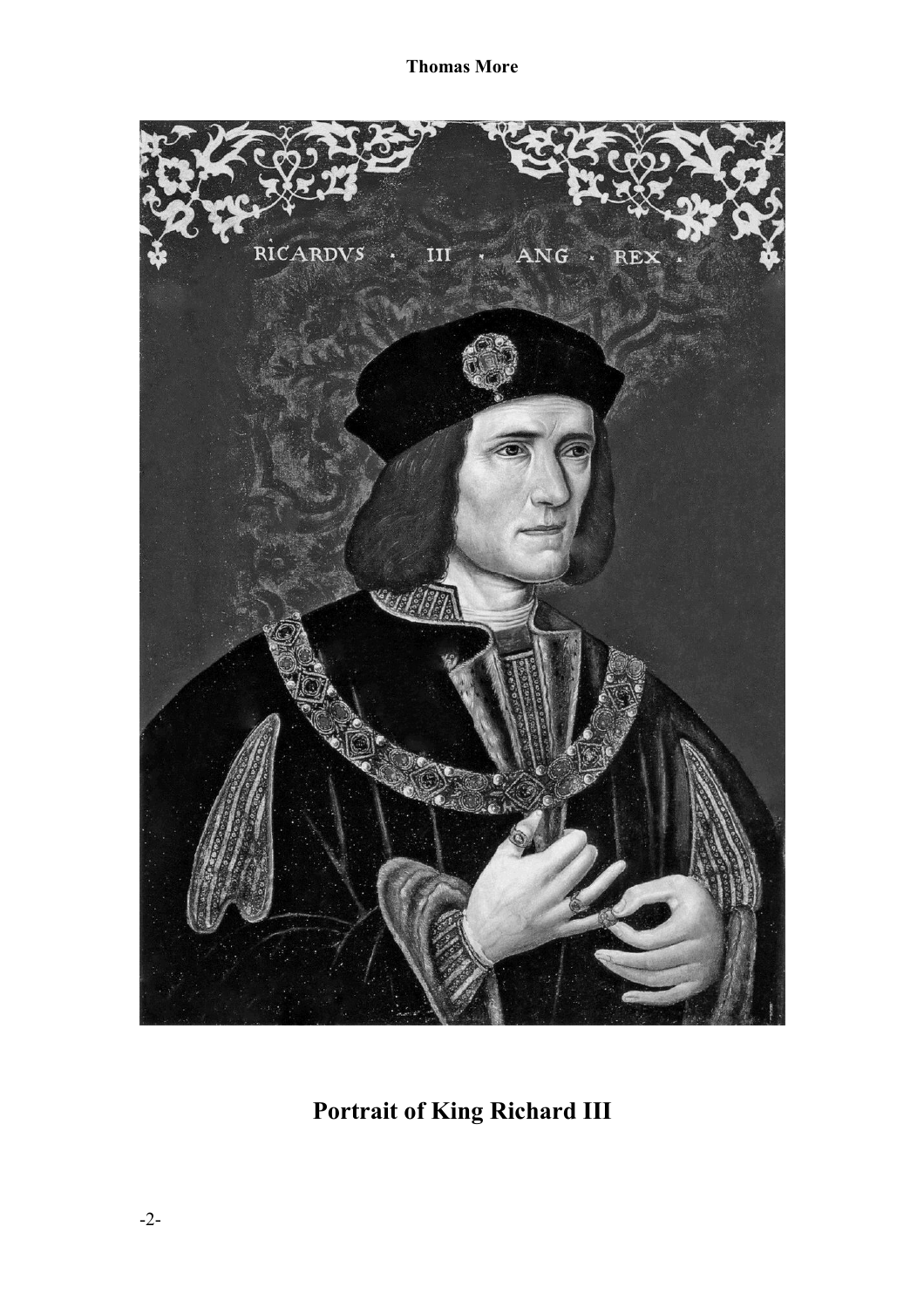### **CONTENTS**

| The History of King Richard the Third (Continued) From the edition of Hardyng's |  |
|---------------------------------------------------------------------------------|--|
|                                                                                 |  |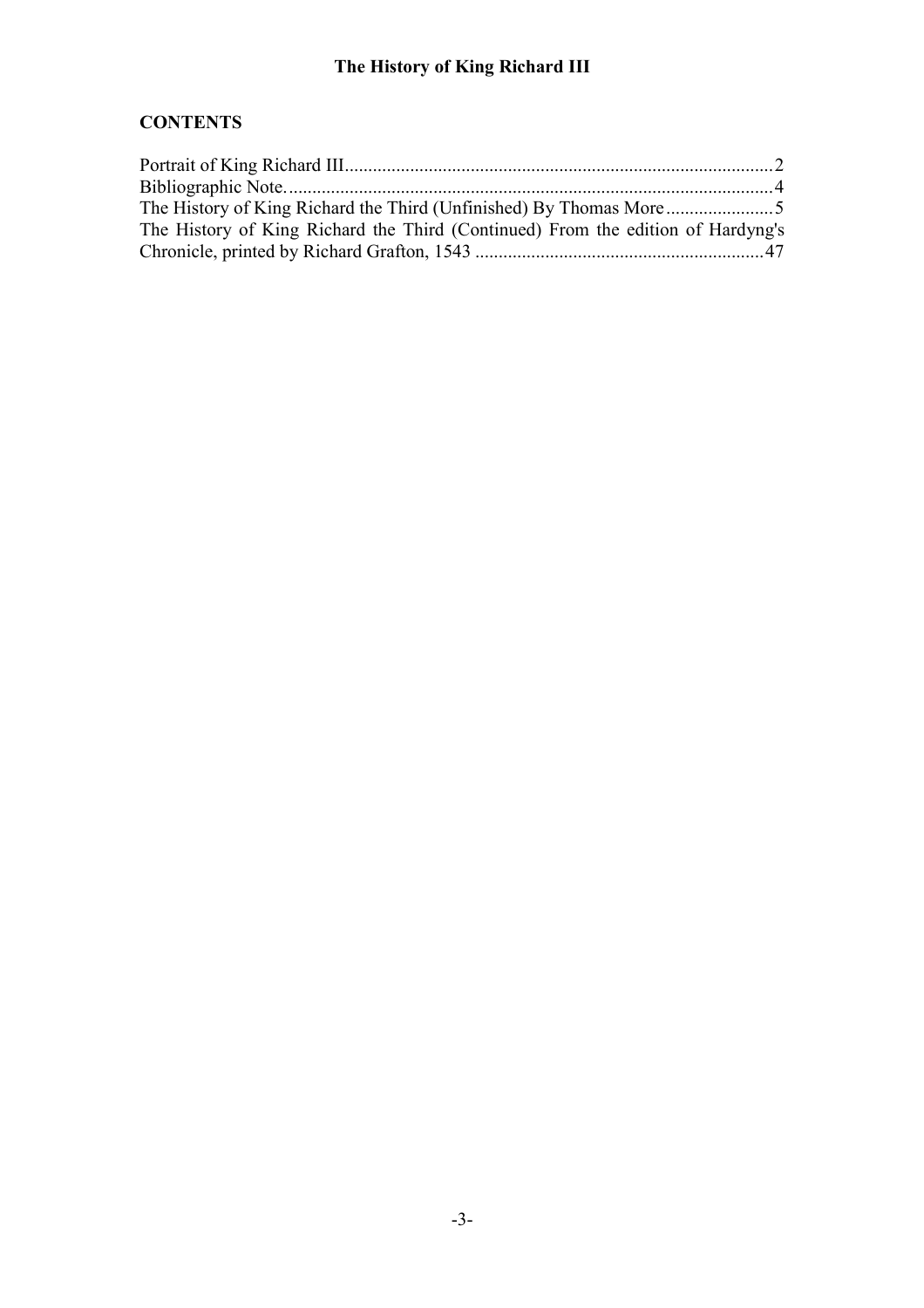## **Bibliographic Note.**

The text is from the folio edition of Sir Thomas More's Works, London, 1557. The continuation is from the edition of Hardyng's Chironicle, printed by Richard Grafton, 1543. This Ex-classics edition is taken from the version by J. Rawson Lumby, DD, Cambridge University Press, 1883.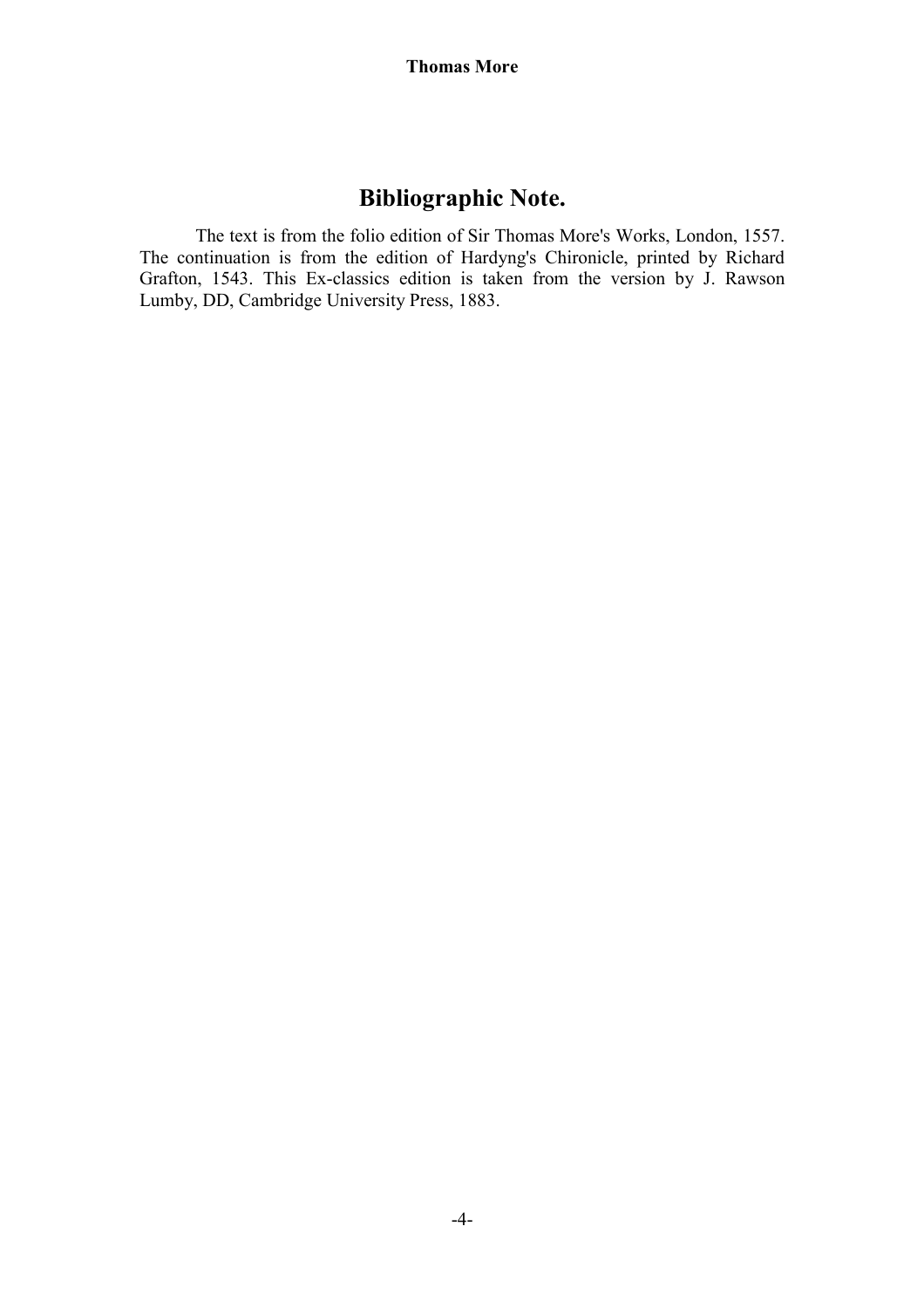# **The History of King Richard the Third (Unfinished) By Thomas More**

King Edward of that name the fourth, after that he had lived fifty and three years, seven months, and five days, and thereof reigned two and twenty years, one month, and eight days, died at Westminster the ninth day of April, the year of or redemption, a thousand four hundred four score and three, leaving much fair issue, that is to wit, Edward the Prince, thirteen year of age: Richard Duke of York, two year younger: Elizabeth, whose fortune and grace was after to be Queen, wife unto King Henry the seventh, and mother unto the eighth: Cecily not so fortunate as fair: Brigette, which representing the virtue of her, whose name she bore, professed and observed a religious life in Dartford, an house of close Nuns: Anne, that was after honourably married unto Thomas, then Lord Howard, and after Earl of Surrey. And Katheryne which long time tossed in either fortune sometime in wealth, oft in adversity, at the last, if this be the last, for yet she liveth, is by the benignity of her Nephew, King Henry the eighth, in very prosperous estate, and worthy her birth and virtue.

This noble Prince deceased at his Palace of Westminster, and with great funeral honour and heaviness of his people from thence conveyed, was entered at Windsor. A King of such governance and behaviour in time of peace (for in war each) party must needs be other's enemy) that there was never any Prince of this land attaining the Crown by battle, so heartily beloved with the substance of the people: nor he himself so specially in any part of his life, as at the time of his death. Which favour and affection yet after his decease, by the cruelty, mischief, and trouble of the tempestuous world that followed, highly toward him more increased. At such time as he died, the displeasure of those that bore him grudge, for King Henry's sake the sixth, whom he deposed, was well assuaged, and in effect quenched, in that that many of them were dead in more than twenty years of his reign, a great part of a long life. And many of them in the mean season grown into his favour, of which he was never strange.

He was a goodly personage, and very princely to behold, of heart courageous, politic in council, in adversity nothing abashed, in prosperity, rather joyful than proud, in peace just and merciful, in war, sharp and fierce, in the field, bold and hardy, and natheless no farther than wisdom would, adventurous. Whose wars who so well consider, he shall no less commend his wisdom where he voided, than his manhood where he vanquished. He was of visage lovely, of body mighty, strong, and clean made: Howbeit in his latter days with over liberal diet, somewhat corpulent and boorly, and natheless not uncomely, he was of youth greatly given to fleshly wantonness: from which health of body in great prosperity and fortune, without a special grace hardly refraineth. This fault not greatly grieved the people: for neither could any one man's pleasure, stretch and extend to the displeasure of very many, and was without violence, and over that in his latter days: blessed and well loved. In which time of his latter days, this Realm was in quiet and prosperous estate: no fear of outward enemies, no war in hand, nor none toward, but such as no man looked for: the people toward the Prince, not in a constrained fear, but in a willing and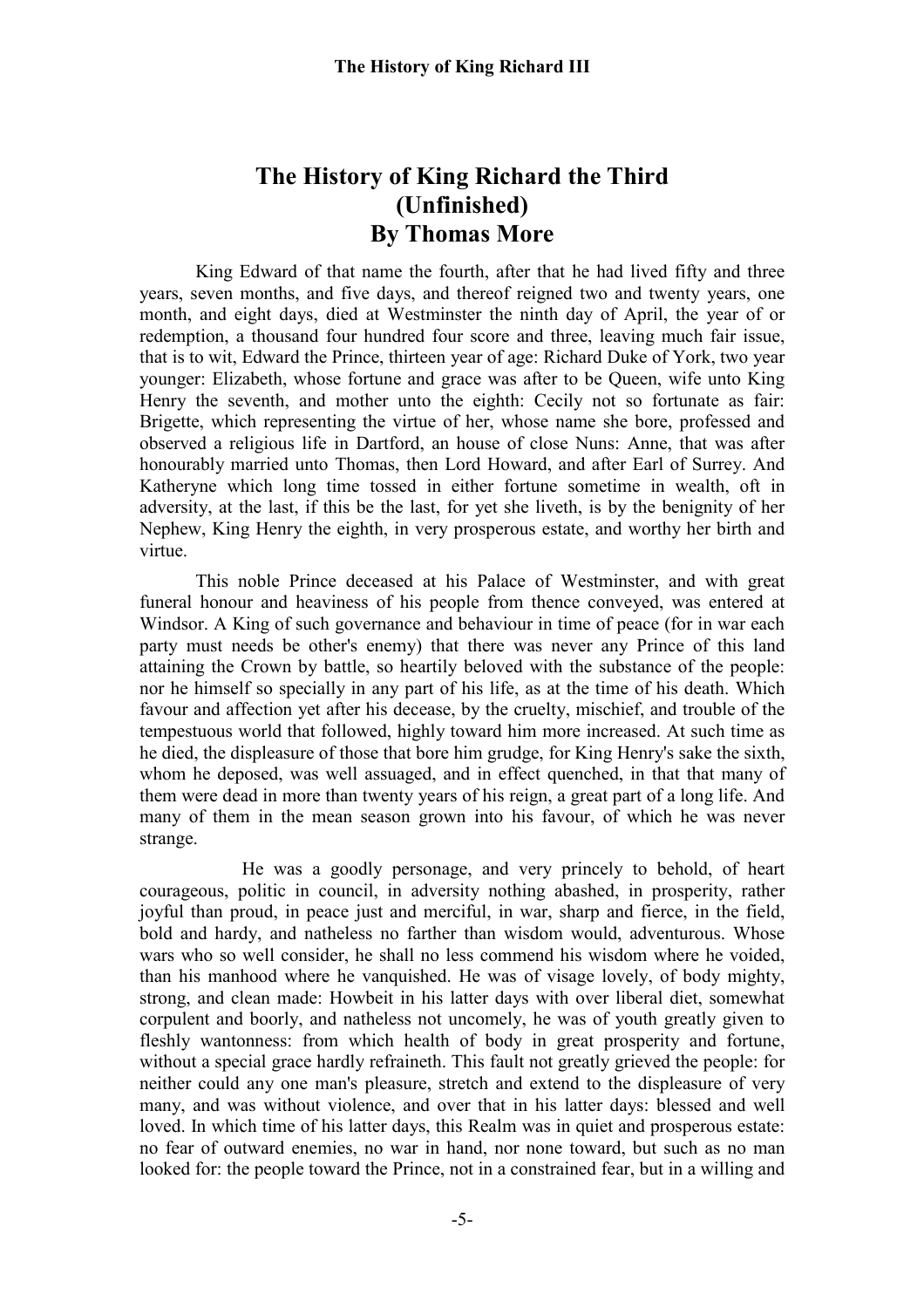loving obedience: among themselves, the commons in good peace. The Lords whom he knew at variance, himself in his death bed appeased. He had left all gathering of money (which is the only thing that withdraweth the hearts of Englishmen from the Prince) nor any thing intendeth he to take in hand, by which he should be driven thereto, for his tribute out of France he had before obtained. And the year foregoing his death, he had obtained Berwick. And albeit that all the time of his reign, he was with his people, so benign, courteous and so familiar, that no part of his virtues was more esteemed: yet that condition in the end of his days (in which many princes by a long continued sovereignty, decline in to a proud port from debonair behaviour of their beginning) marvellously in him grew and increased: so far forth that in the Summer the last that ever he saw, his highness being at Windsor in hunting, sent for the Mayor and Aldermen of London to him, for none other errand, but to have them hunt and be merry with him, where he made them not so straitly, but so friendly and so familiar cheer, and sent venison from thence so freely into the City, that no one thing in many days before, gave him either more hearts or more hearty favour among the common people, which oftentimes more esteem and take for greater kindness, a little courtesy, than a great benefit. So deceased (as I have said) this noble King, in that time, in which his life was most desired. Whose love of his people and their entire affection toward him, had been to his noble children (having in themselves also as many gifts of nature, as many Princely virtues, as much goodly towardness as their age could receive) a marvellous fortress and sure armour, if division and dissension of their friends, had not unarmed them, and left them destitute, and the execrable desire of sovereignty, provoked him to their destruction, which if either kind or kindness had holden place, must needs have been their chief defence. For Richard the Duke of Gloucester, by nature their Uncle, by office their Protector, to their father beholden, to themselves by oath and allegiance bound, all the bands broken that bind man and man together, without any respect of God or the world, unnaturally contrived to bereave them, not only their dignity, but also their lives. But forasmuch as this Duke's demeanour ministreth in effect all the whole matter whereof this book shall entreat, it is therefore convenient, somewhat to show you ere we farther go, what manner of man this was, that could find in his heart, so much mischief to conceive.

Richard Duke of York, a noble man and a mighty, began not by war, but by law, to challenge the crown, putting his claim into the parliament. Where his cause was either for right or favour so farforth advanced, that King Henry his blood (albeit he had a goodly Prince) utterly rejected, the Crown was by authority of parliament entailed unto the Duke of York and his issue male in remainder immediately after the death of King Henry. But the Duke not enduring so long to tarry, but intending under pretext of dissension and debate arising in the realm, to prevent his time, and take upon him the rule in King Harry his life, was with many nobles of the realm at Wakefield slain, leaving three sons, Edward, George, and Richard. All three as they were great states of birth, so were they great and stately of stomach, greedy and ambitious of authority, and impatient of partners. Edward revenging his father's death, deprived King Henry, and attained the crown. George Duke of Clarence was a goodly noble Prince, and at all points fortunate, if either his own ambition had not set him against his brother, or the envy of his enemies, his brother against him. For were it by the Queen and the Lords of her blood which highly maligned the King's kindred (as women commonly not of malice but of nature hate them whom their husbands love) or were it a proud appetite of the Duke himself intending to be King: at the lest wise heinous Treason was there laid to his charge, and finally were he faulty, were he faultless, attainted was he by parliament, and judged to the death, and thereupon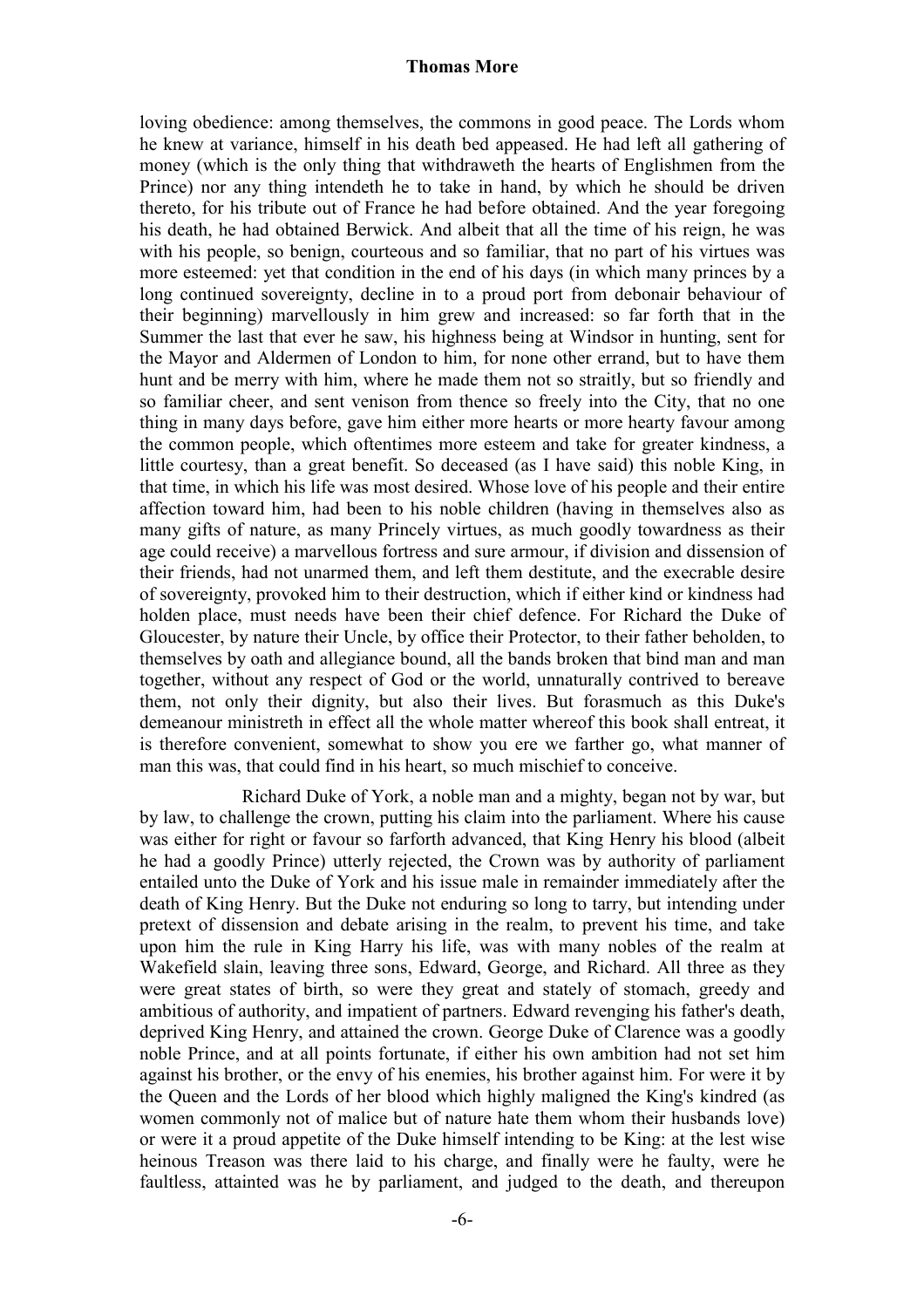hastily drowned in a butt of Malmsey, whose death King Edward (albeit he commanded it) when he wist it was done, piteously bewailed and sorrowfully repented.

Richard the third son, of whom we now entreat, was in wit and courage equal with either of them, in body and prowess far under them both, little of stature, ill featured of limbs, crook-backed, his left should much higher than his right, hard favoured of visage, and such as is in states called warly, in other men otherwise, he was malicious, wrathful, envious, and from afore his birth, ever froward. It is for truth reported, that the Duchess his mother had so much ado in her travail, that she could not be delivered of him uncut: and that he came into the world with the feet forward, as men be born outward, and (as the fame runneth) also not untoothed, whither men of hatred report above the truth, or else that nature changed her course in his beginning, which in the course of his life many things unnaturally committed. None evil captain was he in the war, as to which his disposition was more meetly than for peace. Sundry victories had he, and sometime overthrows, but never in default as for his own person, either of hardiness or politic order, free was he called of dispense, and somewhat above his power liberal, with large gifts he got him unsteadfast friendship, for which he was fain to pill and spoil in other places, and get him steadfast hatred. He was close and secret, a deep dissimuler, lowly of countenance, arrogant of heart, outwardly companionable where he inwardly hated, not letting to kiss whom he thought to kill: dispitous and cruel, not for evil will always, but after for ambition, and either for the surety or increase of his estate. Friend and foe was much what indifferent, where his advantage grew, he spared no man death, whose life withstood his purpose. He slew with his own hands King Henry the sixth, being prisoner in the Tower, as men constantly say, and that without commandment or knowledge of the King, which would undoubtedly if he had intended that thing, have appointed that butcherly office, to some other than his own born brother.

Some wise men also ween, that his drift covertly conveyed, lacked not in helping forth his brother of Clarence to his death: which he resisted openly, howbeit somewhat (as men deemed) more faintly than he that were heartily minded to his wealth. And they that thus deem, think that he long time in King Edward's life, forethought to be King in case that that King his brother (whose life he looked that evil diet should shorten) should happen to decease (as in deed he did) while his children were young. And they deem, that for this intent he was glad of his brother's death that Duke of Clarence, whose life must needs have hindered him so intending, whither the same Duke of Clarence had he kept him true to his nephew the young King, or enterprised to be King himself. But of all this Pointe, is there no certainty, and whoso divineth upon conjectures, may as well shoot to far as to short. Howbeit this have I by credible information learned, that the self night in which King Edward died, one Mistlebrooke long ere morning, came in great haste to the house of one Pottier dwelling in Redcross Street without Cripplegate: and when he was with hasty rapping quickly let in, he showed unto Pottier that King Edward was departed. By my truth man quod Pottier then will my master the Duke of Gloucester be King. What cause he had so to think hard it is to say, whether he being toward him, any thing knew that he such thing purposed, or otherwise had any inkling thereof: for he was not likely to speak it of nought.

But now to return to the course of this history, were it that the Duke of Gloucester had of old foreminded this conclusion, or was now at erst thereunto moved, and put in hope by the occasion of the tender age of the young Princes, his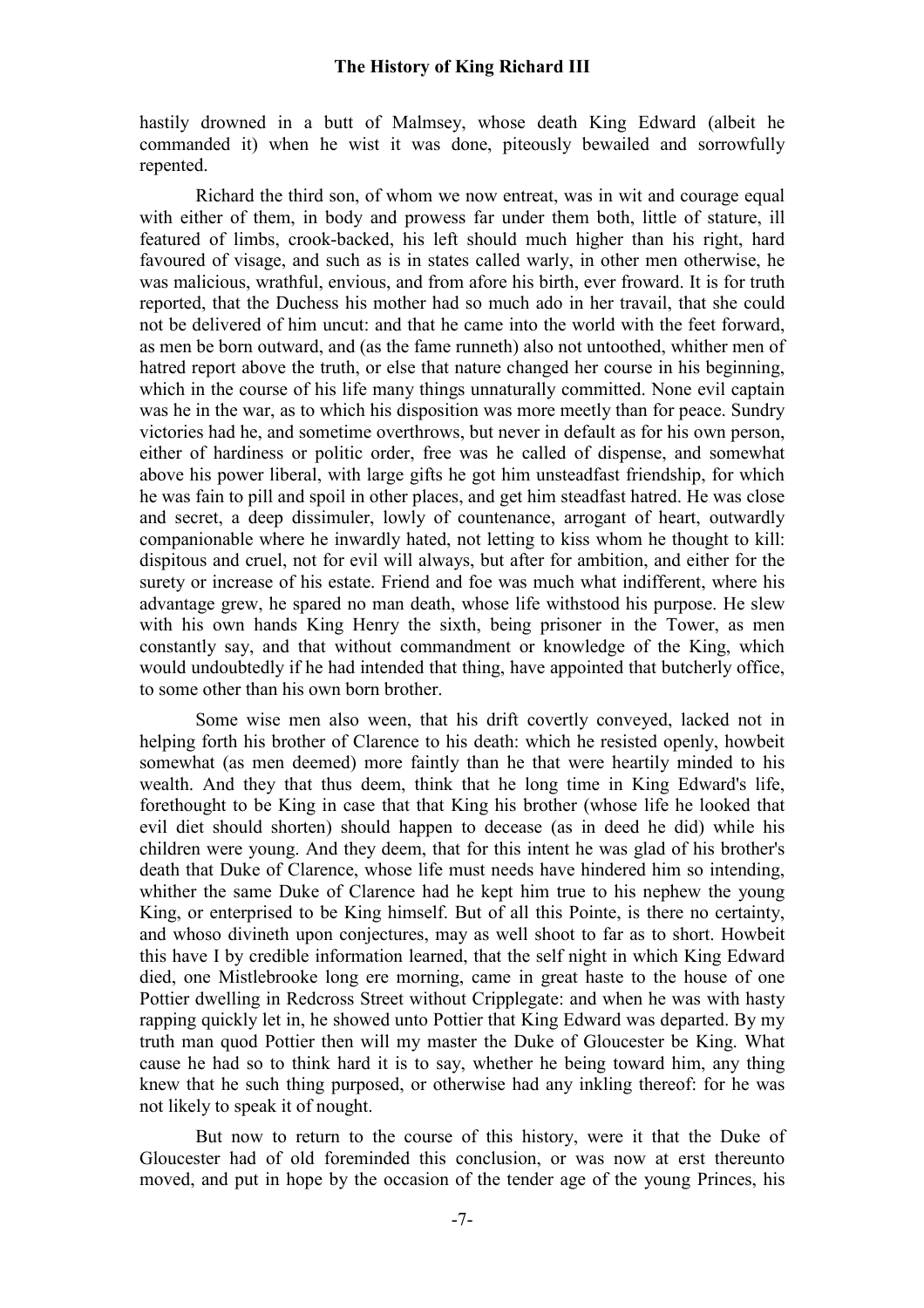Nephews (as opportunity and likelihood of speed, putteth a man in courage of that he never intended) certain is it that he contrived their destruction, with the usurpation of the regal dignity upon himself. And for as much as he well wist and helped to maintain, a long continued grudge and heart burning between the Queen's kindred and the King's blood either party envying other's authority, he now thought that their division should be (as it was in deed) a fortherly beginning to the pursuit of his intent, and a sure ground for the foundation of all his building if he might first under the pretext of revenging of old displeasure, abuse the anger and ignorance of the one party, to the destruction of the other: and then win to his purpose as many as he could: and those that could not be won, might be lost ere they looked therefore. For of one thing was he certain, that if his intent were perceived, he should soon have made peace between the both parties, with his own blood.

King Edward in his life, albeit that this dissension between his friends somewhat irked him: yet in his good health he somewhat the less regarded it, because he thought whatsoever business should fall between them, himself should always be able to rule both the parties.

But in his last sickness, when he received his natural strengthen so far enfeebled, that he despaired all recovery, then he considering the youth of his children, albeit he nothing less mistrusted than that that happened, yet well foreseeing that many harms might grow by their debate, while the youth of his children should lack discretion of themselves and good council, of their friends, of which either party should council for their own commodity and rather by pleasant advice to win themselves favour, than by profitable advertisement to do the children good, he called some of them before him that were at variance, and in especial the Lord Marquis Dorset the Queen's son by her first husband, and Richard the Lord Hastings, a noble man, then Lord Chamberlain against whom the Queen specially grudged, for that great favour the King bore him, and also for that she thought him secretly familiar with the King in wanton company. Her kindred also bore him sore, as well for that the King had made him captain of Calais (which office the Lord Rivers, brother to the Queen claimed of the King's former promise as for divers other great gifts which he received, that they looked for.

When these Lords with divers other of both the parties were come in presence, the King lifting up himself and underset with pillows, as it is reported on this wise said unto them. My Lords, my dear kinsmen and allies, in what plight I lie you see, and I feel. By which the less while I look to live with you, the more deeply am I moved to care in what case I leave you, for such as I leave you, such be my children like to find you. Which if they should (that God forbid) find you at variance, might hap to fall themselves at war ere their discretion would serve to set you at peace. Ye see their youth, of which I reckon the only surety to rest in your concord. For it sufficeth not that all you love them, if each of you hate other. If they were men, your faithfulness haply would suffice. But childhood must be maintained by men's authority, and slipper youth underpropped with elder council, which neither they can have, but ye give it, nor ye give it, if ye agree not. For where each laboureth to break that the other maketh, and for hated of each other's person, impugneth each other's council, there must it needs be long ere any good conclusion go forward. And also while either party laboureth to be chief, flattery shall have more place than plain and faithful advice, of which must needs ensue the evil bringing up of the Prince, whose mind in tender youth infect, shall readily fall to mischief and riot, and draw down with this noble realm to ruin, but if grace turn him to wisdom: which if God send, then they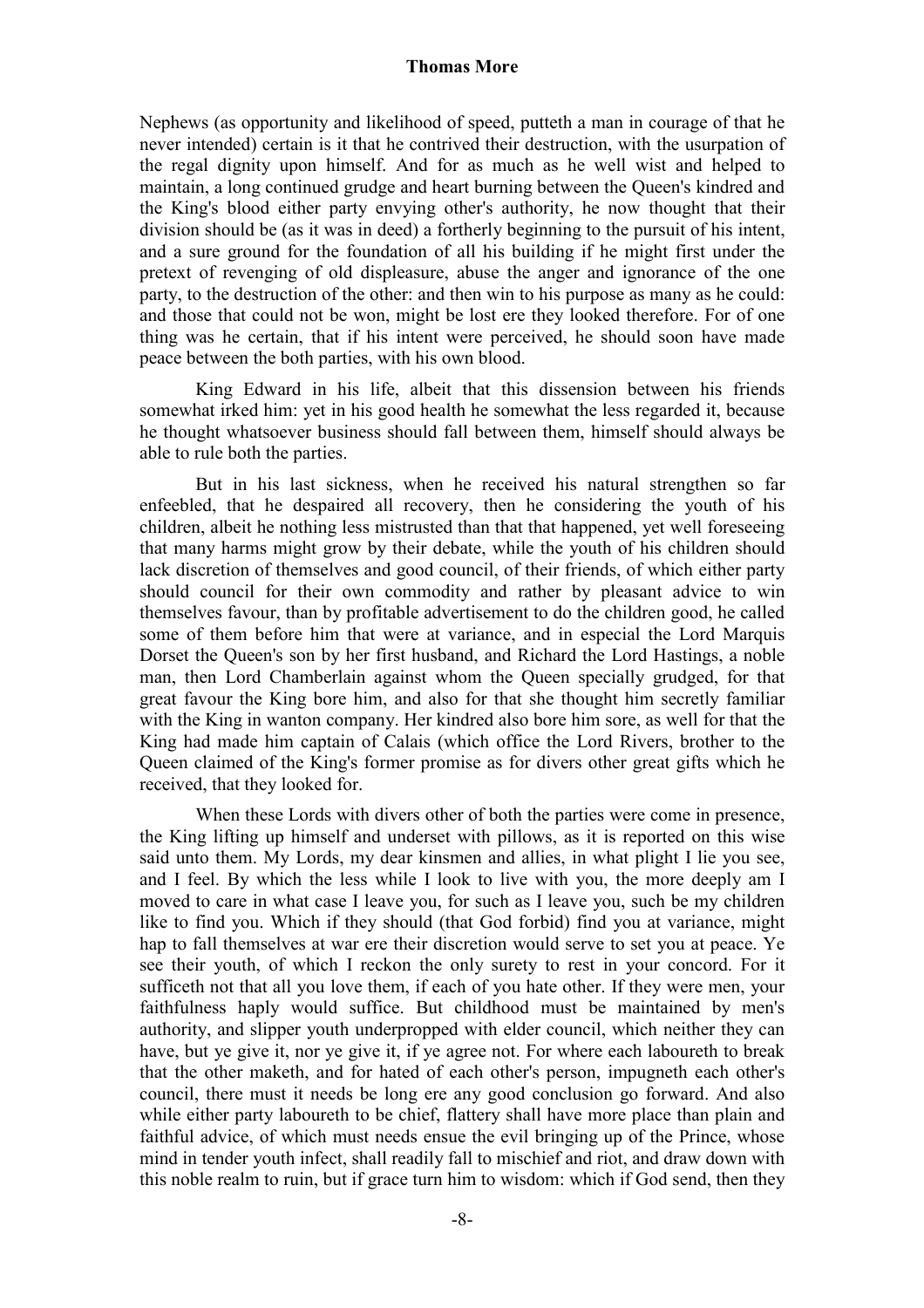that by evil means before pleased him best, shall after fall farthest out of favour, so that ever at length evil drifts draw to nought, and good plain ways prosper. Great variance hath there long been between you, not always for great causes. Some time a thing right well intended, our misconstruction turneth unto worse or a small displeasure done us, either our own affection or evil tongues aggrieveth. But this wot I well ye never had so great cause of hatred, as ye have of love. That we be all men, that we be Christian men, this shall I leave for preachers to tell you (and yet I wot ne'er whither any preacher's words ought more to move you, than his that is by and by going to the place that they all preach of.) But this that I desire you to remember, that the one part of you is of my blood, the other of mine allies, and each of you with other, either of kindred or affinity, which spiritual kindred of affinity, if the sacraments of Christ's Church, bear that weight with us that would God they did, should no less move us to charity, than the respected of fleshly consanguinity. Our Lord forbid, that you love together the worse, for the self cause that you ought to love the better. And yet that happeneth. And no where find we so deadly debate, as among them, which by nature and law most ought to agree together. Such a pestilent serpent is ambition and desire of vainglory and sovereignty, which among states where he once entereth creepeth forth so far, till with division and variance he turneth all to mischief. First longing to be next the best, afterwards equal with the best, and at last chief and above the best. Of which immoderate appetite of worship, and thereby of debate and dissension what loss what sorrow, what trouble hath within these few years grown in this realm, I pray God as well forget as we well remember.

Which things if I could as well have foreseen, as I have with my more pain than pleasure proved, by God's blessed Lady (that was ever his oath) I would never have won the courtesy of men's knees, with the loss of so many heads. But sithen things passed cannot be again called, much ought we the more beware, by what occasion we have taken so great hurt afore, that we eftesoon fall not in that occasion again. Now be those griefs passed, and all is (God be thanked) quiet, and likely right well to prosper in wealthful peace under your cousins my children, if God send them life and you love. Of which two things, the less loss were they by whom though God did his pleasure, yet should the Realm always find King's and peradventure as good King's. But if you among yourselves in a child's reign fall at debate, many a good man shall perish and haply he too, and ye too, ere this land find peace again. Wherefore in these last words that ever I look to speak with you: I exhort you and require you all, for the love that I have ever born to you, for the love that our Lord beareth to us all, from this time forward, all griefs forgotten, each of you love other. Which I verily trust you will, if ye any thing earthly regard, either God or your King, affinity or kindred, this realm, your own country, or your own surety. And therewithal the King no longer enduring to sit up, laid him down on his right side, his face toward them: and none was there present that could refrain from weeping. But the Lords recomforting him with as good words as they could, and answering for the time as they thought to stand with his pleasure, there in his presence (as by their words appeared each forgave other, and joined their hands together, when (as it after appeared by their deeds) their hearts, were far asunder.

As soon as the King was departed, that noble prince his son drew toward London, which at the time of his decease, kept his household at Ludlow in Wales. Which country being far off from the law and recourse to justice, was begun to be far out of good will and waxen wild, robbers and rievers walking at liberty uncorrected. And for this encheason the prince was in the life of his father sent thither, to the end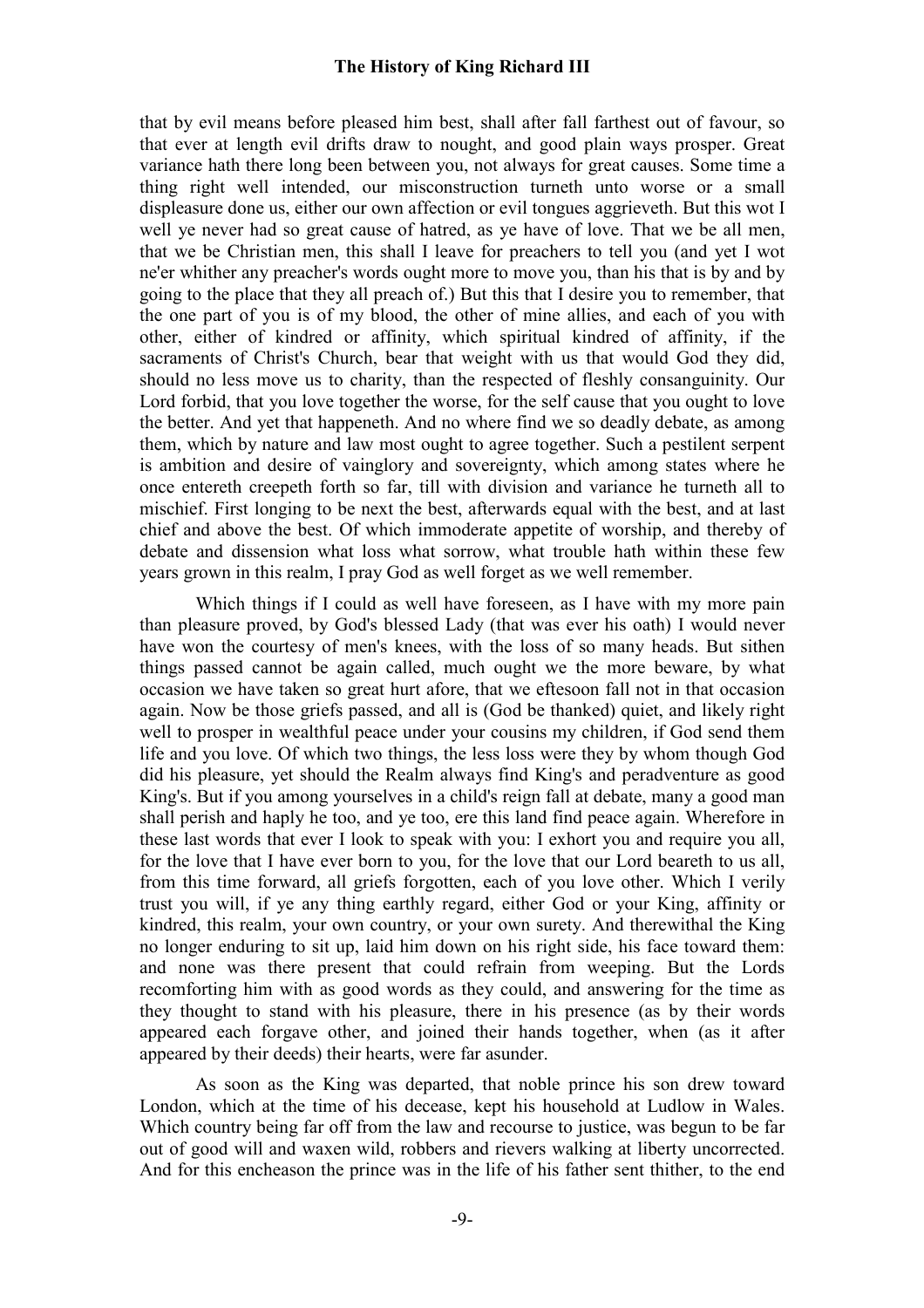that the authority of his presence, should refrain evil disposed persons from the boldness of their former outrages, to the governance and ordering of this young prince at his sending thither, was there appointed Sir Antony Wodvile Lord Rivers and brother unto the Queen, a right honourable man, as valiant of hand as politic in council. Adjoined were there unto him other of the same party, and in effect every one as he was nearest of kin unto the Queen, so was planted next about the prince. That drift by the Queen not unwisely devised, whereby her blood might of youth be rooted in the prince's favour, the Duke of Gloucester turned unto their destruction, and upon that ground set the foundation of all his unhappy building. For whomsoever he perceived, either at variance with them, or bearing himself their favour, he broke unto them, some by mouth, some by writing and secret messengers, that it neither was reason nor in any wise to be suffered, that the young King their master and kinsman, should be in the hands and custody of his mother's kindred, sequestered in manner from their company and attendance, of which every one ought him as faithful service as they, and many of them far more honourable part of kin than his mother's side: whose blood (quod he) saving the King's pleasure, was full unmeetly to be matched with his: which now to be as who say removed from the King, and the less noble to be left about him, is (quod he) neither honourable to his majesty, nor unto us, and also to his grace no surety to have the mightiest of his friends from him, and unto us no little jeopardy, to suffer our well proved evil willers, to grow in overgreat authority with the prince in youth, namely which is light of belief and soon persuaded. Ye remember I trow King Edward himself, albeit he was a man of age and of discretion, yet was he in many things ruled by the bend, more than stood either with his honour, or our profit, or with the commodity of any man else, except only the immoderate advancement of themselves. Which whither they sorer thirsted after their own weal, or our woe, it were hard I ween to guess. And if some folk's friendship had not holden better place with the King, than any respect of kindred, they might peradventure easily have been trapped and brought to confusion some of us ere this. Why not as easily as they have done some other already, as near of his royal blood as we. But our Lord hath wrought his will, and thank be to his grace that peril is past. Howbeit as great is growing, if we suffer this young King in our enemies' hand, which without his witting, might abuse the name of his commandment, to any of our undoing, which thing God and good provision forbid. Of which good provision none of us hath any thing the less need, for the late made atonement, in which the King's pleasure had more place than the parties' wills. Nor none of us I believe is so unwise, oversoon to trust a new friend made of an old foe, or to think that an hourly kindness, suddenly contract in one hour, continued yet scant a fortnight, should be deeper settled in their stomachs: than a long accustomed malice many years rooted.

With these words and writings and such other, the Duke of Gloucester soon set afire, them that were of themselves ethe to kindle, and in special twain, Edward Duke of Buckingham, and Richard Lord Hastings and Chamberlain, both men of honour and of great power. The one by long succession from his ancestry, the other by his office and the King's favour. These two not bearing each to other so much love, as hatred both unto the Queen's part: in this point accorded together with the Duke of Gloucester, that they would utterly amove from the King's company, all his mother's friends, under the name of their enemies. Upon this concluded, the Duke of Gloucester understanding, that the Lords which at that time were about the King, intended to bring him up to his Coronation, accompanied with such power of their friends, that it should be hard for him to bring his purpose to pass, without the gathering and great assemble of people and in manner of open war, whereof the end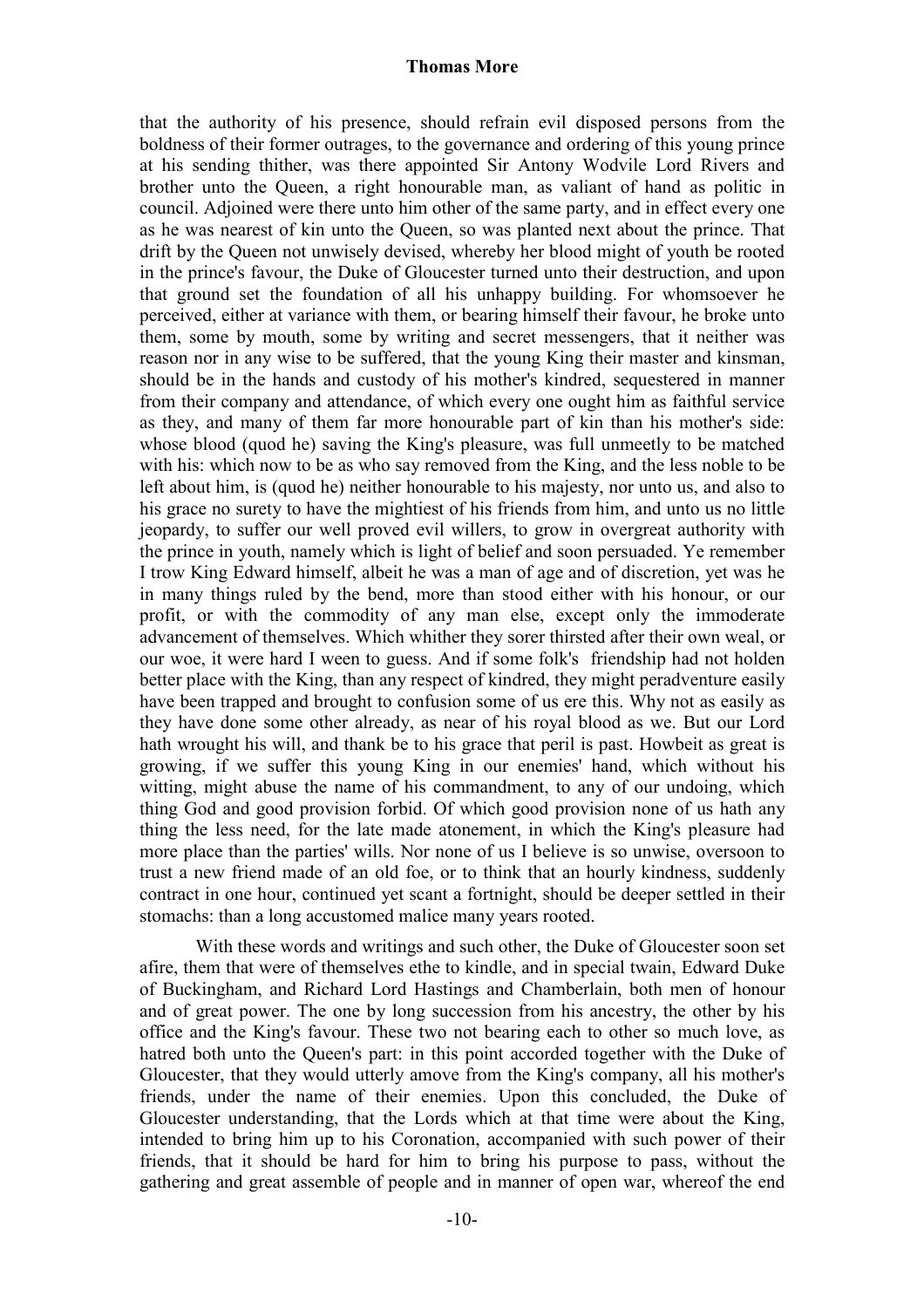he wist was doubtuous, and in which the King being on their side, his part should have the face and name of a rebellion: he secretly therefore by divers means, caused the Queen to be persuaded, and brought in the mind, that it neither were need, and also should be jeopardous, the King to come up strong. For where as now every Lord loved other, and none other thing studied upon, but about the Coronation and honour of the King: if the Lords of her kindred should assemble in the King's name much people, they should give the Lords atwixt whom and them had been sometime debate, to fear and suspect, lest they should gather this people, not for the King's safeguard whom no man impugned, but for their destruction, having more regard to their old variance, than their new atonement. For which cause they should assemble on the other party much people against for their defence, whose power she wist well far stretched. And thus should all the realm fall on a roar. And of all the hurt that thereof should ensue, which was likely not to be little, and the most harm there like to fall where she least would, all the world would put her and her kindred in the weight, and say that they had unwisely and untruly also, broken the amity and peace that the King her husband so prudently made, between his kin and hers in his death bed, and which the other party faithfully observed.

The Queen being in this wise persuaded, such word sent unto her son, and unto her brother being about the King, and over that the Duke of Gloucester himself and other Lords the chief of his band, wrote unto the King so reverently, and to the Queen's friends, there so lovingly, that they nothing Earthly mistrusting, brought the King up in great haste, not in good speed, with a sober company. Now was the King in his way to London gone, from Northampton, when these Dukes of Gloucester and Buckingham came thither. Where remained behind, the Lord Rivers the King's uncle, intending on the morrow to follow the King, and be with him at Stony Stratford eleven miles thence, early ere he departed. So was there made that night much friendly cheer between these Dukes and the Lord Rivers a great while. But incontinent after that they were openly with great courtesy departed, and the Lord Rivers lodged, the Dukes secretly with a few of their most privy friends, set them down in council, wherein they spent a great part of the night. And at their rising in the dawning of the day, they sent about privily to their servants in their inns and lodgings about, giving the commandment to make themselves shortly ready, for their Lords were to horsebackward. Upon which messages, many of their folk were attendant, when many of the Lord River's servants were unready. Now had these Dukes taken also into their custody the keys of the inn, that none should pass forth without their licence. And over this in the high way toward Stony Stratford where the King lay, they had bestowed certain of their folk, that should send back again, and compel to return, any man that were gotten out of Northampton toward Stony Stratford, till they should give other licence. For as much as the Dukes themselves intended for the show of their diligence, to be the first that should that day attend upon the King's highness out of that town: thus bore they folk in hand. But when the Lord Rivers understood the gates closed, and the ways on every side beset, neither his servants nor himself suffered to go out, perceiving well so great a thing without his knowledge not begun for nought, comparing this manner present with this last night's cheer, in so few hours so great a change marvellously misliked. How be it sith he could not get away, and keep himself close, he would not, lest he should seem to hide himself for some secret fear of his own fault, whereof he saw no such cause in himself: he determined upon the surety of his own conscience, to go boldly to them, and inquire what this matter might mean. Whom as soon as they saw, they began to quarrel with him, and say, that he intended to set distance between the King and them, and to bring them to confusion, but it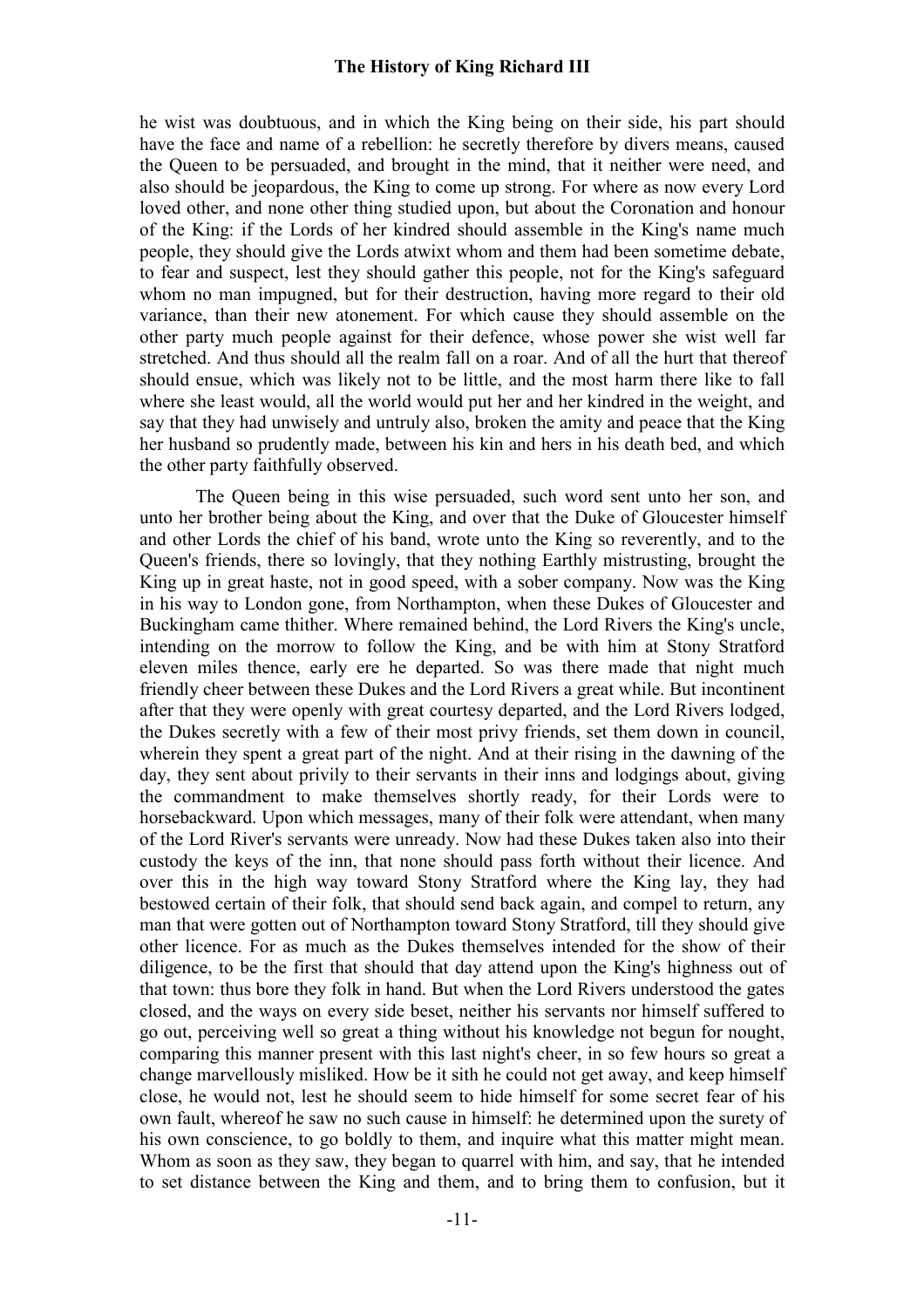should not lie in his power. And when he began (as he was a very well spoken man,) in goodly wise to excuse himself, they tarried not the end of his answer, but shortly took him and put him in ward, and that done, forthwith went to horseback, and took the way to Stony Stratford. Where they found the King with his company ready to leap on horseback, and depart forward, to leave that lodging for them, because it was too strait for both companies. And as soon as they came in his presence, they light down with all their company about them. To whom the Duke of Buckingham said, go afore Gentlemen and yeomen, keep your rooms. And thus in a goodly array, they came to the King, and on their knees in very humble wise, salved his grace: which received them in very joyous and amiable manner, nothing earthly knowing nor mistrusting as yet. But even by and by in his presence, they picked a quarrel to the Lord Richard Gray, the King's other brother by his mother, saying that he with the Lord Marquis his brother and the Lord Rivers his uncle, had compassed to rule the King and the realm, and to set variance among the states, and to subdue and destroy the noble blood of the realm. Toward the accomplishing whereof, they said that the Lord Marquis had entered into the Tower of London, and thence taken out the King's Treasure, and sent men to the sea. All which thing these Dukes wist well were done for good purposes and necessary by the whole council at London, saving that somewhat they must say. Unto which words, the King answered, what my brother Marquis hath done I cannot say. But in good faith I dare well answer for mine uncle Rivers and my brother here, that they be innocent of any such matters. Yea my liege quod the Duke of Buckingham they have kept their dealing in these matters far from the knowledge of your good grace. And forthwith they arrested the Lord Richard and Sir Thomas Vaughan knighte, in the King's presence, and brought the King and all back unto Northampton, where they took again further council. And there they sent away from the King whom it pleased them, and set new servants about him, such as liked them better than him. At which dealing he wept and was nothing content, but it booted not. And at dinner the Duke of Gloucester sent a dish from his own table to the Lord Rivers, praying him to be of good cheer, all should be well enough. And he thanked the Duke, and prayed the messenger to bear it to his nephew the Lord Richard with the same message for his comfort, who he thought had more need of comfort, as one to whom such adversity was strange. But himself had been all his days in ure therewith, and therefore could bear it the better. But for all this comfortable courtesy of the Duke of Gloucester he sent the Lord Rivers and the Lord Richard with Sir Thomas Vaughan into the North country into divers places to prison, and afterward all to Pontefract, where they were in conclusion beheaded.

In this wise the Duke of Gloucester took upon himself the order and governance of the young King, whom with much honour and humble reverence he conveyed upward toward the city. But anon the tidings of this matter came hastily to the Queen, a little before the midnight following, and that in the sorest wise that the King her son was taken, her brother, her son and her other friends arrested, and sent no man wist whither, to be done with God wot what. With which tidings the Queen in great fright and heaviness, bewailing her child's ruin, her friends' mischance, and her own infortune, damning the time that ever she dissuaded the gathering of power about the King, got herself in all the haste possible with her younger son and her daughters out of the Palace of Westminster in which she then lay, into the Sanctuary, lodging herself and her company there in the Abbot's place.

Now came there in one likewise not long after midnight, from the Lord Chamberlain unto the archbishop of York then Chancellor of England to his place not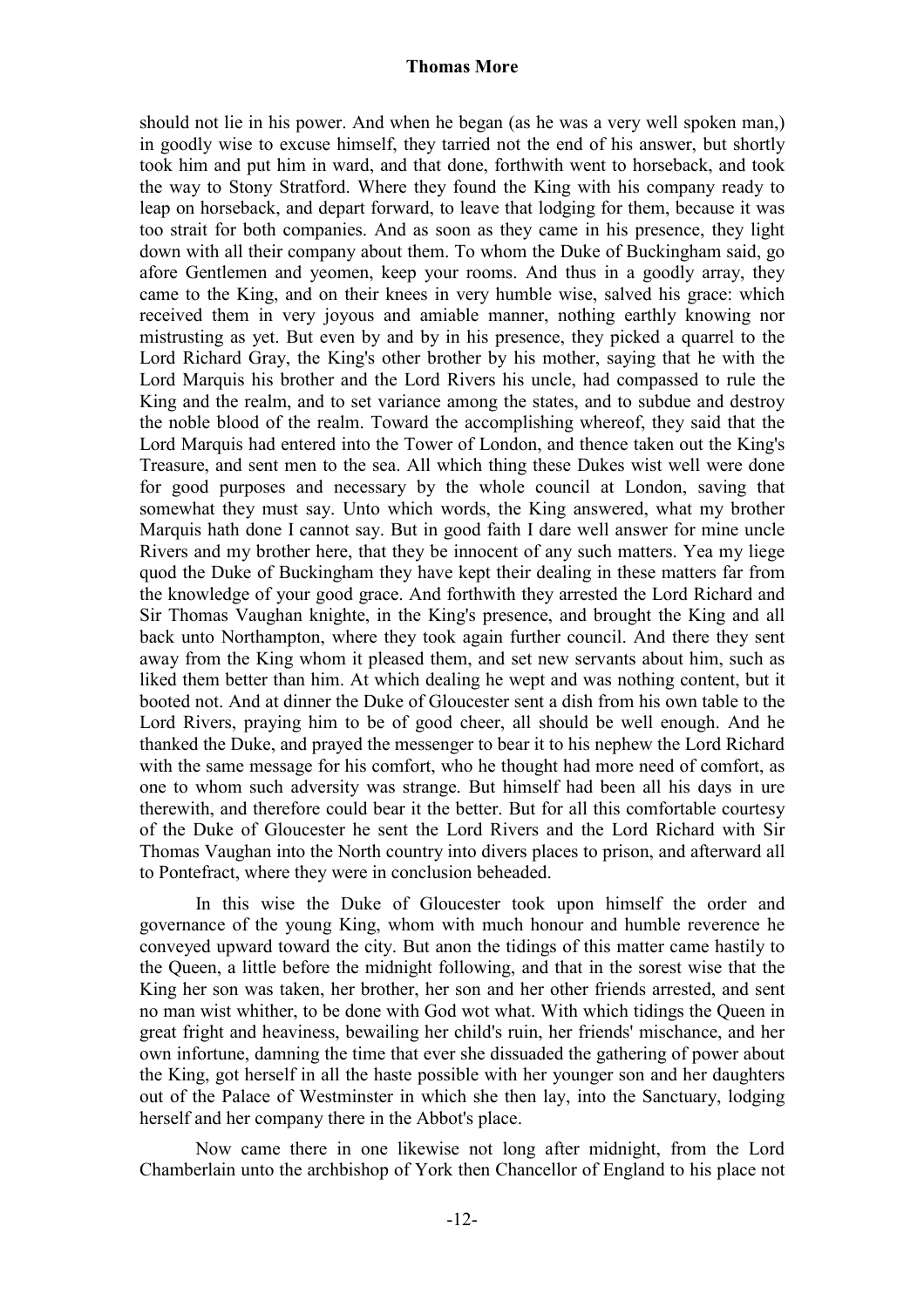far from Westminster. And for that he showed his servants that he had tidings of so great importance, that his master gave him in charge, not to forbear his rest, they letted not to wake him, nor he to admit this messenger in to his bed side. Of whom he heard, that these Dukes were gone back with the King's grace from Stony Stratford unto Northampton. Notwithstanding Sir quod he, my Lord sendeth your Lordship word, that there is no fear. For he assureth you that all shall be well. I assure him quod the Archbishop be it as well as it will, it will never be so well as we have seen it. And thereupon by and by after the messenger departed, he caused in all the haste all his servants to be called up, and so with his own household about him, and every man weaponed, he took the great Seal with him, and came yet before day unto the Queen. About whom he found much heaviness, rumble, haste and business, carriage and conveyance of her stuff into Sanctuary, chests, coffers, packs, fardels, trusses, all on men's backs, no man unoccupied; some lading, some going, some discharging, some coming for more, some breaking down the walls to bring in the next way, and some yet drew to them that holpe to carry a wronged way. The Queen herself sat alone alow on the rushes all desolate and dismayed, whom the Archbishop comforted in the best manner he could, showing her that he trusted the matter was nothing so sore as she took it for. And that he was put in good hope and out of fear, by the message sent him from the Lord Chamberlain. Ah woe worth him, quod she, for he is one of them that laboureth to destroy me and my blood. Madame quod he, be ye of good cheer. For I assure you if they crown any other King than your son, whom they now have with them, we shall on the morrow crown his brother whom you have here with you. And here is the great Seal, which in likewise as that noble prince your husband delivered it unto me, so here I deliver it unto you, to the use and behoof of your son, and therewith he betook her the great Seal, and departed home again, yet in the dawning of the day. By which time he might in his chamber window, see all the Thames full of boats of the Duke of Gloucester's servants, watching that no man should go to Sanctuary, nor none could pass unsearched. Then was there great commotion and murmur as well in other places about, as specially in the city, the people diversely divining upon this dealing. And some Lords, Knights, and Gentlemen either for favour of the Queen, or for fear of themselves, assembled in sundry companies, and went flockmeal in harness: and many also, for that they reckoned this demeanour attempted, not so specially against the other Lords, as against the King himself in the disturbance of his Coronation. But then by and by the Lords assembled together at London. Toward which meeting, the Archbishop of York fearing that it would be ascribed (as it was in deed) to his overmuch lightness, that he had so suddenly had yielded up the great seal to the Queen, to whom the custody thereof nothing pertained, without especial commandment, of the King, secretly sent for the Seal again, and brought it with him after the customable manner. And at this meeting, the Lord Hastings, whose truth toward the King no man doubted nor needed to doubt, persuaded the Lords to believe, that the Duke of Gloucester, was sure and fastly faithful to his prince, and that the Lord Rivers and Lord Richard with the other knights were for matters attempted by them against the Dukes of Gloucester and Buckingham, put under arrest for their surety, not for the King's jeopardy: and that they were also in safeguard, and there no longer should remain, than till the matter were, not by the Dukes only, but also by all the other Lords of the King's council indifferently examined, and by other discretions ordered, and either judged or appeased. But one thing he advised them beware, that they judged not the matter to farforth, ere they knew the truth, nor turning their private grudges into the common hurt, irritating and provoking men unto anger, and disturbing the King's Coronation, toward which the Dukes were coming up, that they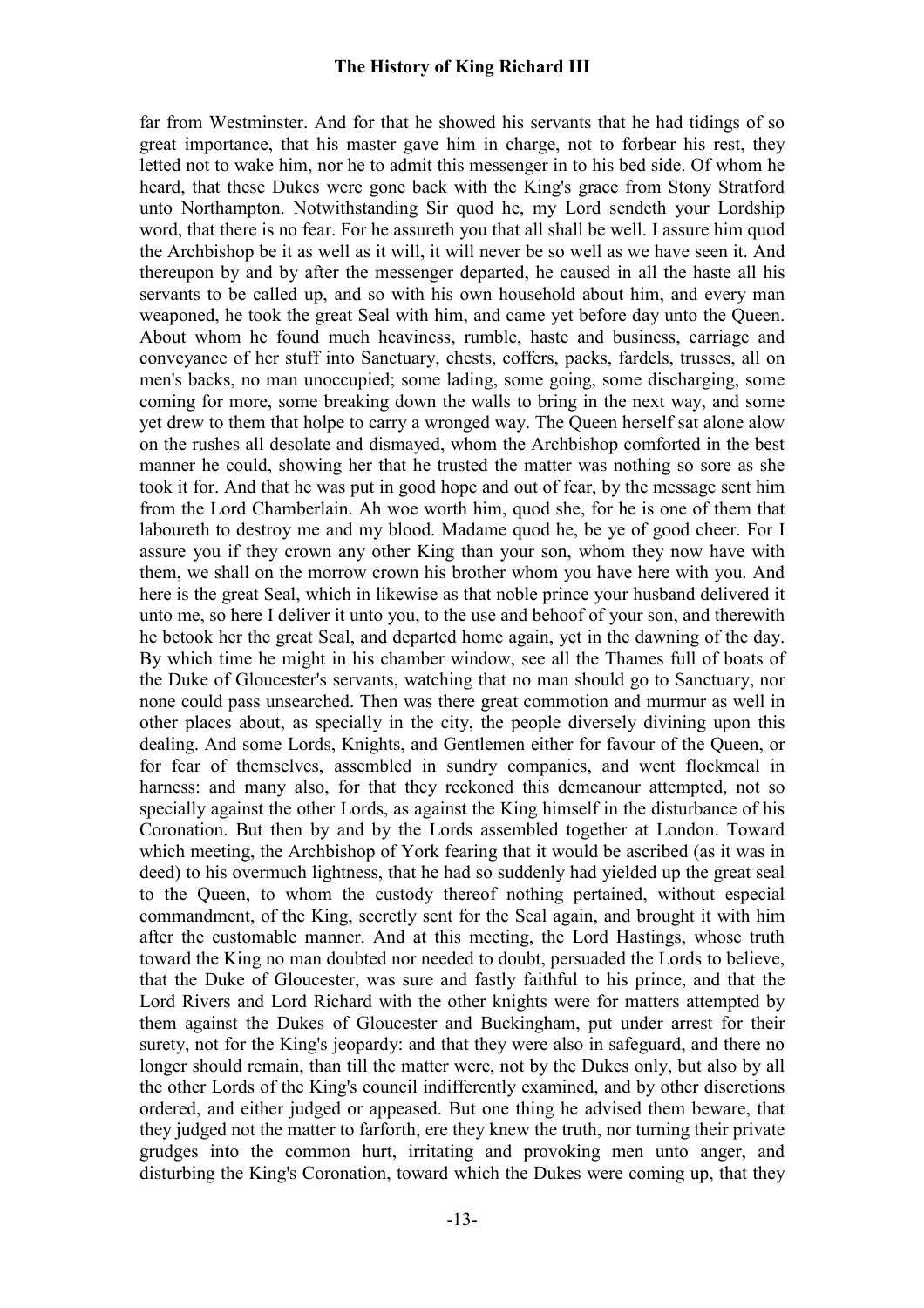might peradventure bring the matter so far out of joint, that it should never be brought in frame again. Which strife if it should hap as it were likely to come to a field, though both parties were in all things equal, yet should the authority be on that side where the King is himself. With these persuasions of the Lord Hastings, whereof part himself believed, of part he wist the contrary, these commotions were somewhat appeased. But specially, by that that the Dukes of Gloucester and Buckingham were so near, and came so shortly on with the King, in none other manner, with none other voice or semblance, than to his coronation, causing the fame to be blown about, that these Lords and knights which were taken, had contrived the destruction of the Dukes of Gloucester and Buckingham, and of other the noble blood of the Realm, to the end that themselves would alone, demean and govern the King at their pleasure. And for the colourable proof thereof, such of the Duke's servants as rode with the carts of their stuff that were taken (among which stuff no marvel though some were harness, which at the breaking up of that household, must needs either be brought away or cast away) they showed unto the people all the way as they went: lo here be the barrels of harness that this traitors had privily conveyed in their carriage to destroy the noble Lords with all. This devise all be it that it made the matter to wise men more unlikely, well perceiving that the intenders of such a purpose, would rather have had their harness on the backs, than to have bound them up in barrels, yet much part of the common people were therewith very well satisfied, and said it were alms to hang them.

When the King approached near to the city, Edmond Shaw goldsmith then Mayor, with William White and John Mathew sheriff, and all the other aldermen in scarlet with five hundred horse of the citizens in violet, received him reverently at Harnesy: and riding from thence, accompanied him in to the city, which he entered the fourth day of May, the first and last year of his reign. But the Duke of Gloucester bore him in open sight so reverently to the Prince, with all semblance of lowliness, that from the great obloquy in which he was so late before, he was suddenly fallen in so great trust, that at the council next assembled, he was made the only man chose and thought most meet, to be Protector of the King and his realm, so (that were it destiny or were it folly) the lamb was betaken to the wolf to keep. At which council also the Archbishop of York Chancellor of England, which had delivered up the great Seal to the Queen, was thereof greatly reproved, and the Seal taken from him and delivered to doctor Russell, bishop of Lincoln, a wise man and a good and of much experience, and one of the best learned men undoubtedly that England had in his time. Divers Lords and knights were appointed unto divers rooms. The Lord Chamberlain and some other, kept still their offices that they had before. Now all were it so that the Protector so sore thirsted for the finishing of that he had begun, that thought every day a year till it were achieved, yet durst he no further attempt as long as had but half his prey in his hand: well witting that if he deposed the one brother, all the Realm would fall to the other, if he either remained in Sanctuary, or should haply be shortly conveyed to his farther liberty. Wherefore incontinent at the next meeting of the Lords at the council, he proposed unto them, that it was a heinous deed of the Queen, and proceeding of great malice toward the King's councillors, that she should keep in Sanctuary the King's brother from him, whose special pleasure and comfort were to have his brother with him. And that by her done to none other intent, but to bring all the Lords in obloquy and murmur of the people. As though they were not to be trusted with the King's brother, that by the assent of the nobles of the land were appointed as the King's nearest friends, to the tuition of his own royal person. The prosperity whereof standeth (quod he) not all in keeping from enemies or ill viand, but partly also in recreation and moderate pleasure: which he cannot in this tender youth take in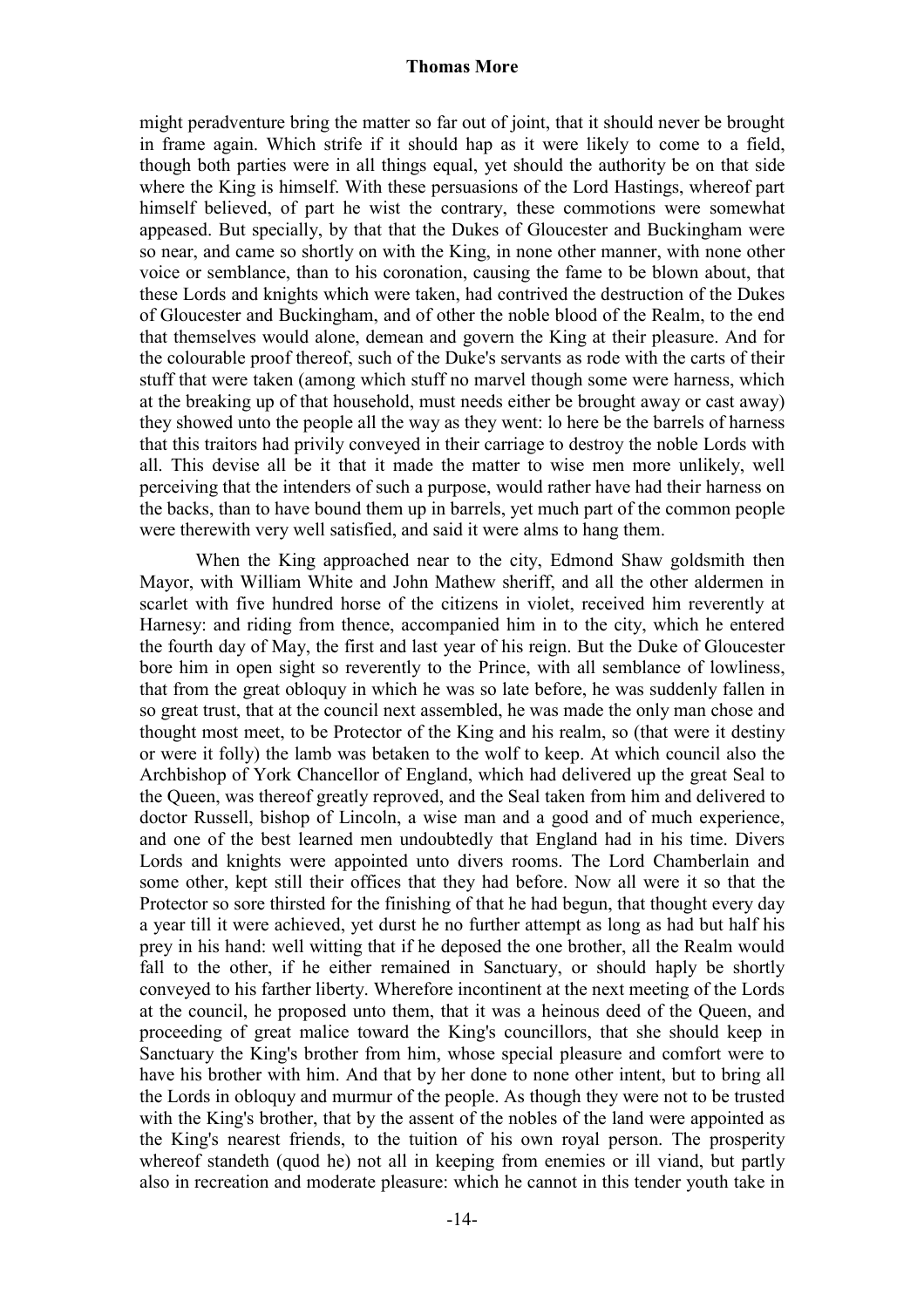the company of ancient persons, but in the familiar conversation of those that be neither far under, nor far above his age. And nathless of estate convenient to accompany his noble majesty. Wherefore with whom rather than with his own brother? And if any man think this consideration light (Which I think no man thinketh that loveth the King) let him consider that sometime without small things greater cannot stand. And verily it redoundeth greatly to the dishonour both of the King's highness and of all us that been about his grace, to have it run in every man's mouth, not in this realm only, but also in other lands (as evil words walk far:) that the King's brother should be fain to keep Sanctuary. For every man will ween, that no man will so do for nought. And such evil opinion once fastened in men's hearts, hard it is to wrest out, and may grow to more grief than any man here can divine.

Wherefore me thinketh it were not worst to send unto the Queen for the redress of this matter, some honourable trusty man, such as both tendereth the King's weal, and the honour of his council, and is also in favour and credence with her. For all which considerations, none seemeth me more meetly than our reverent father here present, my Lord Cardinal, who may in this matter do most good of any man, if it please him to take the pain. Which I doubt not of his goodness he will not refuse, for the King's sake and ours, and wealth of the young Duke himself the King's most honourable brother, and after my sovereign Lord himself, my most dear Nephew: considered that thereby shall be ceased the slanderous rumour and obloquy now going and the hurts avoided that thereof might ensue, and much rest and quiet grow to all the realm. And if she be percase so obstinate, and so precisely set upon her own will, that neither his wise and faithful advertisement can move her, nor any man's reason content her: then shall we by mine advice, by the King's authority fetch him out of that prison, and bring him to his noble presence, in whose continual company he shall be so well cherished and so honourably entreated, that all the world shall to our honour and her reproach, perceive that it was only malice, frowardeness, or folly, that caused her to keep him there. This is my mind in this matter for this time, except any of your Lordships any thing perceive to the contrary. For never shall I by God's grace so wed myself to mine own will, but that I shall be ready to change it upon your better advices.

When the Protector had said, all the council affirmed that the motion was good and reasonable, and to the King and the Duke his brother, honourable, and a thing that should cease great murmur in the realm, if the mother might be by good means induced to deliver him. Which thing the Archbishop of York, whom they all agreed also to be thereto most convenient, took upon him to move her, and therein to do his uttermost devoir.

Howbeit if she could be in no wise entreated with her good will to deliver him, then thought he and such other as were of the spirituality present, that it were not in any wise to be attempted to take him out against her will. For it would be a thing that should turn to the great grudge of all men, and high displeasure of God, if the privilege of the holy place should now be broken?

Which had so many years been kept, which both Kings and Popes so good had granted, so many had confirmed, and which holy ground was more than five hundred year ago by Saint Peter his own person in spirit, accompanied with great multitude of Angels, by night so specially hallowed and dedicate to God, (for the proof whereof they have yet in the Abbey Saint Peters cope to show) that from that time hitherward, was there never so undevout a King, that durst that sacred place violate, or so holy a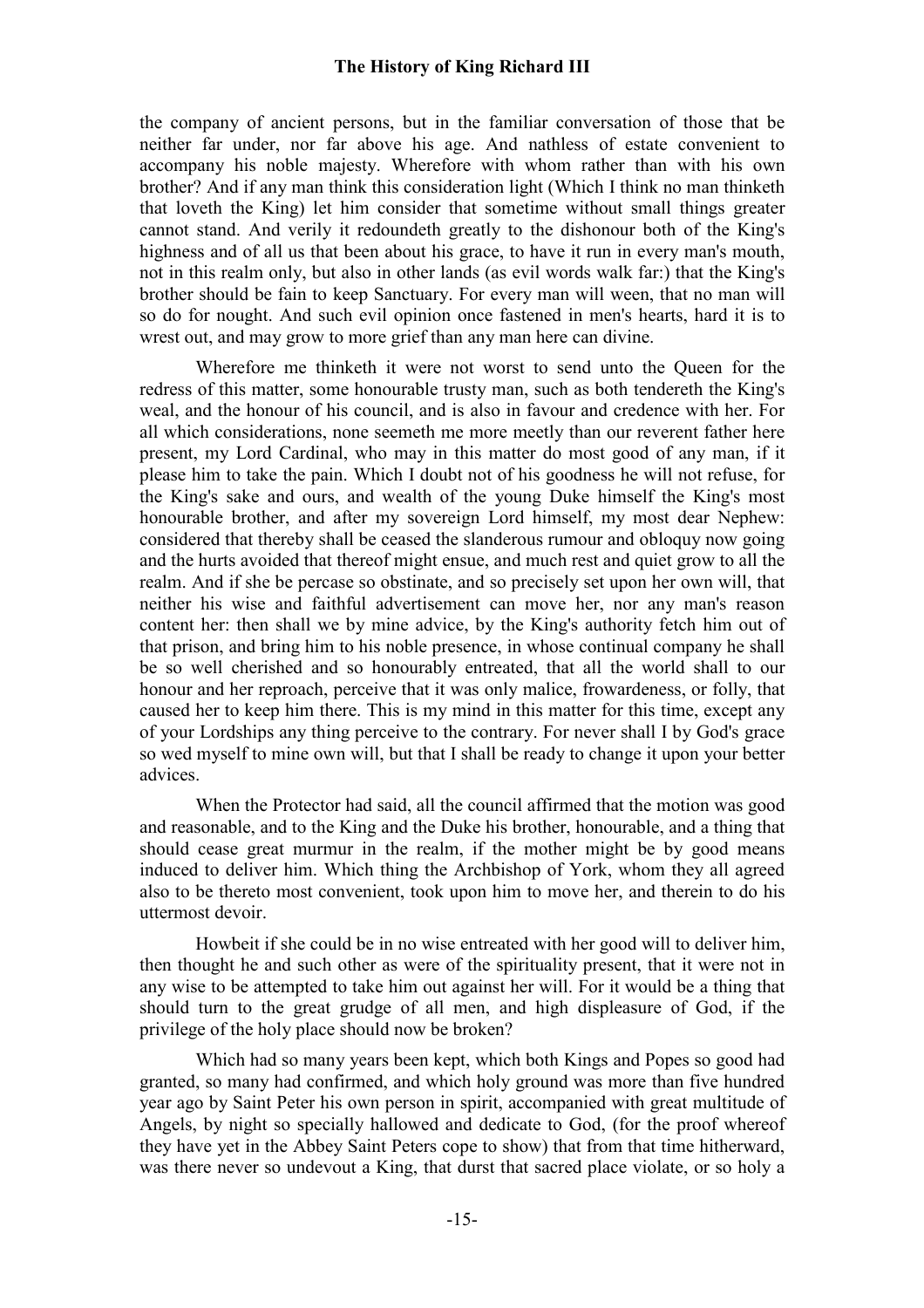Bishop that durst it presume to consecrate. And therefore (quod the Archbishop of York) God forbid that any man should for any thing earthly enterprise to break the immunity, and liberty of that sacred Sanctuary, that hath been the safeguard of so many a good man's life. And I trust (quod he) with God's grace, we shall not need it. But for any manner need, I would not we should do it. I trust that she shall be with reason contented, and all thing in good manner obtained. And if it happen that I bring it not so to pass, yet shall I toward it so farforth do my best, that ye shall all well perceive, that no lack of my devoir, but the mother's dread and womanish fear, shall be the let. Womanish fear, nay womanish frowardness (quod the Duke of Buckingham.) For I dare take it upon my soul, she well knoweth she needeth no such thing to fear, either for her son or for herself. For as for her, here is no man that will be at war with women. Would God some of the men of her kin, were women too, and then should all be soon in rest. Howbeit there is none of her kin the less loved, for that they be her kin, but for their own evil deserving. And natheless if we loved neither her nor her kin, yet were there no cause to think that we should hate the King's noble brother, to whose Grace we ourselves be of kin. Whose honour if she as much desired as our dishonour, and as much regard took to his wealth, as to her own will, she would be as loath to suffer him from the King, as any of us be. For if she have any wit, (as would God she had as good will as she hath shrewd wit) she reckoneth herself no wiser than she thinketh some that be here, of whose faithful mind, she nothing doubteth, but verily believeth and knoweth, that they would be as sorry of his harm as herself, and yet would have him from her if she bide there. And we all (I think) content, that both be with her, if she come thence and bide in such place where they may with their honour be.

Now then if she refuse in the deliverance of him, to follow the council of them whose wisdom she knoweth, whose truth she well trusteth: it is ethe to perceive, that frowardness letteth her, and not fear. But go to suppose that she fear (as who may let her to fear her own shadow) the more she feareth to deliver him, the more ought we fear to leave him in her hands . For if she caste such fond doubts, that she fear his hurt: then will she fear that he shall be fetched thence. For she will soon think, that if men were set (Which God forbid) upon so great a mischief, the sanctuary would little let them. Which good men might as me thinketh without sin somewhat less regard than they do.

Now then if she doubt lest he might be fetched from her, is it not likely enough that she shall send him somewhere out of the realm? Verily I look for none other. And I doubt not but she now as sore mindeth it, as we the let thereof. And if she might happen to bring that to pass, (as it were no great mastery, we letting her alone) all the world would say that we were a wise sort of councillors about a King, that let his brother be cast away under our noses. And therefore I ensure you faithfully for my mind, I will rather maugre her mind, fetch him away, than leave him there, till her frowardness or fond fear convey him away. And yet will I break no Sanctuary therefore. For verily sith the privileges of that place and other like, have been of long continued, I am not he that would be about to break them. And in good faith if they were now to begin. I would not be he that should be about to make them. Yet will I not say nay, but that it is a deed of pity, that such men as the sea or their evil debtors have brought in poverty, should have some place of liberty, to keep their bodies out of the danger of their cruel creditors. And also if the Crown happen (as it hath done) to come in question, while either part taketh other as traitors, I will well there be some places of refuge for both. But as for thieves, of which these places be full, and which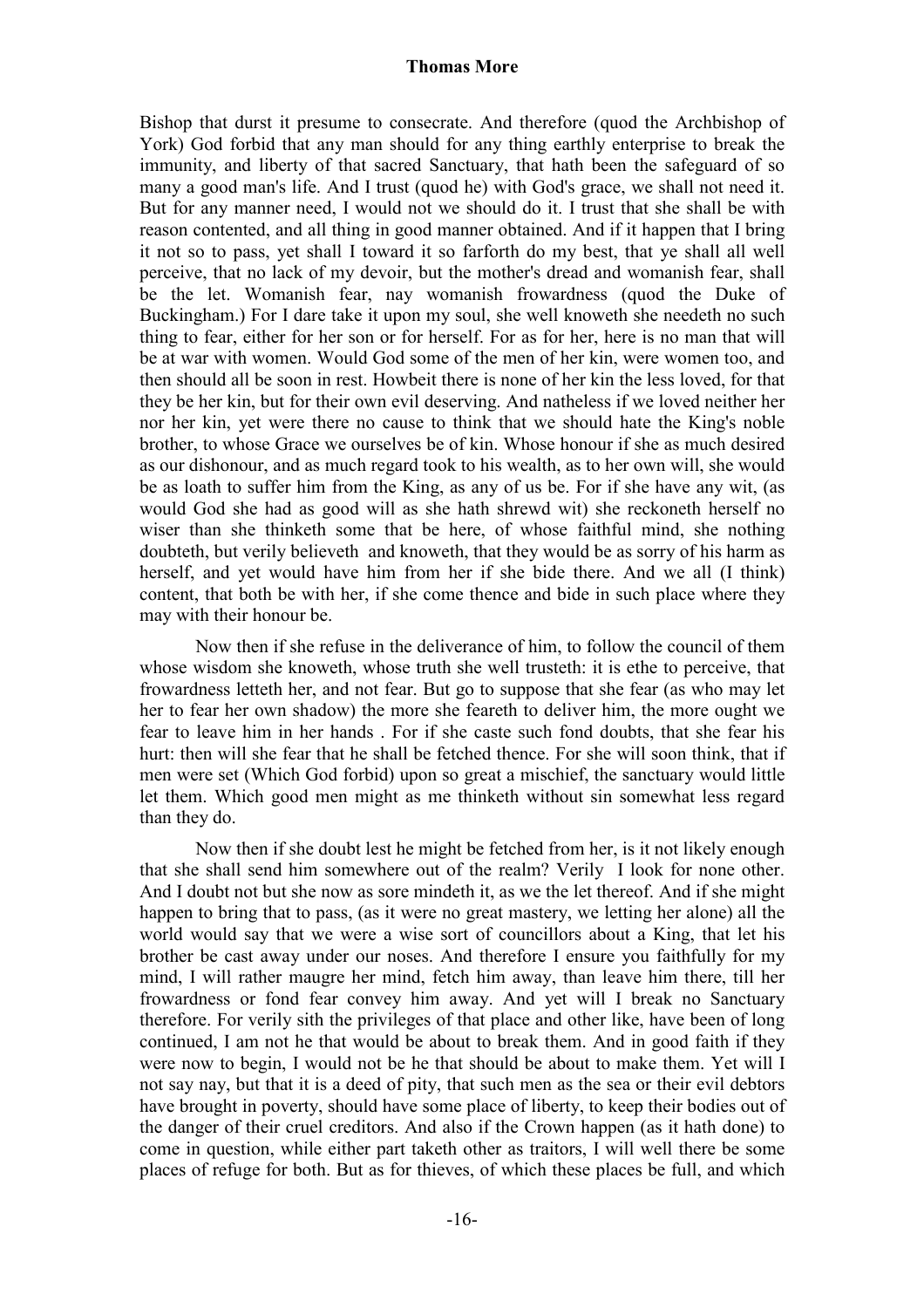never fall from the craft, after they once fall thereto, it is pity the sanctuary should serve them. And much more manquellers whom God bade to take from the alter and kill them, if their murder were wilful. And where it is otherwise there need we not the sanctuaries that God appointed in the old law. For if either necessity, his own defence, or misfortune draw him to that deed, a pardon serveth which either the law granteth of course, or the King of pity may.

Then look me now how few sanctuary men there be, whom any favourable necessity compelled to go thither. And then see on the other side what a sort there be commonly therein, of them whom wilful unthriftiness hath brought to nought.

What a rabble of thieves, murderers, and malicious heinous traitors, and that in two places specially. The one at the elbow of the City, the other in the very bowels. I dare well avow it, weigh the good that they do, with the hurt that cometh of them, and ye shall find it much better to lack both, than have both. And this I say, although they were not abused as they now be, and so long have be, that I fear me ever they will be while men be afeared to set their hands to the mendement: as though God and Saint Peter were the Patrons of ungracious living.

Now unthrifts riot and run in debt upon the boldness of these places: yea and rich men run thither with poor men's goods, there they build, there they spend and bid their creditors go whistle them. Men's wives run thither with their husband's plate, and say, they dare not abide with their husbands for beating. Thieves bring thither their stolen goods, and there live thereon. There devise they new robberies, nightly they steal out, they rob and reave, and kill, and come in again as though those places gave them not only a safeguard for the harm they have done, but a licence also to do more. Howbeit much of this mischief if wise men would set their hands to, it might be amended, with great thank of God and no breach of the privilege. The residue sith so long ago I wot near what Pope and what Prince more piteous than politic: hath granted it and other men since of a certain religious fear have not broken it, let us take a pain therewith, and let it a God's name stand in force, as farforth as reason will. Which is not fully so farforth, as may serve to let us of the fetching forth of this noble man to his honour and wealth, out of that place in which he neither is, nor can be a Sanctuary man.

A Sanctuary serveth always to defend the body of that man that standeth in danger abroad, not of great hurt only, but also of lawful hurt. For against unlawful harms, never Pope nor King intended to privilege any one place. For that privilege hath every place. Knoweth any man any place wherein it is lawful one man to do another wrong? That no man unlawfully take hurt, that liberty, the King, the law, and very nature forbiddeth in every place, and maketh to that regard for every man every place a Sanctuary. But where a man is by lawful means in peril, there needeth he the tuition of some special privilege, which is the only ground and cause of all sanctuaries. From which necessity this noble prince is far. Whose love to his King, nature and kindred proveth, whose innocence to all the world, his tender youth proveth. And so sanctuary as for him, neither none he needeth, nor also none can have. Men come not to sanctuary as they come to baptism, to require it by their Godfathers. He must ask it himself that must have it. And reason, sith no man hath cause to have it, but whose conscience of his own fault maketh him fain need to require it, what will then hath yonder babe? which and if he had discretion to require it, if need were, I dare say would now be right angry with them that keep him there. And I would think without any scruple of conscience, without any breach of privilege,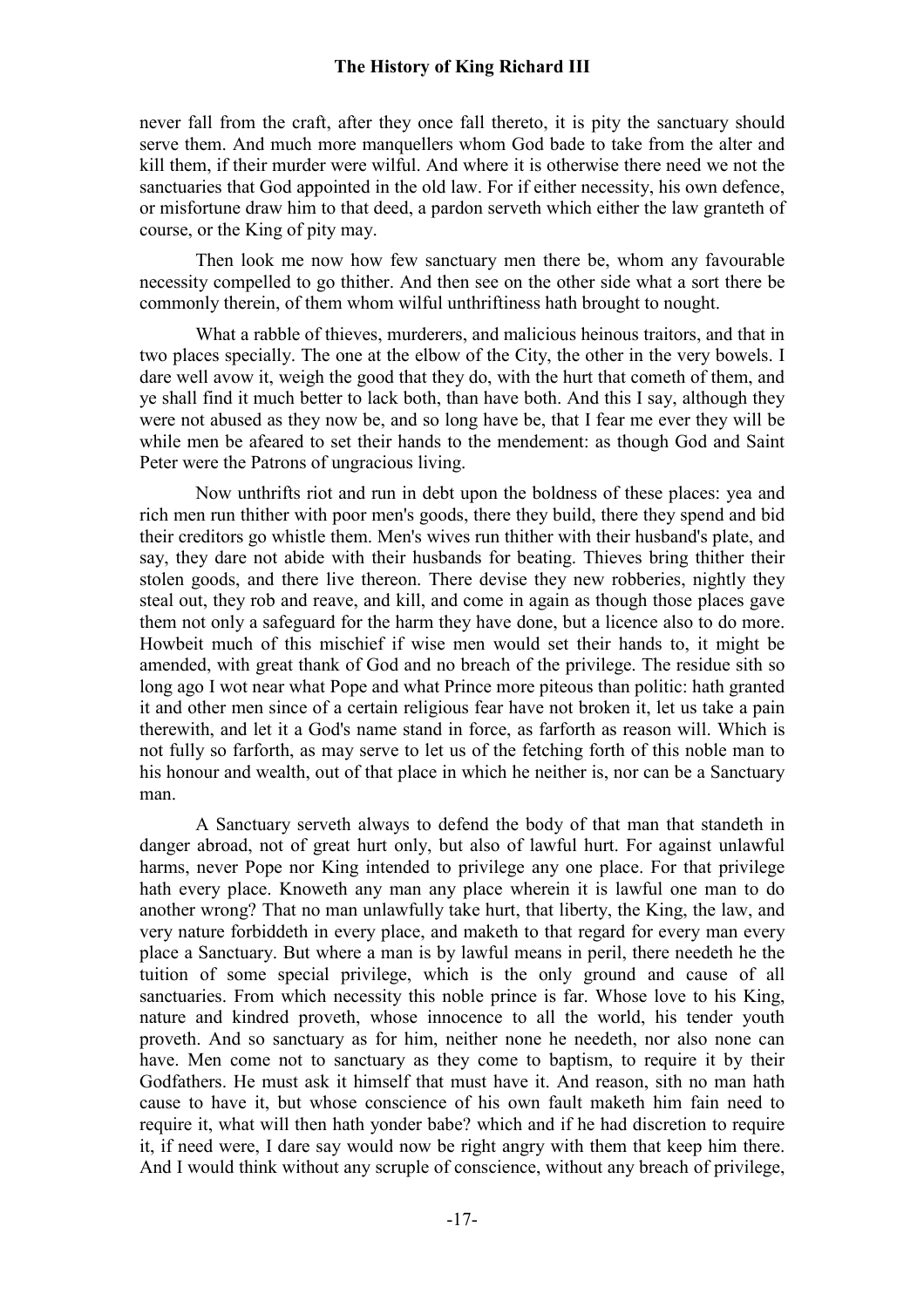to be somewhat more homely with them that be there sanctuary men indeed. For if one go to sanctuary with another man's goods, why should not the King leaving his body at liberty, satisfy the part of his goods even within the sanctuary? For neither King nor Pope can give any place such a privilege, that it shall discharge a man of his debts being able to pay.

And with that divers of the clergy that were present, whither they said it for his pleasure, or as they thought, agreed plainly, that by the law of God and of the church the goods of a sanctuary man should be delivered in payment of his debts, and stolen goods to the owner, and only liberty reserved him to get his living with the labour of his hands. Verily (quod the Duke) I think you say very truth. And what if a man's wife will take sanctuary, because she list to run from her husband: I would ween if she can allege none other cause, he may lawfully without any displeasure to Saint Peter, take her out of S. Peter's church by the arm. And if no body may be taken out of sanctuary that sayeth he will bide there: Then if a child will take sanctuary, because he feareth to go to school, his master must let him alone. And as simple as that sample is, yet is there less reason in our case, than in that. For therein though it be a childish fear, yet is there at the leastwise some fear. And herein is there none at all. And verily I have often heard of sanctuary men. But I never heard erst of sanctuary children. And therefore as for the conclusion of my mind, who so may have deserved to need it, if they think it for their surety, let them keep it. But he cannot be no sanctuary man, that neither hath wisdom to desire it, nor malice to deserve it, whose life or liberty can by no lawful process stand in jeopardy. And he that taketh one out of sanctuary to do him good, I say plainly that he breaketh no sanctuary. When the Duke had done, the temporal men whole, and good part of the spiritual also, thinking none hurt earthly meant toward the young babe, condescended in effect, that if he were not delivered, he should be fetched. Howbeit they thought it all best, in the avoiding of all manner of rumour, that the Lord Cardinal should first assay to get him with her good will. And thereupon all the council came unto the star-chamber at Westminster. And the Lord Cardinal leaving the Protector with the council in the star-chamber, departed into the sanctuary to the Queen, with divers other Lords with him, were it for the respect of his honour, or that she should by presence of so many perceive that this errand was not one man's mind, or were it for that the Protector intended not in this matter to trust any one man alone, or else that if she finally were determined to keep him, some of that company had haply secret instruction incontinent maugre her mind to take him and to leave her no respite to convey him, which she was likely to mind after this matter broken to her, if her time would in any wise serve her.

When the Queen and these Lords were come together in presence, the Lord Cardinal showed unto her, that it was thought unto the Protector and unto the whole council, that her keeping of the King's brother in that place was the thing which highly souned, not only to the great rumour of the people and their obloquy, but also to the importable grief and displeasure of the King's royal majesty. To whose grace it were as singular comfort, to have his natural brother in company, as it was their both dishonour and all theirs and hers also, to suffer him in sanctuary. As though the one brother stood in danger and peril of the other. And he showed her that the council therefore had sent him unto her, to require her the delivery of him, that he might be brought unto the King's presence at his liberty, out of that place which they reckoned as a prison. And there should he be demeaned according to his estate. And she in this doing should both do great good to the realm, pleasure to the council and profit to herself, succour to her friends that were in distress, and over that (which he wist well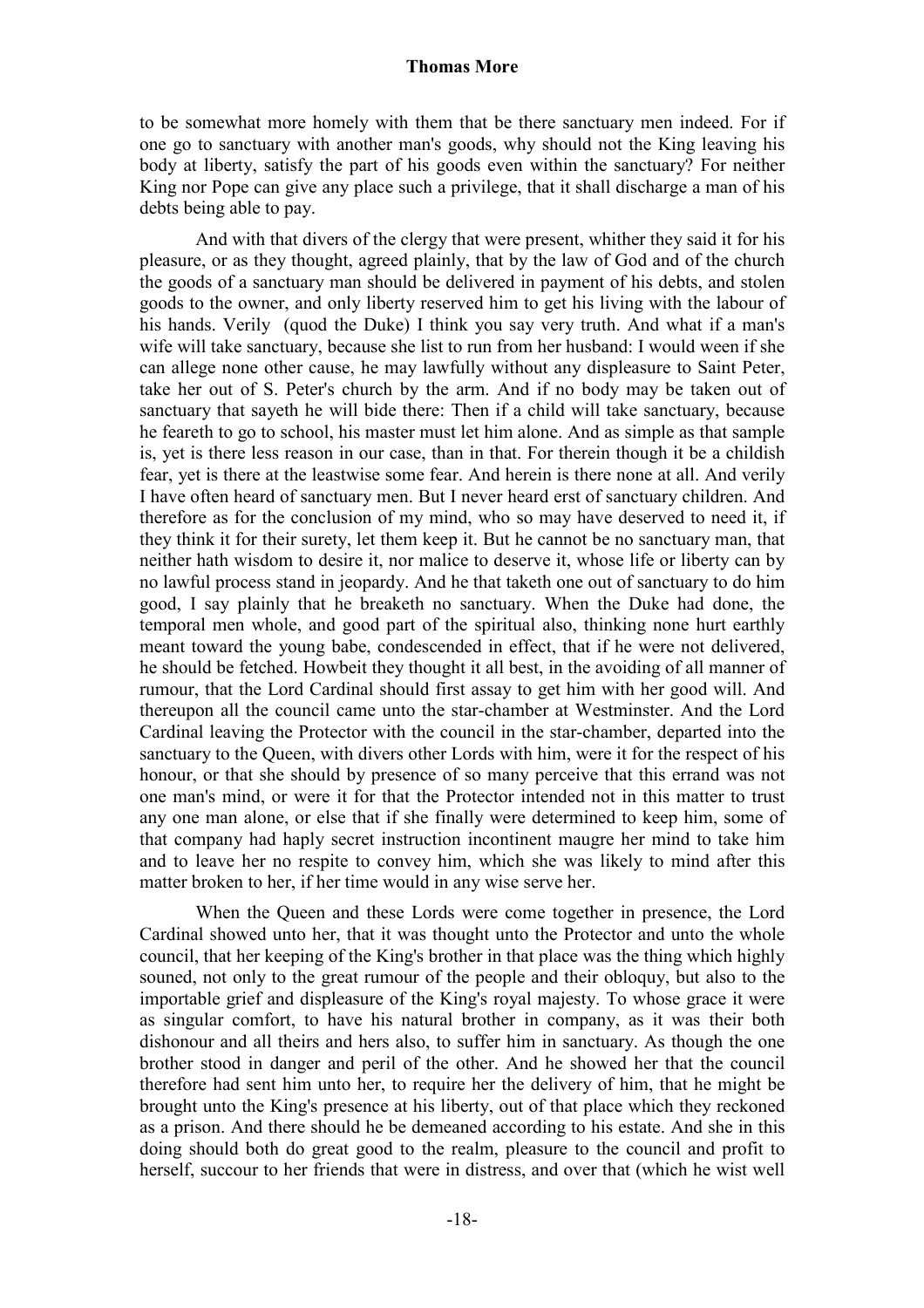she specially tendered), not only great comfort and honour to the King, but also to the young Duke himself, whose both great wealth it were to be together, as well for many greater causes, as also for their both disport and recreation: which thing the Lord esteemed not slight, though it seem light, well pondering that their youth without recreation and play, cannot endure nor any estranger for the convenience of their both ages and estates, so meetly in that point for any of them as either of them for other.

My Lord (quod the Queen:) I say not nay, but that it were very convenient, that this gentleman whom ye require, were in the company of the King his brother. And in good faith me thinketh it were as great commodity to them both as for yet a while, to been in the custody of their mother, the tender age considered of the elder of them both, but special the younger, which besides his infancy that also needeth good looking to, hath a while been so sore diseased vexed with sickness, and is so newly rather a little amended than well recovered, that I dare put no person earthly in trust with his keeping but myself only, considering, that there is as physicians say, and as we also find, double the peril in the reciduation, that was in the first sickness, with which disease nature being forelabored, forewearied and weakened, waxeth the less able to bear out a new surfeit. And albeit there might be found other, that would haply do their best unto him: yet is there none that either knoweth better how to order him, than I that so long have kept him: or is more tenderly like to cherish him, than his own mother that bore him. No man denieth good madam (quod the Cardinal) but that your grace were of all folk most necessary about your children: and so would all the council, not only be content, but also glad that ye were, if it might stand with your pleasure to be in such place as might stand with their honour. But if you appoint yourself to tarry here, then think they yet more convenient, that the Duke of York were with the King honourably at his liberty to the comfort of them both, than here as a sanctuary man to their both dishonour and obloquy: sith there is not always so great necessity to have the child be with the mother, but that occasion may sometime be such, that it should be more expedient to keep him elsewhere. Which in this well appeareth that at such time as your dearest son then prince and now King, should for his honour and good order of the country, keep household in Wales far out of your company: your grace was well content there with yourself. Not very well content, quod the Queen: And yet the case is not like: for the one was then in health, and the other is now sick. In which case I marvel greatly that my Lord Protector is so desirous to have him in his keeping where if the child in his sickness miscarried by nature, yet might he run into slander and suspicion of fraud. And where they call it a thing so sore against my child's honour and theirs also, that he bideth in this place: it is all their honours there to suffer him bide, where no man doubteth, he shall be best kept. And that is here, while I am here, Which as yet intend not to come forth and jeopard myself after other of my friends: which would God were rather here in surety with me, than I were there in jeopardy with them. Why Madame (quod another Lord) know you any thing why they should be in jeopardy? Nay verily Sir quod she, nor why they should be in prison neither, as they now be. But it is I trow no great marvel though I fear, lest those that have not letted to put them in duress without colour, will let as little to procure their destruction without cause.

The Cardinal made a continuance to the other Lord, that he should harp no more upon that string. And then said he to the Queen, that he nothing doubted, but that those Lords of her honourable kin, which as yet remained under arrest should upon the matter examined, do well enough. And as toward her noble person, neither was nor could be, any manner jeopardy. Whereby should I trust that (quod the Queen)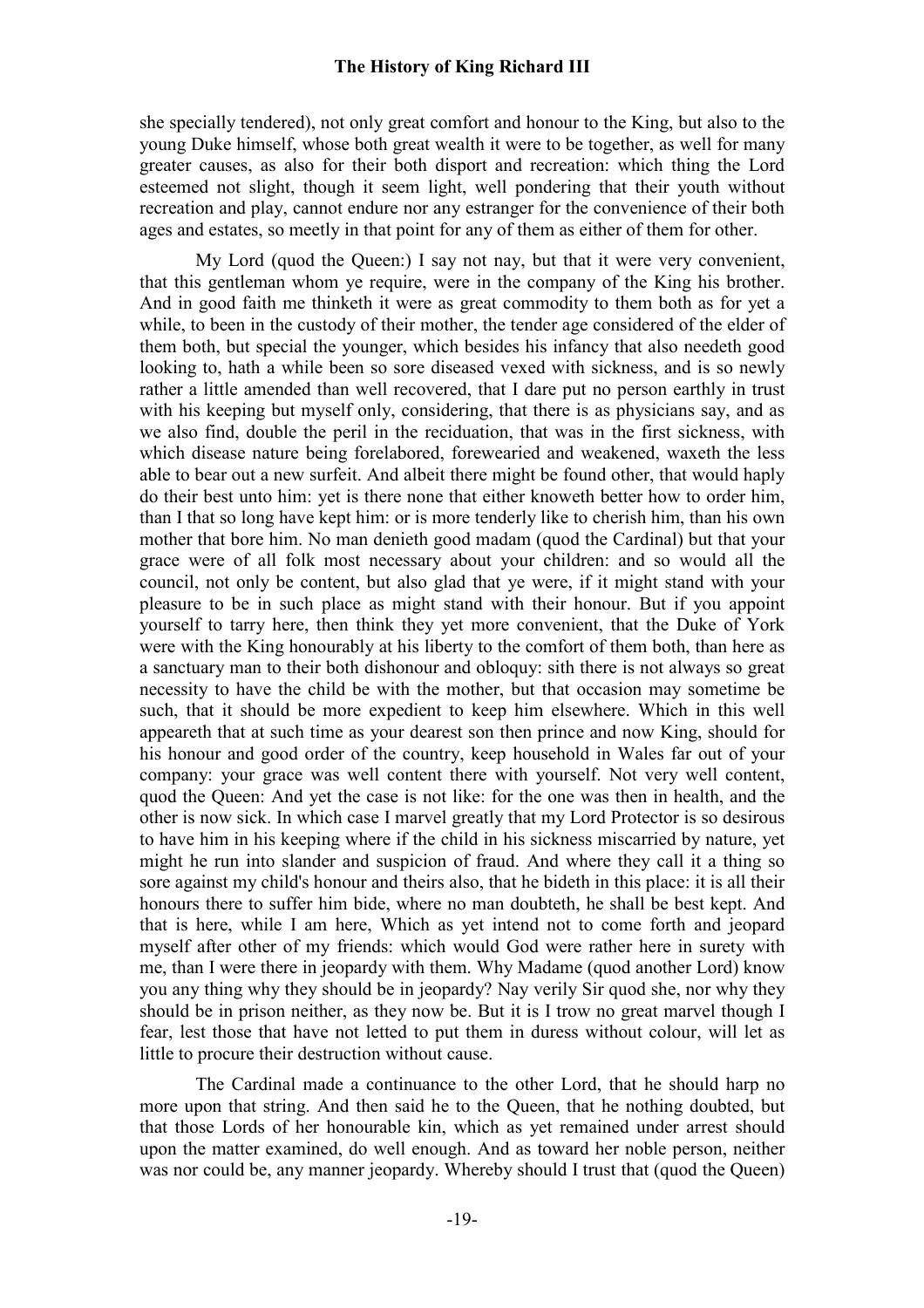In that I am guiltless? As though they were guilty. In that I am with their enemies better beloved than they? When they hate them for my sake. In that I am so near of kin to the King? And how far be they off, if that would help as God send grace it hurt not. And therefore as for me, I purpose not as yet to depart hence. And as for this gentleman my son, I mind that he shall be where I am till I see further. For I assure you, for that I see some men so greedy without any substantial cause to have him, this maketh me much the more farther to deliver him. Truly Madame, quod he, and the farther that you be to deliver him, the farther been other men to suffer you to keep him, lest your causeless fear might cause you farther to convey him. And many be there that think that he can have no privilege in this place, which neither can have will to ask it, nor malice to deserve it. And therefore they reckon no privilege broken, though they fetch him out. Which if ye finally refuse to deliver him, I verily think they will. So much dread hath my Lord his uncle, for the tender love he beareth him, lest your grace should hap to send him away. A Sir quod the Queen, hath the Protector so tender zeal to him, that he feareth nothing but lest he should escape him. Thinketh he that I would send him hence, which neither is in the plight to send out, and in what place could I reckon him sure, if he be not sure in this the sanctuary whereof, was there never tyrant yet so devilish, that durst presume to break. And I trust God as strong now to withstand his adversaries, as ever he was. But my son can deserve no sanctuary, and therefore he cannot have it. Forsooth he hath found a goodly glose, by which that place that may defend a thief, may not save an innocent. But he is in no jeopardy nor hath no need thereof. Would God he had not. Troweth the Protector (I pray God he may prove a Protector) troweth he that I perceive not whereunto his painted process draweth? It is not honourable that the Duke bide here: it were comfortable for them both that he were with his brother, because the King lacketh a play-fellow be ye sure. I pray God send them both better play-fellows than him, that maketh so high a matter upon such a trifling pretext: as though there could none be found to play with the King, but if his brother that hath no lust to play for sickness, come out of sanctuary out of his safeguard, to play with him. As though princes as young as they be, could not play but with their peers, or children could not play but with their kindred, with whom for the more part they agree much worse than with strangers. But the child cannot require the privilege, who told him so? he shall here him ask it and he will.

Howbeit this is a gay matter: Suppose he could not ask it, suppose he would not ask it, suppose he would ask to go out, if I say he shall not, if I ask the privilege but for myself, I say he that against my will taketh out him, breaketh the sanctuary. Serveth this liberty for my person only, or for my goods too? ye may not hence take my horse from me: and may you take my child from me? he is also my ward, for as my learned council showeth me, sith he hath nothing by descent holden by knight's service, the law maketh, his mother his guardian. Then may no man, I suppose take my ward from me out of sanctuary, without the breach of the sanctuary. And if my privilege could not serve him, nor he ask it for himself, yet sith the law committeth to me the custody of him, I may require it for him, except the law give a child a guardian only for his goods and his lands, discharging him of the cure and safe keeping of his body, for which only both lands and goods serve.

And if examples be sufficient to obtain privilege for my child, I need not far to seeke. For in this place in which we now be (and which is now in question whither my child may take benefit of it) mine other son now King was born, and kept in his cradle, and preserved to a more prosperous fortune, which I pray God long to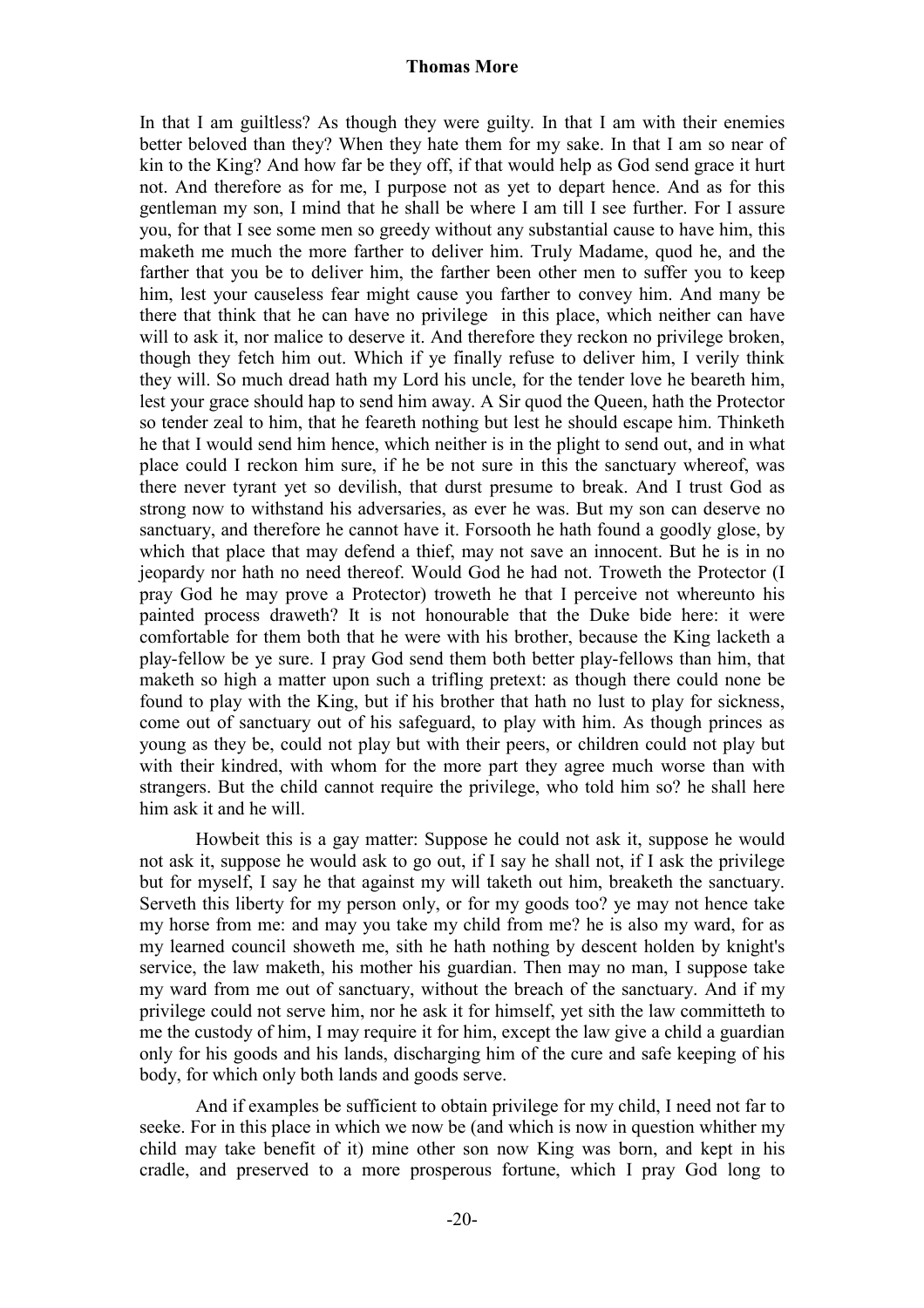continue. And as all you know, this is not the first time that I have taken sanctuary, for when my Lord my husband was banished and thrust out of his kingdom, I fled hither being great with child, and here I bore the Prince. And when my Lord my husband returned safe again and had the victory, then went I hence to welcome him home, and from hence I brought my babe the Prince unto his father, when he first took him in his arms. And I pray God that my son's palace may be as great safeguard to him now reigning, as this place was sometime to the King's enemy. In which place I intend to keep his brother sith, &c.

Wherefore here intend I to keep him since man's law serveth the guardian to keep the infant. The law of nature will the mother keep her child. God's law privilegeth the sanctuary, and the sanctuary my son, sith I fear to put him in the protector's hands that hath his brother already, and were if both failed, inheritor to the crown. The cause of my fear hath no man to do to examine. And yet fear I no further than the law feareth which as learned men tell me forbiddeth every man the custody of them, by whose death he may inherit less land than a Kingdome. I can no more, but whosoever he be that breaketh this holy sanctuary: I pray God shortly send him need of sanctuary, when he may not come to it. For taken out of sanctuary would I not my mortal enemy were.

The Lord Cardinal perceiving that the Queen waxed ever the longer the farther off, and also that she began to kindle and chafe, and speak sore biting words against the Protector, and such as he neither believed, and was also loath to hear, he said unto her for a final conclusion, that he would no longer dispute the matter. But if she were content to deliver the Duke to him and to the other Lords there present, he durst lay his own body and soul both in pledge, not only for his surety but also for his estate. And if she would give them a resolute answer to the contrary, he would forthwith depart there with all, and shift whoso would with this business afterwards: for he never intended more to move her in that matter, in which she thought that he and all other save herself, lacked either wit or truth. Wit if they were so dull, that they could nothing perceive what the Protector intended: truth if they should procure her son to be delivered into his hands , in whom they should perceive toward the child any evil intended.

The Queen with these words stood a good while in a great study. And forasmuch her seemed the Cardinal more ready to depart, than some of the remnant, and the Protector himself ready at hand, so that she verily thought she could not keep him there, but that he should incontinent be taken thence: and to convey him elsewhere, neither had she time to serve her, nor place determined, nor persons appointed, all thing unready this message came on her so suddenly, nothing less looking for them to have him fetched out of sanctuary, which she thought to be now beset in such places about, that he could not be conveyed out untaken, and partly as she thought it might fortune her fear to be false, so will she waste it was either needless or bootless: wherefore if she should needs go from him, she deemed it best to deliver him. And over that of the Cardinal's faith she nothing doubted, nor of some other Lords neither, whom she there saw. Which as she feared lest they might be deceived: so was she well assured they would not be corrupted: Then thought she it should yet make them the more warily to look to him, and the more circumspectly to see to his surety, if she with her own hands betook him to them of trust. And at the last she took the young Duke by the hand, and said unto the Lords: my Lord (quod she) and all my Lords, I neither am so unwise to mistrust your wits, nor so suspicious to mistrust your truths. Of which I purpose to make you such a proof, as if either of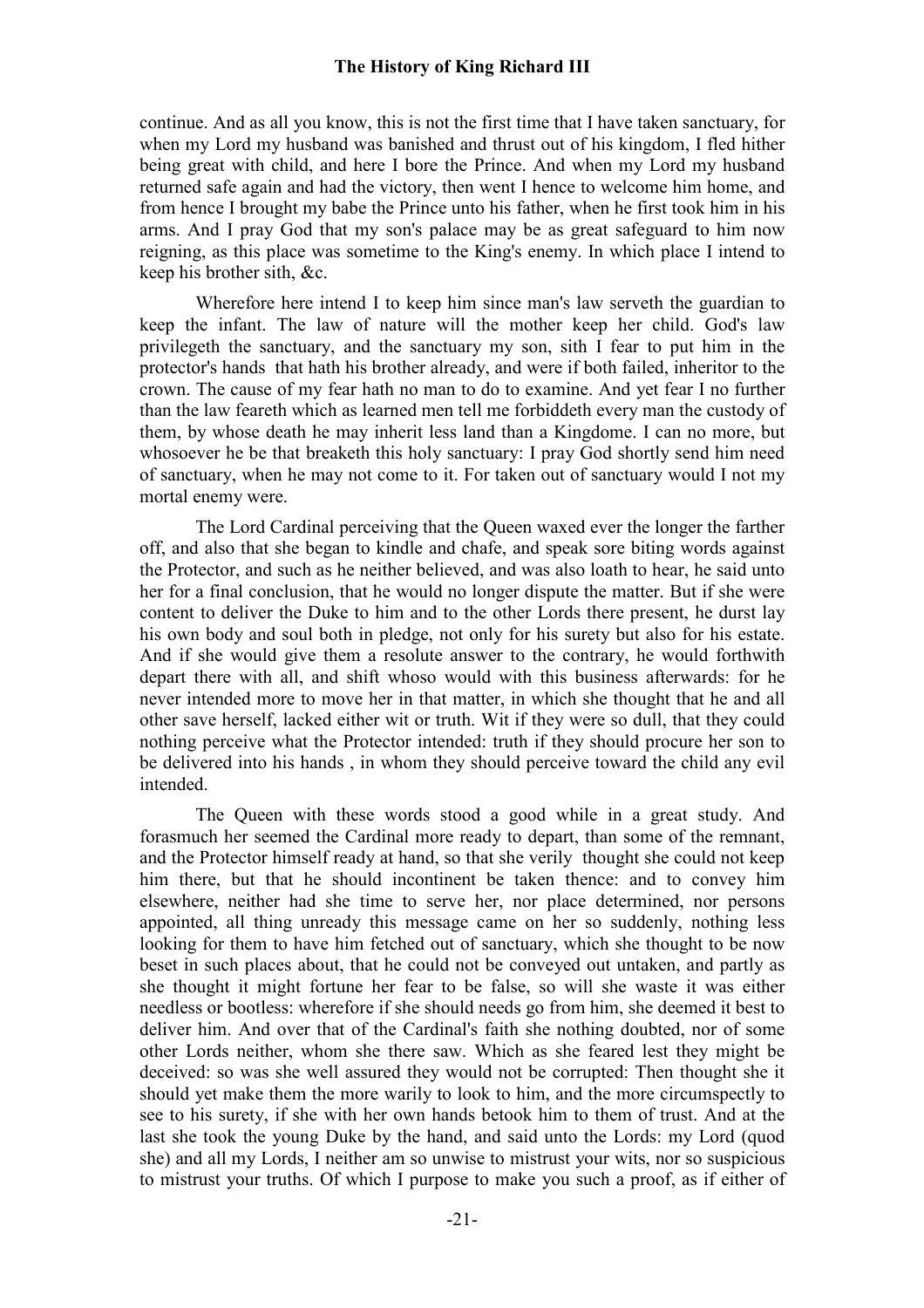both lacked in you, might turn both me to great sorrow, the realm to much harm, and you to great reproach. For lo here is (quod she) this gentleman, whom I doubt not but I could here keep safe if I would, whatsoever any man say. And I doubt not also but there be some abroad so deadly enemies unto my blood, that if they wist where any of it lay in their own body, they would let it out. We have also had experience that the desire of a kingdom knoweth no kindred. The brother hath been the brother's bane. And may the nephews be sure of their uncle? Each of these children is other's defence while they be asunder, and each of their lives lieth in the other's body. Keep one safe and both be sure, and nothing for them both more perilous, than to be both in one place. For what wise merchant adventureth all his good in one ship? All this notwithstanding, here I deliver him and his brother in him, to keep into your hands , of whom I shall ask them both afore God and the world. Faithful ye be that wot I well and I know well you be wise. Power and strength to keep him if ye list neither lack ye of yourself, nor can lack help in this cause. And if ye cannot else where, then may you leave him here. But only one thing I beseech you for the trust that his father put in you ever, and for trust that I put in you now, that as far as ye think that I fear to much, be you well ware that to fear not as far to little. And therewithal she said unto the child: farewell my own sweet son, God send you good keeping, let me kiss you once yet ere you go, for God knoweth when we shall kiss together again. And therewith she kissed him, and blessed him, turned her back and wept and went her way, leaving the child weeping as fast. When the Lord Cardinal and these other Lords with him, had received this young Duke, they brought him into the star-chamber where the Protector took him in his arms and kissed him with these words:

Now welcome my Lord even with all my very heart. And he said in that of likelihood as he thought. Thereupon forthwith they brought him to the King his brother into the bishops palace at Paul's, and from thence through the city honourably into the tower, out of which after that day they never came abroad.

When the Protector had both the children in his hands , he opened himself more boldly, both to certain other men, and also chiefly to the Duke of Buckingham. Although I know that many thought, that this Duke was privy to all the Protector's council, even from the beginning. And some of the Protector's friends said, that the Duke was the first mover of the Protector to this matter, sending a privy messenger unto him, straight after King Edward's death. But other again which knew better the subtle wit of the Protector, deny that he ever opened his enterprise to the Duke, until he had brought to pass the things before rehearsed. But when he had imprisoned the Queen's kinsfolk, and gotten both her sons into his own hands, than he opened the rest of his purpose with less fear to them whom he thought meet for the matter, and specially to the Duke: who being won to his purpose, he thought his strength more than half increased. The matter was broken unto the Duke, by subtle folks , and such as were their craft masters in the handling of such wicked devices: who declared unto him, that the young King was offended with him for his kinsfolk's sakes, and that if he were ever able, he would revenge them. Who would prick him forward thereunto, if they escaped (for they would remember their imprisonment). Or else if they were put to death, without doubt the young King would be careful for their deaths, whose imprisonment was grievous unto him. And that with repenting the Duke should nothing avail: for there was no way left to redeem his offence by benefits: but he should sooner destroy himself than save the King, who with his brother and his kinsfolk he saw in such places imprisoned, as the Protector might with a beck destroy them all: and that it were no doubt but he would do it indeed, if there were any new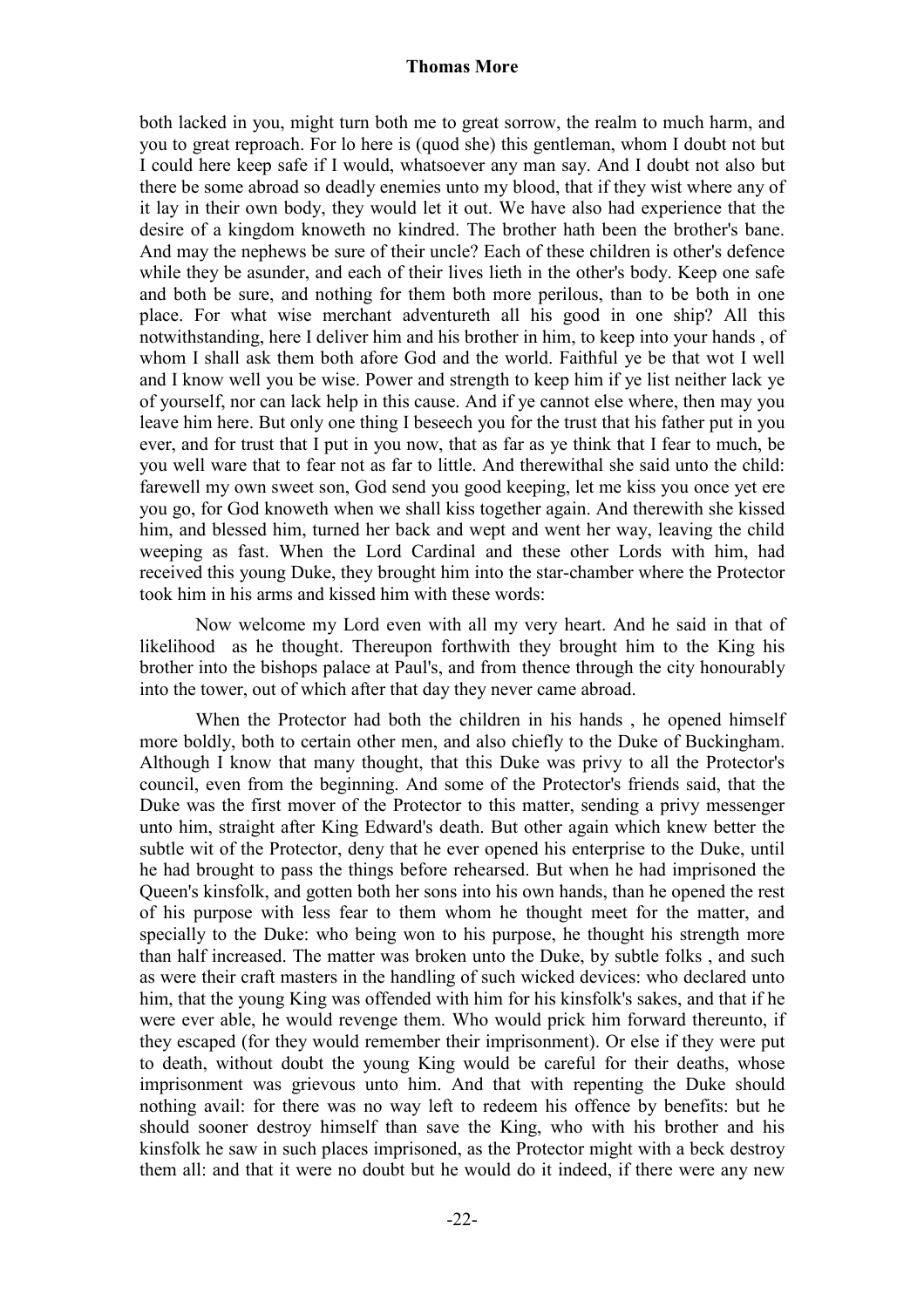enterprise attempted. And that it was likely that as the Protector had provided privy guard for himself, so had he spials for the Duke, and trains to catch him, if he should be against him, and that peradventure from them, whom he least suspected. For the state of things and the dispositions of men were then such, that a man could not well tell whom he might trust, or whom he might fear. These things and such like, being beaten into the Duke's mind, brought him to that point, that where he had repented the way that he had entered, yet would he go forth in the same: and since he had once begun, he would stoutly go through. And therefore to this wicked enterprise, which he believed could not be voided, he bent himself and went through: and determined, that since the common mischief could not be amended, he would turn it as much as he might to his own commodity.

Then it was agreed, that the Protector should have the Duke's aid to make him King, and that the Protector's only lawful son, should marry the Duke's daughter, and that the Protector should grant him the quiet possession of the Earldom of Hertford, which he claimed as his inheritance, and could never obtain it in King Edward's time. Besides these requests of the Duke, the Protector of his own mind promised him a great quantity of the King's treasure and of his household stuff. And when they were thus at a point between themselves, they went about to prepare for the coronation of the young King as they would have it seem. And that they might turn both the eyes and minds of men, from perceiving of their drifts other where the Lords being sent for from all parts of the realm, came thick to that solemnity. But the Protector and the Duke, after that, that they had set the Lord Cardinal, the Archbishop of York then Lord Chancellor, the Bishop of Ely, the Lord Stanley and the Lord Hastings then Lord Chamberlain, with many other noble men to commune and devise about the coronation in one place: as fast were they in another place contriving the contrary, and to make the Protector King. To which council, albeit there were adhibit very few, and they very secret: yet began there here and there about, some manner of muttering among the people, as though all should not long be well, though they neither wist what they feared nor wherefore: were it that before such great things, men's hearts of a secret instinct of nature misgiveth them. As the sea without wind swelleth of himself sometime before a tempest: or were it that some one man haply somewhat perceiving, filled many men with suspicion, though he showed few men what he knew. Howbeit somewhat the dealing self made men to muse on the matter, though the council were close. For little and little all folk withdrew from the Tower, and drew to Crosbie's place in Bishopsgate Street where the Protector kept his household. The Protector had the resort, the King in manner desolate. While some for their business made suit to them that had the doing, some were by their friends secretly warned, that it might haply turn them to no good, to be to much attendant about the King without the Protector's appointment: which removed also divers of the prince's old servants from him, and set new about him. Thus many things coming together partly by chance, partly of purpose, caused at length, not common people that wave with the wind, but wise men also and so Lords, yeke to mark the matter and muse thereon: so farforth that the Lord Stanley, that was after Earl of Darby, wisely mistrusted it, and said unto the Lord Hastings, that he much misliked these two several councils. For while we (quod he) talk of one matter in the one place, little wot we whereof they talk in the other place. My Lord (quod the Lord Hastings) on my life never doubt you. For while one man is there which is never thence, never can there be thing once minded that should sound amiss toward me, but it should be in mine ears ere it were well out of their mouths. This meant he by Catesby, which was of his near secret counsel, and whom he very familiarly used, and in his most weighty matters put no man in so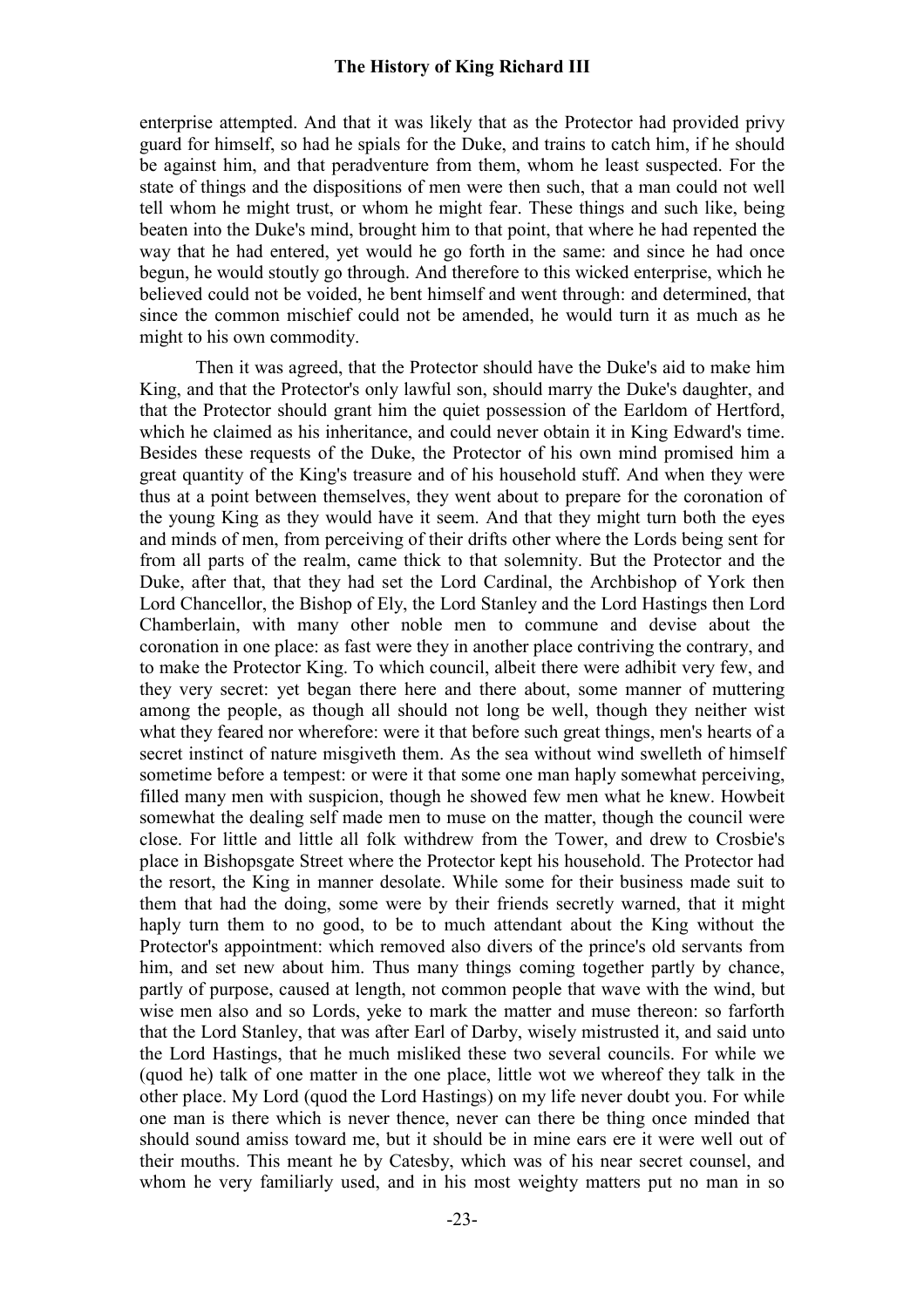special trust, reckoning himself to no man so lief, sith he well wist there was no man to him so much beholden as was this Catesby, which was a man well learned in the laws of this land, and by the special favour of the Lord Chamberlain, in good authority and much rule bore in all the county of Leicester where the Lord Chamberlain's power chiefly lay. But surely great pity was it, that he had not had either more truth or less wit. For his dissimulation only, kept all that mischief up. In whom if the Lord Hastings had not put so special trust, the Lord Stanley and he had departed with divers other Lords, and broken all the dance, for many ill signs that he saw, which he now construes all to the best. So surely thought he that there could be none harm toward him in that council intended where Catesby was. And of truth the Protector and the Duke of Buckingham made very good semblance unto the Lord Hastings, and kept him much in company. And undoubtedly the Protector loved him well, and loath was to have lost him, saving for fear lest his life should have quailed their purpose. For which cause he moved Catesby to prove with some words cast out afar off, whither he could think it possible to win the Lord Hasting into their part. But Catesby whither he assayed him or assayed him not, reported unto them, that he found him so fast, and hard him speak so terrible words, that he durst no further break. And of truth the Lord Chamberlain of very trust showed unto Catesby, the mistrust that other began to have in the matter. And therefore he fearing lest their motions might with the Lord Hastings minish his credence, whereunto only all the matter leaned, procured the Protector hastily to rid him. And much the rather, for that he trusted by his death to obtain much of the rule that the Lord Hastings bore in his country: the only desire whereof, was the allective that induced him to be partner and one special contriver of all this horrible treason.

Whereupon soon after that is to wit, on the Friday the thirteenth day of June many Lords assembled in the tower, and there sat in council, devising the honourable solemnity of the King's coronation, of which the time appointed so near approached, that the pageants and subtleties were in making day and night at Westminster, and much victual killed therefore, that afterward was cast away. These Lords so sitting together communing of this matter, the Protector came in among them, first about nine of the clock, saluting them courteously, and excusing himself that he had been from them so long, saying merely that he had been asleep that day. And after a little talking with them, he said unto the Bishop of Ely: my Lord you have very good strawberries at your garden in Holborn, I require you let us have a mess of them. Gladly my Lord, quod he, would God I had some better thing as ready to your pleasure as that. And therewith in all the haste he sent his servant for a mess of strawberries. The Protector set the Lords fast in communing, and thereupon praying them to spare him for a little while, departed thence. And soon after one hour between ten and eleven he returned into the chamber among them, all changed with a wonderful sore angry countenance, knitting the brows, frowning and fretting and knawing on his lips and so sat him down, in his place: all the Lords much dismayed and sore marvelling of this manner of sudden change, and what thing should him ail. Then when he had sitten still a while, thus he began: what were they worthy to have, that compass and imagine the destruction of me, being so near of blood unto the King and Protector of his royal person and his realm. At this question, all the Lords sat sore astonied, musing much by whom this question should be meant, of which every man wist himself clear. Then the Lord Chamberlain, as he that for the love between them thought he might be boldest with him, answered and said, that they were worthy to be punished as heinous traitors whatsoever they were. And all the other affirmed the same. That is (quod he) yonder sorceress my brother's wife and other with her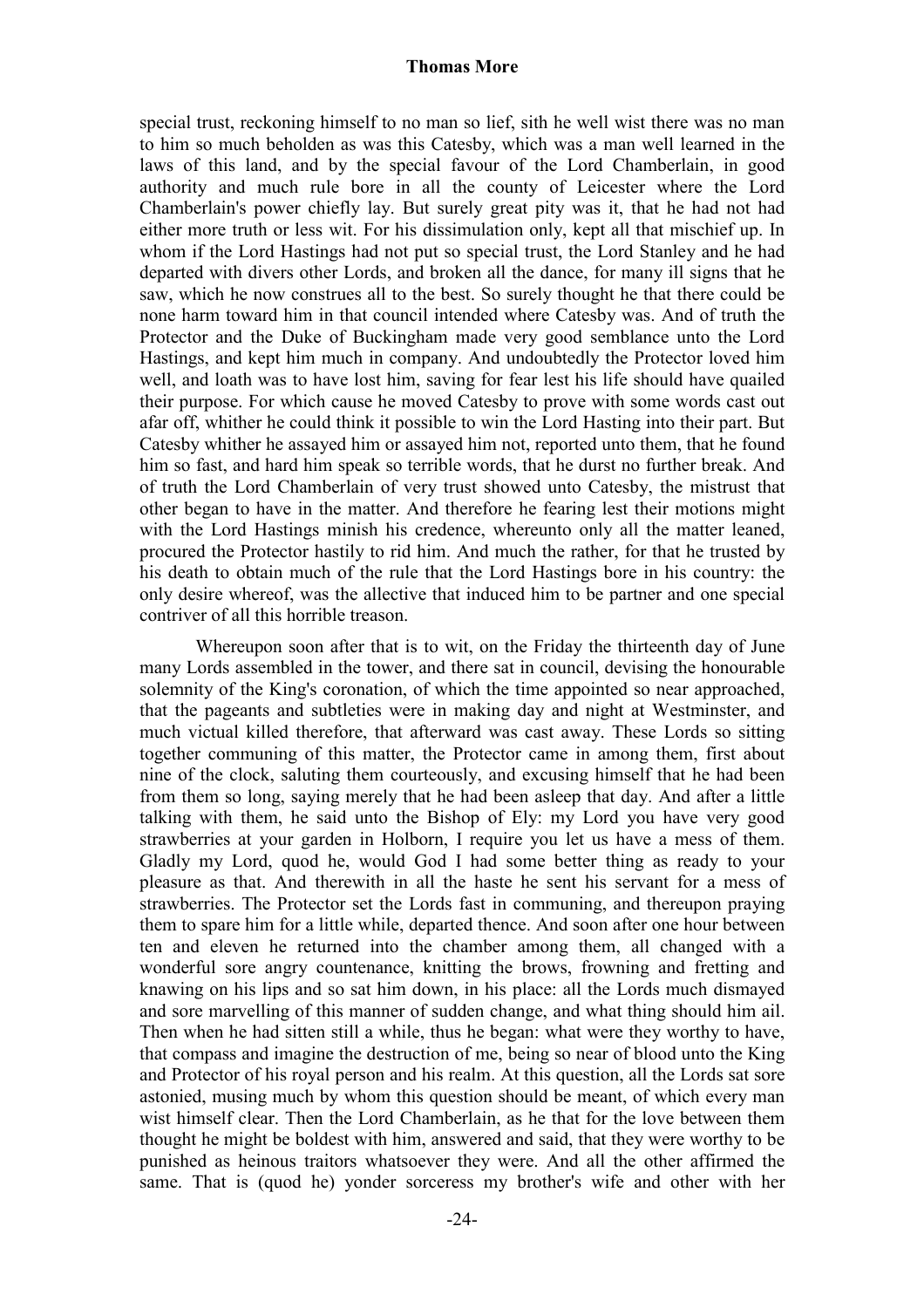meaning the Queen. At these words many of the other Lords were greatly abashed that favoured her. But the Lord Hastings was in his mind better content, that it was moved by her, than by any other whom he loved better: Albeit his heart somewhat grudged, that he was not afore, made of council in this matter as he was of the taking of her kindred, and of their putting to death, which were by his assent before, devised to be beheaded at Pontefract, this self same day, in which he was not ware that it was by other devised, that himself should the same day be beheaded at London. Then said the Protector: ye shall all se in what wise that sorceress and that other witch of her council Shore's wife with their affinity, have by their sorcery and witchcraft wasted my body. And therewith he plucked up his doublet sleeve to his elbow upon his left arm, where he showed a wearish withered arm and small, as it was never other. And thereupon every man's mind sore misgave them, well perceiving that this matter was but a quarrel. For well they wist, that the Queen was too wise to go about any such folly. And also if she would, yet would she of all folk least make Shore's wife of counsel, whom of all women she most hated, as that concubine whom the King her husband had most loved. And also no man was there present, but well knew that his arm was ever such since his birth. Natheless the Lord Chamberlain (which from the death of King Edward kept Shore's wife, on whom he somewhat doted in the King's life, saving as it is said he that while forbore her of reverence toward his King, or else of a certain kind of fidelity to his friend) answered and said: certainly my Lord if they have so heinously done, and they be worthy heinous punishment. What quod the Protector thou servest me I ween with ifs and with ands, I tell the they have so done, and that I will make good on thy body traitor. And therewith as in a great anger, he clapped his fist upon the board a great rap. At which token given, one cried treason without the chamber. Therewith a door clapped, and in come there rushing men in harness as many as the chamber might hold. And anon the Protector said to the Lord Hastings: I arrest thee traitor. What me my Lord quod he. Yea the traitor, quod the Protector.

And another let fly at the Lord Stanley which shrunk at the stroke and fell under the table, or else his head had been cleft to the teeth: for as shortly as he shrank, yet ran the blood about his ears. Then were they all quickly bestowed in divers chambers, except the Lord Chamberlain, whom the Protector bade speed and shrive him apace, for by saint Paul (quod he) I will not to dinner till I see thy head off. It booted him not to ask why but heavily he took a priest at adventure, and made a short shrift, for a longer would not be suffered, the Protector made so much haste to dinner: which he might not go to till this were done for the saving of his oath.

So was he brought forth into the green beside the chapel within the tower, and his head laid down upon a long log of timber, and there stricken off, and afterward his body with the head entered at Windsor beside the body of King Edward, whose both souls our Lord pardon.

A marvellous case is it to hear, either the warnings of that he should have voided, or the tokens of that he could not void. For the self night next before his death, the Lord Stanley sent a trusty secret messenger unto him at midnight in all the haste, requiring him to rise and ride away with him, for he was disposed utterly no longer to bide: he had so fearful a dream, in which him thought that a boar with his tusks so raced them both by the heads, that the blood ran about both their shoulders. And forasmuch as the Protector gave the boar for his cognisance, this dream made so fearful an impression in his heart, that he was thoroughly determined no longer to tarry, but had his horse ready, if the Lord Hastings would go with him to ride so far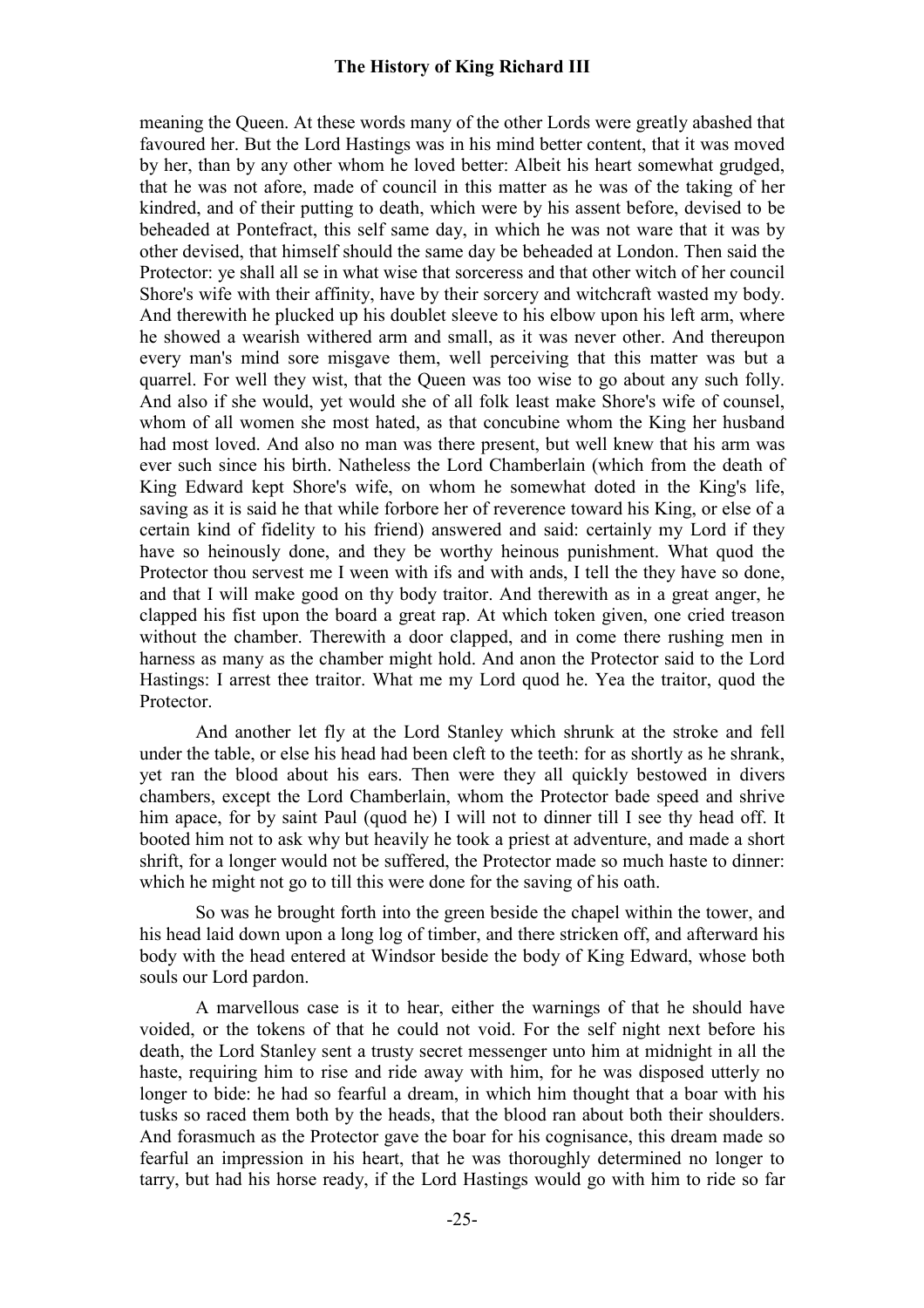yet the same night, that they should be out of danger ere day. Ay good Lord quod the Lord Hastings to this messenger, leaneth my Lord thy master so much to such trifles, and hath such faith in dreams, which either his own fear fantasieth or do rise in the night's rest by reason of his day thoughts? Tell him it is plain witchcraft to believe in such dreams: which if they were tokens of things to come, why thinketh he not that we might be as likely to make them true by our going if we were caught and brought back (as friends fail fleers) for then had the boar a cause likely to race us with his tusks, as folk that fled for some falsehood, wherefore either is there no peril, nor none there is in deed: or if any be, it is rather in going than biding. And if we should needs cost fall in peril one way or other: yet had I lever that men should see it were by other men's falsehood, than think it were either our own fault or faint heart. And therefore go to thy master man, and commend me to him and pray him be merry and have no fear: for I ensure him I am as sure of the man that he wotteth of, as I am of my own hand. God send grace Sir quod the messenger, and went his way.

Certain is it also, that in the riding toward the tower, the same morning in which he was beheaded, his horse twice or thrice stumbled with him almost to the falling, which thing albeit each man wot well daily happeneth to them to whom no such mischance is toward: yet hath it been of an old rite and custom, observed as a token often times notably foregoing some great misfortune. Now this that followeth was no warning, but an enemious scorned. The same morning ere he were up, came a knight unto him, as it were of courtesy to accompany him to the council, but of truth sent by the Protector to haste him thitherward, with whom he was of secret confederacy in that purpose, a mean man at that time, and now of great authority . This knight when it happed the Lord Chamberlain by the way to stay his horse, and commune a while with a priest whom he met in the Tower Street, broke his tale and said merely to him: what my Lord I pray you come on, whereto talk you so long with that priest, you have no need of a priest yet: and therewith he laughed upon him, as though he would say, ye shall have soon. But so little wist the other what he meant, and so little mistrusted, that he was never merrier nor never so full of good hope in his life: which self thing is often seen a sign of change. But I shall rather let any thing pass me, than the vain surety of man's mind so near his death. Upon the very tower wharf so near the place where his head was off so soon after, there met he with one Hastings a pursuivant of his own name. And of their meeting in that place, he was put in remembrance of another time, in which it had happened them before, to meet in like manner together in the same place. At which other time the Lord Chamberlain had been accused unto King Edward, by the Lord Rivers the Queen's brother, in such wise that he was for the while (but it lasted not long) far fallen into the King's indignation, and stood in great fear of himself. And forasmuch as he now met this pursuivant in the same place that jeopardy so well passed: it gave him great pleasure to talk with him thereof with whom he had before talked thereof, in the same place while he was therein. And therefore he said: Ah Hastings, art you remembered when I met thee here once with an heavy heart: Yea my Lord (quod he) that remember I well, and thanked be God they got no good, nor ye none harm thereby. Thou wouldest say so quod he, if thou knewest as much as I know, which few know else as yet and more shall shortly. That meant he by the Lords of the Queen's kindred that were taken before, and should that day be beheaded at Pontefract: which he well wist, but nothing ware that the axe hang over his own head. In faith man quod he, I was never so sorry, nor never stood in so great dread in my life, as I did when thou and I met here. And lo how the world is turned, now stand mine enemies in that danger (as thou mayest hap to hear more hereafter) and I never in my life so merry, nor never in so great surety. O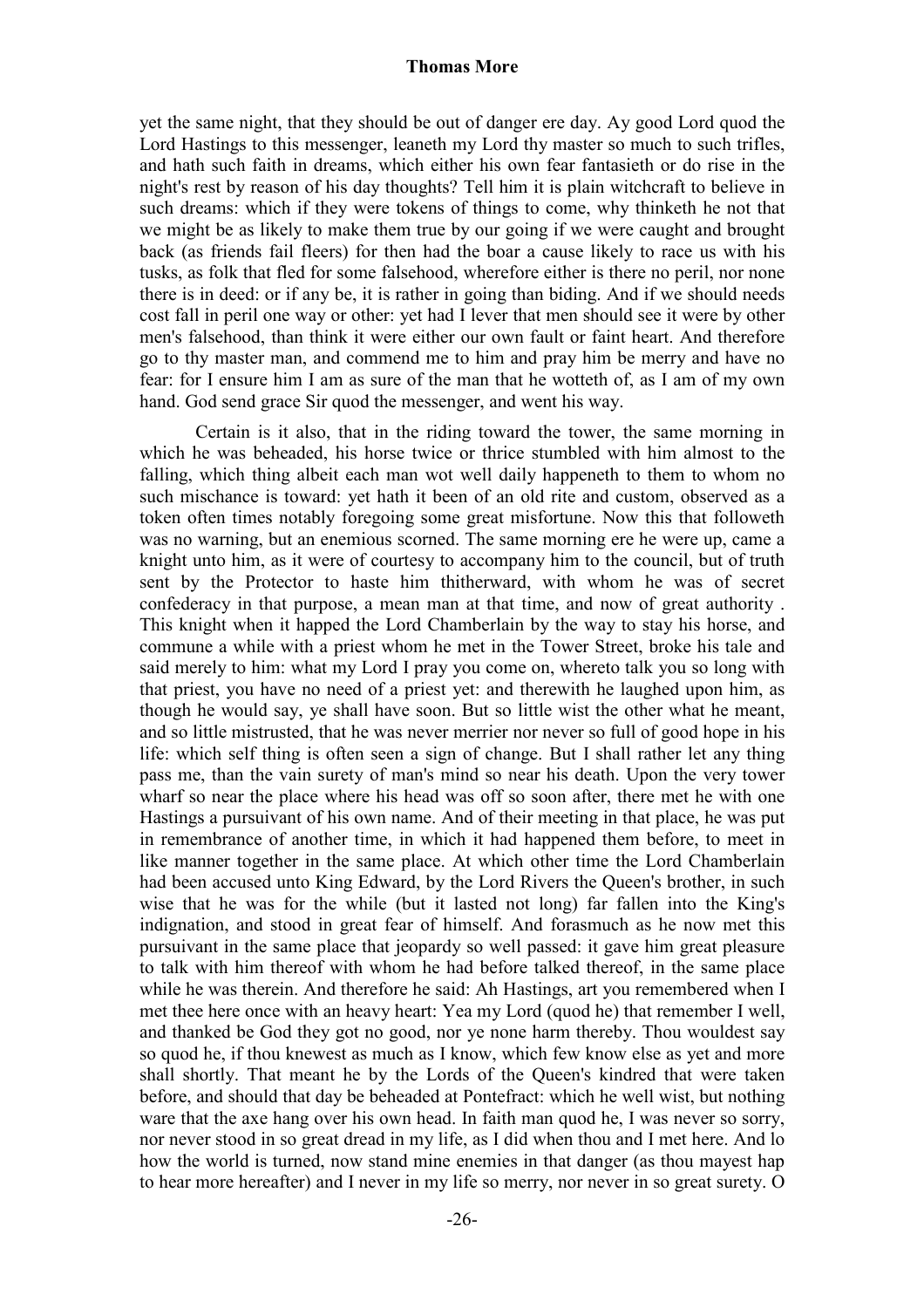good God, the blindness of our mortal nature, when he most feared, he was in good surety: when he reckoned himself surest, he lost his life, and that within two hours after. Thus ended this honourable man, a good knight and a gentle, of great authority with his prince, of living somewhat desolate, plain and open to his enemy, and secret to his friend: ethe to beguile, as he that of good heart and courage forestudied no perils. A loving man and passing well beloved. Very faithful, and trusty enough, trusting to much.

Now flew the fame of this Lord's death, swiftly through the city, and so forth farther about like a wind in every man's ear. But the Protector immediately after dinner, intending to set some colour upon the matter, sent in all the haste for many substantial men out of the city into the Tower. And at their coming, himself with the Duke of Buckingham, stood harnessed in old ill faring briganders, such as no man should ween that they would vouchsafe to have put upon their backs, except that some sudden necessity had constrained them. And then the Protector showed them, that the Lord Chamberlain, and other of his conspiracy, had contrived to have suddenly destroyed him and the Duke, there the same day in the council. And what they intended further, was as yet not well known. Of which their treason he never had knowledge before ten of the clock the same forenoon. Which sudden fear drove them to put on for their defence such harness as came next to hand. And so had God holpen them, that the mischief turned upon them that would have done it. And this he required them to report. Every man answered him fair, as though no man mistrusted the matter which of truth no man believed. Yet for the further appeasing of the people's mind, he sent immediately after diner in all the haste, one herald of arms, with a proclamation to be made through the city in the King's name, containing that the Lord Hastings with divers other of his traitorous purpose, had before conspired the same day, to have slain the Lord Protector and the Duke of Buckingham sitting in the council, and after to have taken upon them to rule the King and the realm at their pleasure, and thereby to pill and spoil whom they list uncontrolled. And much matter was there in the proclamation devised, to the slander of the Lord Chamberlain, as that he was an evil counsellor to the King's father, enticing him to many things highly redounding to the minishing of his honour, and to the universal hurt of his realm, by his evil company, sinister procuring, and ungracious ensample, as well in many other things as in the vicious living and inordinate abusion of his body, both with many other, and also specially with Shore's wife, which was one also of his most secret council of this heinous treason, with whom he lay nightly, and namely the night last passed next before his death, so that it was the less marvel, if ungracious living brought him to an unhappy ending: which he was now put unto, by the most dread commandment of the King's highness and of his honourable and faithful council, both for his demerits, being so openly taken in his falsely conceived treason, and also lest the delaying of his execution, might have encouraged other mischievous persons partners of his conspiracy, to gather and assemble themselves together in making some great commotion for his deliverance, whose hope now being by his well deserved death politically repressed, all the realm should by God's grace rest in good quiet and peace. Now was this proclamation made within two hours after that he was beheaded, and it was so curiously indicted, and so fair written in parchment in so well a set hand, and therewith of itself so long a process, that every child might well perceive, that it was prepared before. For all the time between his death and the proclaiming could scant have sufficed unto the bare writing alone, all had it been but in paper and scribbled forth in haste at adventure. So that upon the proclaiming thereof, one that was school master of Paul's of chance standing by, and comparing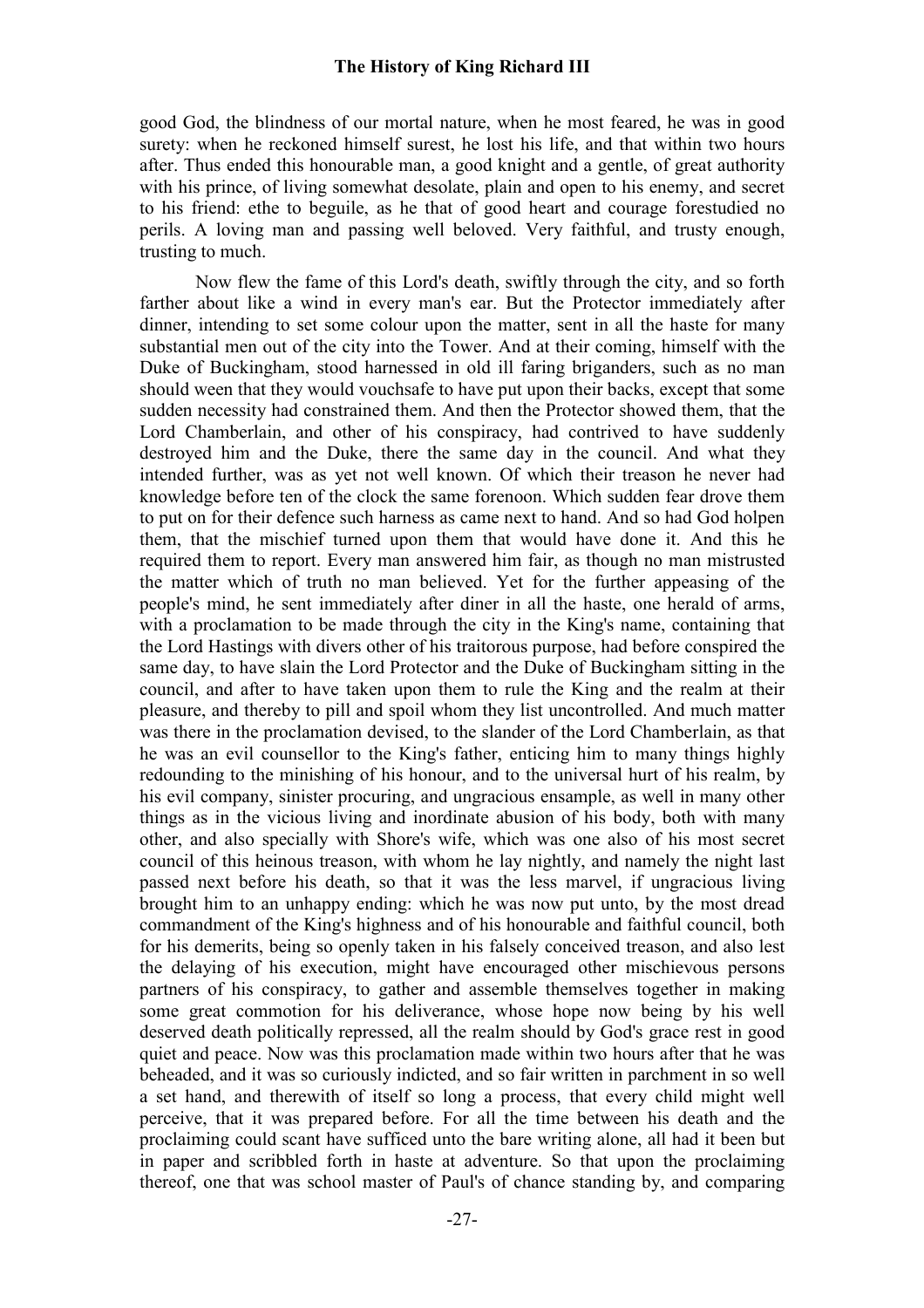the shortness of the time with the length of the matter, said unto them that stood about him here is a gay goodly cast, foul cast away for haste. And a merchant answered him, that it was written by prophesy.

Now then by and by, as it were for anger not for covetise, the Protector sent into the house of Shore's wife (for her husband dwelled not with her) and spoiled her of all that ever she had, above the value of two or three thousand marks, and sent her body to prison. And when he had a while laid unto her for the manner sake, that she went about to bewitch him, and that she was of council with the Lord Chamberlain to destroy him: in conclusion, when that no colour could fasten upon these matters, then he laid heinously to her charge, and the thing that she herself could not deny, that all the world wist was true, and that natheless every man laughed at to hear it then so suddenly so highly taken, that she was naught of her body. And for this cause (as a goodly continent prince clean and faultless of himself, sent out of heaven into this vicious world for the amendment of men's manners) he caused the Bishop of London to put her to open penance, going before the cross in procession upon a Sunday with a taper in her hand. In which she went in countenance and pace demure so womanly, and albeit she were out of all array save her kirtle only: yet went she so fair and lovely, namely while the wondering of the people cast a comely red in her cheeks (of which she before had most missed) that her great shame won her much praise, among those that were more amorous of her body than curious of her soul. And many good folk also that hated her living, and glad were to see sin corrected: yet pitied they more her penance, than rejoiced therein, when they considered that the Protector procured it, more of a corrupt intent than any virtuous affection.

This woman was born in London, worshipfully friended, honestly brought up, and very well married, saving somewhat too soon, her husband an honest citizen, young and goodly and of good substance. But forasmuch as they were coupled ere she were well ripe, she not very fervently loved, for whom she never longed. Which was haply the thing, that the more easily made her incline unto the King's appetite when he required her. Howbeit the respect of his royalty, the hope of gay apparel, ease, pleasure and other wanton wealth, was able soon to pierce a soft tender heart. But when the King had abused her, anon her husband (as he was an honest man and one that could his good, not presuming to touch a King's concubine) left her up to him all together. When the King died, the Lord Chamberlain took her. Which in the King's days, albeit he was sore enamoured upon her, yet he forbore her, either for reverence, or for a certain friendly faithfulness. Proper she was and fair: nothing in her body that you would have changed, but if you would have wished her somewhat higher. Thus say they that knew her in her youth. Albeit some that now see her (for yet she liveth) deem her never to have been well visaged. Whose judgement seemeth me somewhat like, as though men should guess the beauty of one long before departed, by her scalp taken out of the charnel house: for now is she old lean, withered and dried up, nothing left but rivelled skin and hard bone. And yet being even such: whoso well advise her visage, might guess and devise which parts now filled, would make it a fair face. Yet she delighted not men so much in her beauty, as in her pleasant behaviour. For a proper wit had she, and could both read well and write, merry in company, ready and quick of answer, neither mute nor full of babble, sometime taunting without displeasure not without disport.

The King would say that he had three concubines, which in three divers properties diversely excelled. One the merriest, another the wiliest, the third the holiest harlot in his realm, as one whom no man could get out of the church lightly to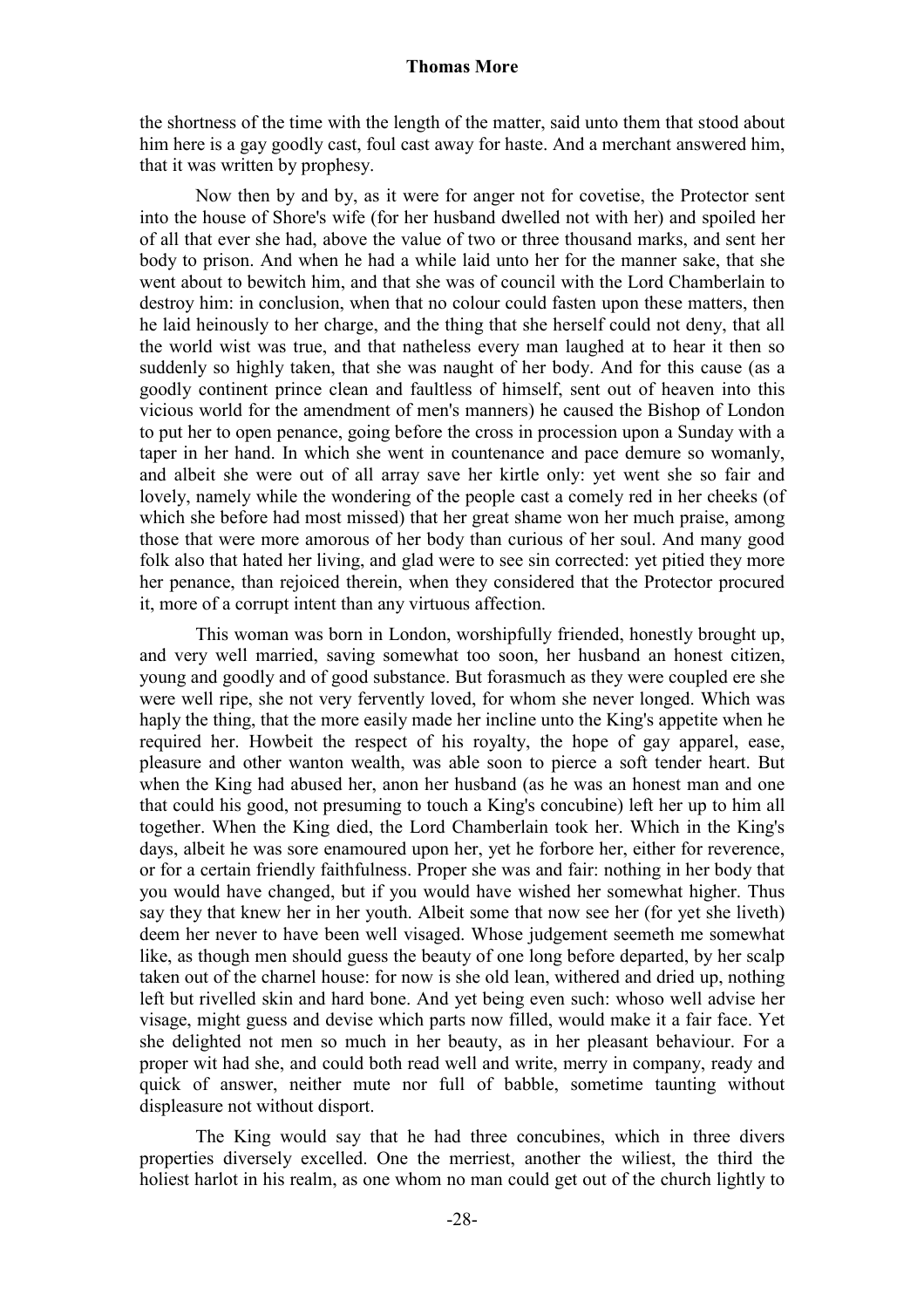any place, but it were to his bed. The other two were somewhat greater parsonages, and natheless of their humility content to be nameless, and to forbear the praise of those properties. But the merriest was this Shore's wife, in whom the King therefore took special pleasure. For many he had, but her he loved, whose favour to say the truth (for sin it were to belie the devil) she never abused to any man's hurt, but to many a man's comfort and relief: where the King took displeasure, she would mitigate and appease his mind: where men were out of favour, she would bring them in his grace. For many that had highly offended, she obtained pardon. Of great forfeitures she got men remission. And finally in many weighty suits, she stood many men in great stead, either for none, or very small rewards, and those rather gay than rich: either for that she was content with the deed self well done, or for that she delighted to be sued unto, and to show what she was able to do with the King, or for that wanton women and wealthy be not always covetous. I doubt not some shall think this woman too slight a thing, to be written of and set among the remembrances of great matters: which they shall specially think, that haply shall esteem her only by that they now see her. But me seemeth the chance so much the more worthy to be remembered, in how much she is now in the more beggarly condition, unfriended and worn out of acquaintance, after good substance, after as great favour with the prince, after as great suit and seeking to with all those that those days had business to speed, as many other men were in their times, which be now famous, only by the infamy of their ill deeds. Her doings were not much less, albeit they be much less remembered, because they were not so evil. For men use if they have an evil turn, to write it in marble: and whoso doth us a good turn, we write it in dust which is not worst proved by her: for at this day she beggeth of many at this day living, that at this day had begged if she had not been.

Now was it so devised by the Protector and his council, that the self day in which the Lord Chamberlain was beheaded in the tower of London, and about the selfsame hour, was there not without his assent beheaded at Pontefract, the fore remembered Lords and knights that were taken from the King at Northampton and Stony Stratford. Which thing was done in the presence and by the order of Sir Richard Ratcliff knight, whose service the Protector specially used in the council and in the execution of such lawless enterprises, as a man that had been long secret with him, having experience of the world and a shrewd wit, short and rude in speech, rough and boistious of behaviour, bold in mischief, as far from pity as from all fear of God. This knight bringing them out of the prison to the scaffold, and showing to the people about that they were traitors, not suffering them to speak and declare their innocence lest their words might have inclined men to pity them, and to hate the Protector and his part: caused them hastily without judgement, process, or manner of order to be beheaded, and without other earthly guilt, but only that they were good men, to be true to the King and to nigh to the Queen.

Now when the Lord Chamberlain and these other Lords were thus beheaded and rid out of the way: then thought the Protector, that while men mused what the matter meant, while the Lords of the realm were about him out of their own strengths, while no man wist what to think nor whom to trust, ere ever they should have space to dispute and digest the matter and make parties: it were best hastily to pursue his purpose, and put himself in possession of the crown, ere men could have time to devise any ways to resist. But now was all the study, by what mean this matter being of itself so heinous, might be first broken to the people, in such wise that it might be well taken. To this council they took divers, such as they thought meetly to be trusted,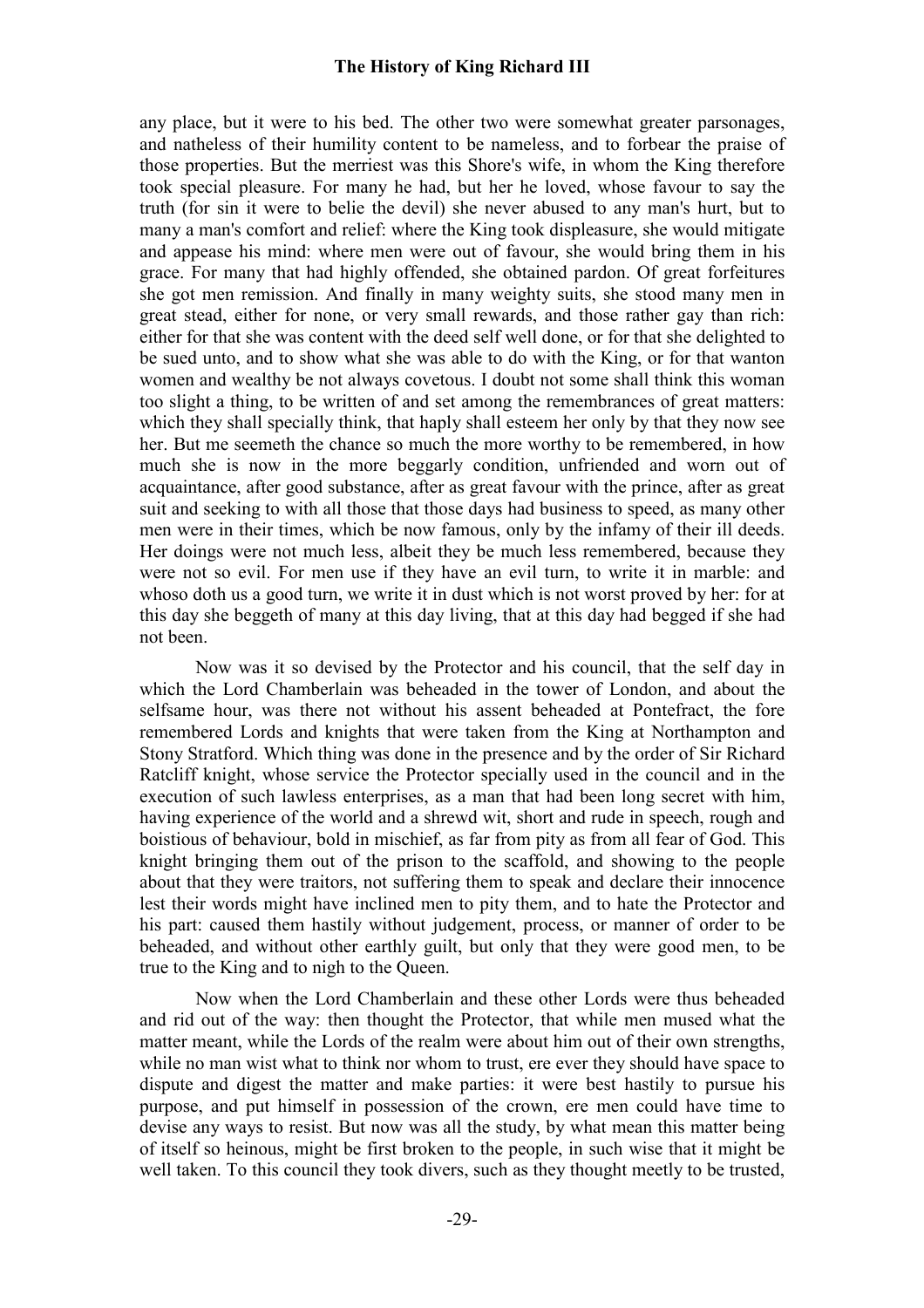likely to be induced to the part, and able to stand them in stead, either by power or policy.

Among whom, they made of Council Edmund Shaw knight then Mayor of London, which upon trust of his own advancement, whereof he was of a proud heart highly desirous, should frame the city to their appetite. Of spiritual men they took such as had wit, and were in authority among the people for opinion of their learning, and had no scrupulous conscience.

Among these had they John Shaw clerk brother to the Mayor, and friar Penker provincial of the Augustine friars both doctors of divinity, both great preachers, both of more learning than virtue, of more fame than learning. For they were before greatly esteemed among the people: but after that never. Of these two the one had a sermon in praise of the Protector before the coronation, the other after, both so full of tedious flattery, that no man's ears could abide them. Penker in his sermon so lost his voice that he was fain to leave off and come down in the midst. Doctor Shaw by his sermon lost his honesty, and soon after his life, for very shame of the world, into which he durst never after come abroad. But the friar forced for no shame, and so it harmed him the less. Howbeit some doubt and many think, that Penker was not of council of the matter before the coronation, but after the common manner fell to flattery after: namely sith his sermon was not incontinent upon it, but at S. Mary Hospital at the Easter after. But certain is it, that Doctor Shaw was of council in the beginning, so far forth that they determined that he should first break the matter in a sermon at Paul's Cross, in which he should by the authority of his preaching, incline the people to the Protector's ghostly purpose. But now was all the labour and study, in the devise of some convenient pretext, for which the people should be content, to depose the prince and accept the Protector for King. In which divers things they devised. But the chief thing and the weighty of all that invention, rested in this that they should allege bastardy, either in King Edward himself, or in his children, or both. So that he should seem disabled to inherit the crown by the Duke of York, and the prince by him. To lay bastardy in King Edward, sounded openly to the rebuke of the Protector's own mother, which was mother to them both: for in that point could be none other colour, but to pretend that his own mother was one adulteress which not withstanding to further this purpose he letted not: but natheless he would the point should be less and more favourably handled, not even fully plain and directly, but that the matter should be touched aslope craftily, as though men spared in that point to speak all the truth for fear of his displeasure. But the other point concerning the bastardy that they devised to surmise in King Edward's children, that would he should be openly declared and enforced to the uttermost. The colour and pretext whereof cannot be well perceived, but if we first repeat you some things long before done about King Edward's marriage.

After that King Edward the fourth had deposed King Henry the sixth, and was in peaceable possession of the realm, determining himself to marry, as it was requisite both for himself and for the realm, he sent over in embassiate, the Earl of Warwick with other noble men in his company unto Spain, to entreat and conclude a marriage between King Edward and the King's daughter of Spain. In which thing the Earl of Warwick found the parties so toward and willing, that he speedily according to his instructions, without any difficulty brought the matter to very good conclusion.

Now happed it that in the mean season, there came to make a suit by petition to the King, Dame Elizabeth Gray which was after his Queen, at that time a widow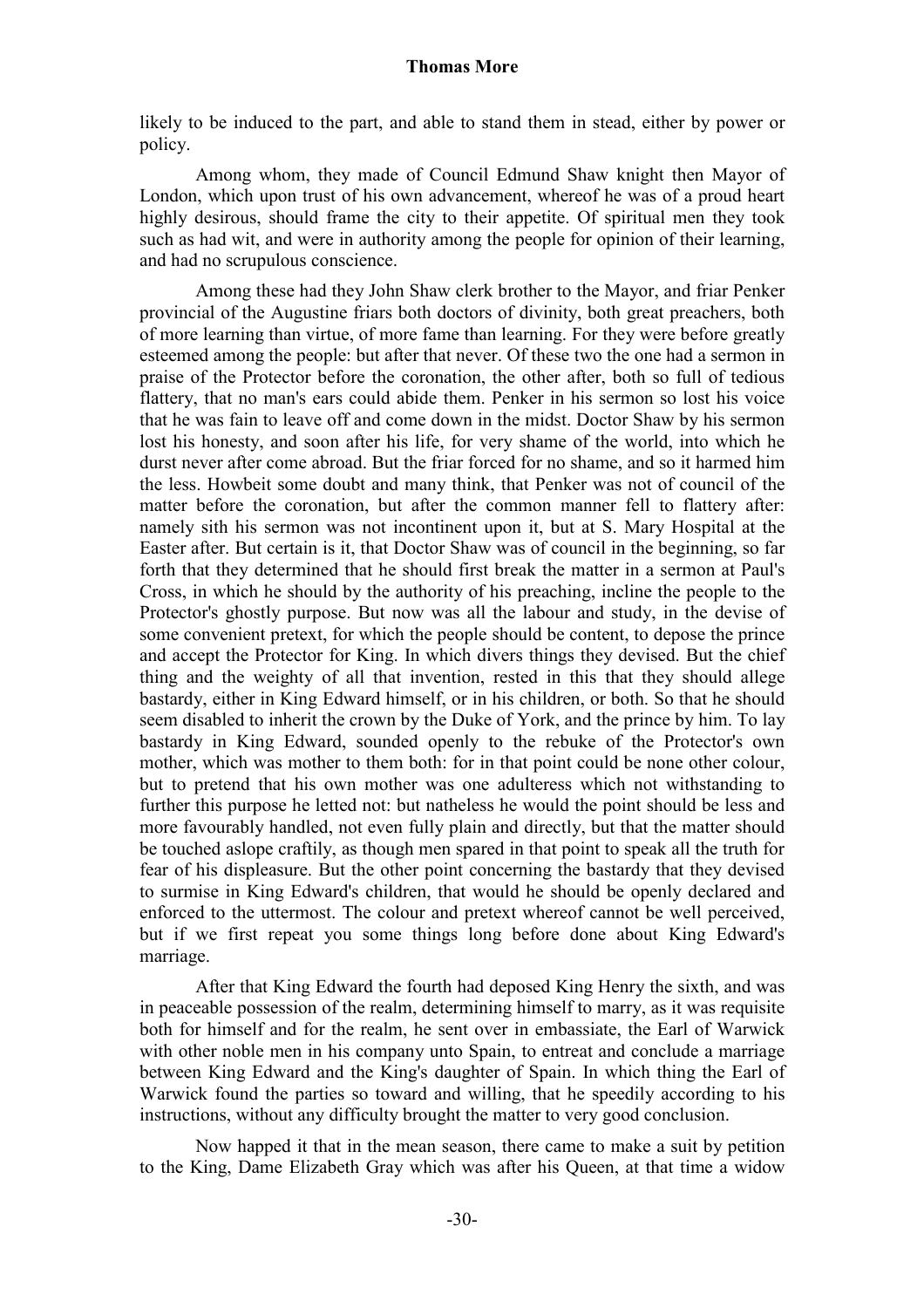borne of noble blood, specially by her mother, which was Duchess of Bedford ere she married the Lord Woodfield her father. Howbeit this Dame Elizabeth herself being in service with Queen Margaret, wife unto King Henry the sixth was married unto one John Gray a squire whom King Henry made knight upon the field that he had on Shrove Tuesday at Saint Alban's against King Edward. And little while enjoyed he that knighthood, for he was at the same field slain. After which done, and the Earl of Warwick being in his embassiate about the afore remembered marriage, this poor lady made humble suit unto the King, that she might be restored unto such small lands as her late husband had given her in jointure. Whom when the King beheld, and heard her speak, as she was both fair, of a good favour, moderate of stature, well made and very wise: he not only pitied her, but also waxed enamoured on her. And taking her afterward secretly aside, began to enter in talking more familiarly. Whose appetite when she perceived, she virtuously denied him. But that did she so wisely, and with so good manner, and words so well set, that she rather kindled his desire than quenched it. And finally after many a meeting, much wooing and many great promises, she well espied the King's affection toward her so greatly increased, that she durst somewhat the more boldly say her mind, as to him whose heart she perceived more firmly set, than to fall off for a word. And in conclusion she showed him plain, that as she wist herself too simple to be his wife, so thought she herself too good to be his concubine. The King much marvelling of her constancy, as he that had not been wont elsewhere to be so stiffly said nay, so much esteemed her continence and chastity, that he set her virtue in the stead of possession and riches. And thus taking council of his desire, determined in all possible haste to marry her. And after he was thus appointed, and had between them twain ensured her: then asked he council of his other friends, and that in such manner, as they might ethe perceive it booted not greatly to say nay.

Notwithstanding the Duchess of York his mother was so sore moved therewith, that she dissuaded the marriage as much as she possibly might alleging that it was in his honour, profit, and surety also, to marry in a noble progeny out of his realm, whereupon depended great strength to his estate by the affinity and great possibility of increase of his possessions. And that he could not well otherwise do, standing that the Earl of Warwick had so far moved already. Which were not likely to take it well, if all his voyage were in such wise frustrate, and his appointments deluded. And she said also that it was not princely to marry his own subject, no great occasion leading thereunto, no possessions, or other commodities, depending thereupon, but only as it were a rich man that would marry his maid, only for a little wanton dotage upon her person. In which marriage many more commend the maiden's fortune, than the master's wisdom. And yet therein she said was more honesty, than honour in this marriage. Forasmuch as there is between no merchant and his own maid so great difference, as between the King and this widow. In whose person albeit there was nothing to be misliked, yet was there she said: nothing so excellent, but it might be found in divers other, that were more meetly (quod she) for your estate, and maidens also, whereas the only widowhood of Elizabeth Gray though she were in all other things convenient for you, should yet suffice as me seemeth to refrain you from her marriage, sith it is an unfitting thing, and a very blemish, and high disparagement, to the sacred majesty of a prince, that ought as nigh to approach priesthood in cleanness as he doth in dignity, to be defouled with bigamy in his first marriage.

The King when his mother had said, made her answer part in earnest part in play merely, as he that wist himself out of her rule. And albeit he would gladly that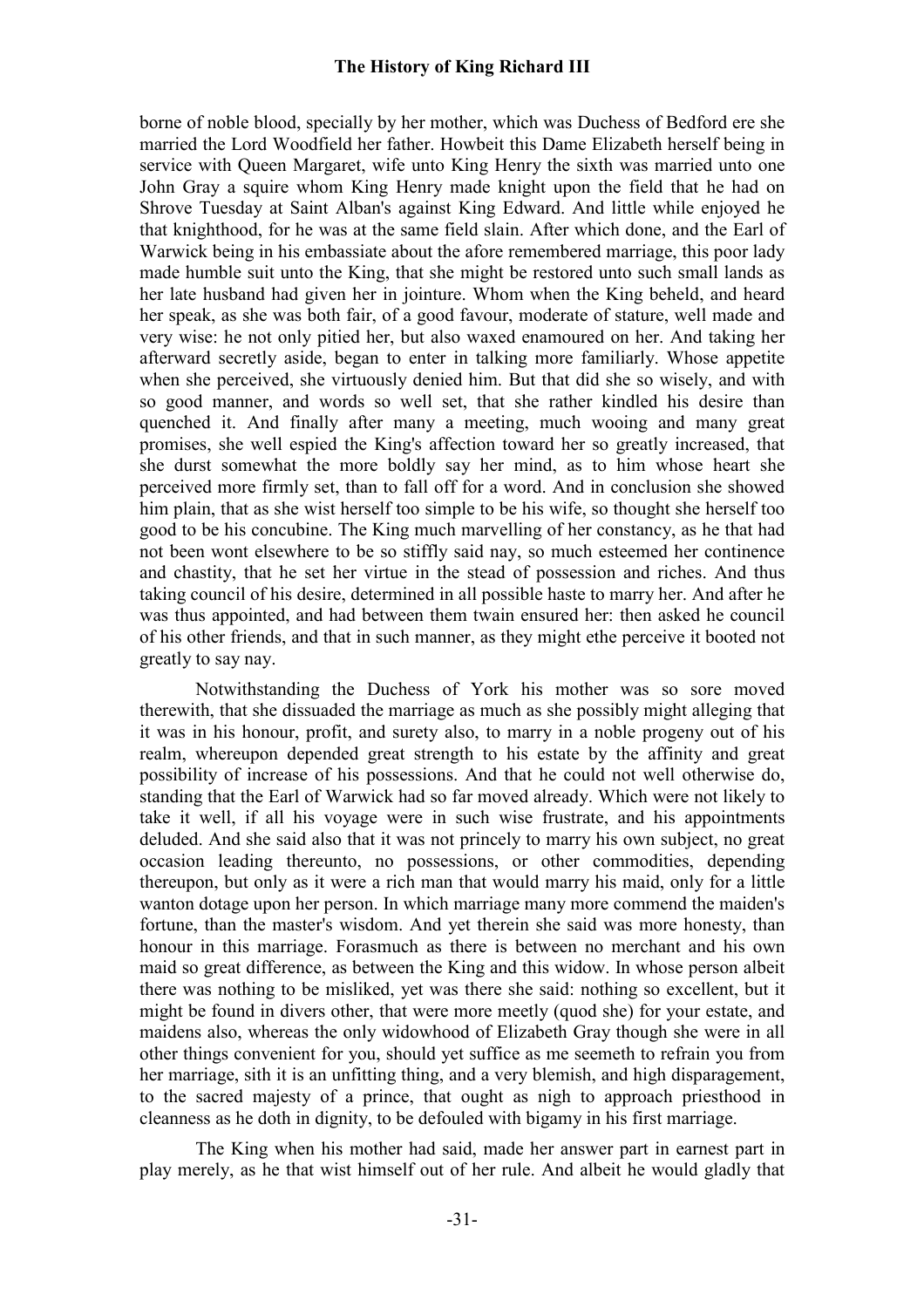she should take it well, yet was at a point in his own mind, took she it well or otherwise. Howbeit somewhat to satisfy her he said, that albeit marriage being a spiritual thing, ought rather to be made for the respect of God where his grace inclineth the parties to love together as he trusted it was in his than for the regard of any temporal advantage: yet natheless him seemed that this marriage even worldly considered, was not unprofitable. For he reckoned the amity of no earthly nation so necessary for him, as the friendship of his own. Which he thought likely to bear him so much the more hearty favour in that he disdained not to marry with one of his own land. And yet if outward alliance were thought so requisite, he would find the means to enter thereinto, much better by other of his kin, where all the parties could be contented, than to marry himself, whom he should haply never love, and for the possibility of more possessions, lose the fruit and pleasure of this that he had already. For small pleasure taketh a man of all that ever he hath beside, if he be wived against his appetite. And I doubt not quod he but there be as ye say other, that be in every point comparable with her. And therefore I let not them that like them to wed them. No more is it reason that it mislike any man, that I marry where it liketh me. And I am sure that my cousin of Warwick neither loveth me so little, to grudge at that I love, nor is so unreasonable to look that I should in choice of a wife, rather then be ruled by his eye, than by mine own: as though I were a ward that were bound to marry by the appointment of a guardian. I would not be a King with that condition, to forbear mine own liberty in choice of my own marriage. As for possibility of more inheritance by new affinity in strange lands, is oft the occasion of more trouble than profit. And we have already title by that means, to so much as sufficeth to get and keep well in one man's days. That she is a widow and hath already children, by God's blessed Lady I am a bachelor and have some too: and so each of us hath a proof that neither of us is like to be barren. And therefore madam I pray you be content, I trust in God she shall bring forth a young prince, that shall please you. And as for the bigamy, let the bishop hardly lay it in my way, when I come to take orders. For I understand it is forbidden a priest, but I never wist it yet that it was forbidden a prince. The Duchess with these words nothing appeased, and seeing the King so set thereon that she could not pull him back, so highly she disdained it, that under pretext of her duty to Godward, she devised to disturb this marriage, and rather to help that he should marry one Dame Elizabeth Lucy, whom the King had also not long before gotten with child. Wherefore the King's mother objected openly against his marriage, as it were in discharge of her conscience, that the King was sure to Dame Elizabeth Lucy and her husband before God. By reason of which words, such obstacle was made in the matter, that either the Bishops durst not, or the King would not, proceed to the solemnisation of this wedding, till these same were clearly purged, and the truth well and openly testified. Whereupon Dame Elizabeth Lucy was sent for. And albeit that she was by the King's mother and many other put in good comfort, to affirm that she was ensure unto the King: yet when she was solemnly sworn to say the truth, she confessed that they were never ensured. Howbeit she said his grace spake so loving words unto her, that she verily hoped he would have married her. And that if it had not been for such kind words, she would never have showed such kindness to him, to let him so kindly get her with child. This examination solemnly taken, when it was clearly perceived that there was none impediment, the King with great feast and honourable solemnity, married Dame Elisabeth Gray and her crowned Queen that was his enemy's wife, and many time had prayed full heartily for his loss. In which God loved her better, than to grant her boon.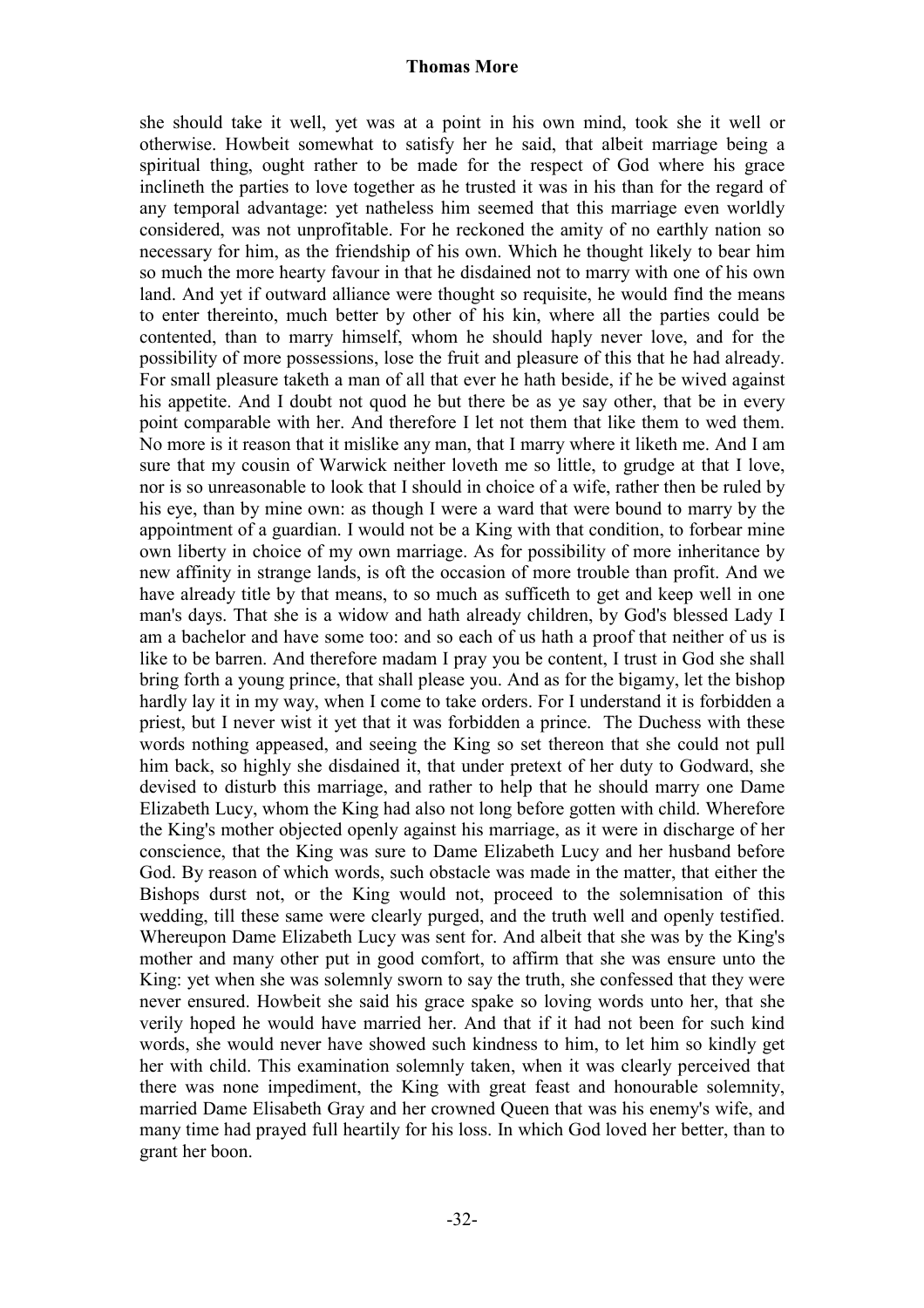But when the Earl of Warwick understood of this marriage, he took it so highly that his embassiate was deluded, that for very anger and disdain, he at his return assembled a great puissance against the King, and came so fast upon him ere he could be able to resist, that he was fain to void the realm and flee into Holland for succour.

Where he remained for the space of two years, leaving his new wife in Westminster in sanctuary, where she was delivered of Edward the prince, of whom we before have spoken. In which mean time the Earl of Warwick took out of prison and set up against Henry the sixth which was before by King Edward deposed and that much what by the power of the Earl of Warwick: which was a wise man and a courageous warrior, and of such strength, what for his lands his alliance and favour with all the people, that he made kings and put down kings almost at his pleasure, and not impossible to have attained it himself, if he had not reckoned it a greater thing to make a King than to be a King. But nothing lasteth always, for in conclusion King Edward returned, and with much less number than he had, at Barnet on the Easter day field, slew the Earl of Warwick with many other great estates of that party, and so stably attained the crown again, that he peaceably enjoyed it until his dying day: and in such plight left it, that it could not be lost, but by the discord of his very friends, or falsehood of his feigned friends.

I have rehearsed this business about this marriage somewhat the more at length, because it might thereby the better appear how slippery a ground the Protector builded his colour, by which he pretended King Edward's children to be bastards. But that invention simple as it was, it liked them to whom it sufficed to have somewhat to say, while they were sure to be compelled to no larger proof than themselves list to make.

Now then as I began to show you, it was by the Protector and his council concluded, that this doctor Shaw should in a sermon at Paul's Cross, signify to the people, that neither King Edward himself, nor the Duke of Clarence, were lawfully begotten, nor were not the very children of the Duke of York, but gotten unlawfully by other persons by the advoutry of the Duchess their mother. And that also Dame Elizabeth Lucy was verily the wife of King Edward, and so the prince and all his children bastards that were gotten upon the Queen. According to this devise, doctor Shaw the Sunday after at Paul's Cross in a great audience (as always assembled great number to his preaching) he took for his theme *Spuria vitulamina non agent radices altas*. That is to say bastard slips shall never take deep root. Thereupon when he had showed the great grace that God giveth and secretly infoundeth in the right generation after the laws of matrimony, then declared he that commonly those children lacked that grace, and for the punishment of their parents were for the most part unhappy, which were gotten in haste and specially in advoutry. Of which, though some by the ignorance of the world and the truth hid from knowledge inherited for the season other men's lands, yet God always so provideth, that it continueth not in their blood long, but the truth coming to light, the rightful inheritors be restored, and the bastard slip pulled up, ere it can be rooted deep. And when he had laid for the proof and confirmation of this sentence, certain ensamples taken out of the old testament and other ancient histories, then began he to descend into the praise of the Lord Richard late Duke of York, calling him father to the Lord Protector, and declared the title of his heirs unto the crown, to whom it was after the death of King Henry the sixth entailed by authority of parliament. Then showed he that his very right heir of his body lawfully begotten, was only the Lord Protector. For he declared then, that King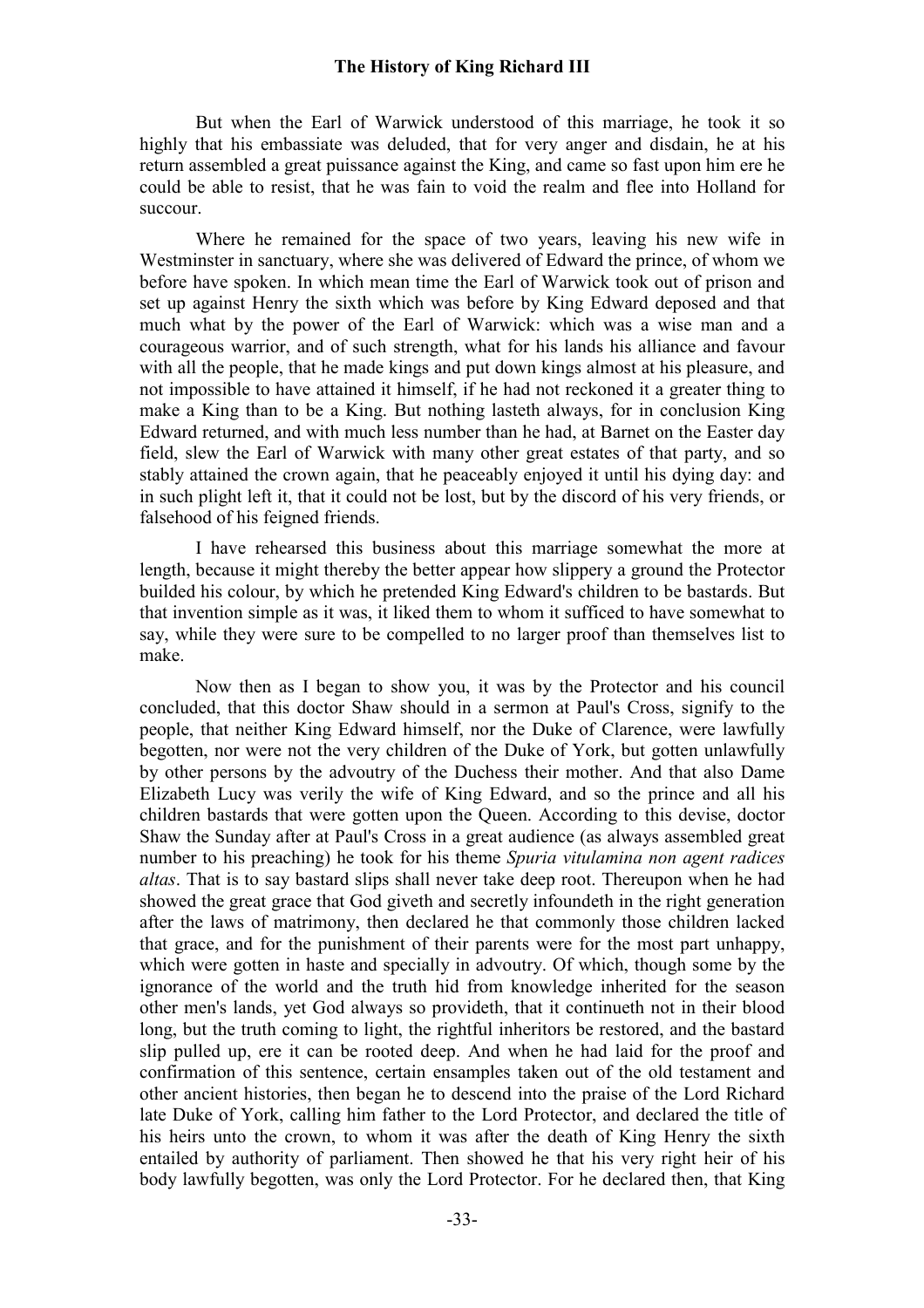Edward was never lawfully married, unto the Queen, but was before God, husband unto Dame Elizabeth Lucy, and so his children bastards. And besides that, neither King Edward himself, nor the Duke of Clarence among those that were secret in the household, were reckoned very surely for the children of the noble Duke, as those that by their favours more resembled other known men than him. From whose virtuous conditions, he said, that very noble prince, the special pattern of knightly prowess, as well in all princely behaviour as in the lineaments and favour of his visage, represented the very face of the noble Duke his father. This is quod he, the father's own figure, this is his own countenance, the very print of his visage, the sure undoubted image, the plain express likeness of that noble Duke.

Now was it before devised, that in the speaking of these words, the Protector should have come in among the people to the sermonward, to the end that those words meeting with his presence, might have been taken among the hearers, as though the Holy Ghost had put them in the preacher's mouth, and should have moved the people even there, to cry Richard King Richard, that it might have been after said, that he was specially chosen by God and in manner by miracle. But this device quailed either by the Protector's negligence, or the preacher's overmuch diligence. For while the Protector found by the way tarrying lest he should prevent those words, and the doctor fearing that he should come ere his sermon could come to those words hasted his matter thereto: he was come to them and past them and entered into other matters ere the Protector came. Whom when he beheld coming, he suddenly left the matter, with which he was in hand, and without any deduction thereunto, out of all order, and out of all frame, began to repeat those words again: this is the very noble prince, the special patron of knightly prowess, which as well in all princely behaviour, as in the lineaments and favour of his visage, representeth the very face of the noble Duke of York his father. This is the father's own figure, this his own countenance, the very print of his visage, the sure undoubted image, the plain express likeness of the noble Duke, whose remembrance can never die while he liveth. While these words were in speaking, the Protector accompanied with the Duke of Buckingham, went through the people into the place where the doctors commonly stand in the upper story, where he stood to hearken the sermon. But the people were so far from crying King Richard, that they stood as they had been turned into stones, for wonder of this shameful sermon. After which once ended, the preacher got him home and never after durst look out for shame, but keep him out of sight like an owl. And when he once asked one that had been his old friend, what the people talked of him, all were it that his own conscience well showed him that they talked no good, yet when the other answered him that there was in every man's mouth spoken of him much shame, it so struck him to the heart, that within few days after he withered and consumed away. Then on the Tuesday following this sermon, there came unto the guild hall in London the Duke of Buckingham, accompanied with divers Lords and knights, more than haply knew the message that they brought. And there in the east end of the hall where the Mayor keepeth the hustings, the Mayor and all the aldermen being assembled about him, all the commons of the city, gathered before them, after silence commanded upon great pain in the Protector's name: the Duke stood up, and (as he was neither unlearned, and of nature marvellously well spoken) he said unto the people with a clear and a loud voice in this manner of wise.

Friends, for the zeal and hearty favour that we bear you, we be come to break unto you, of a matter right great and weighty, and no less weighty, than pleasing to God and profitable to all the realm: nor to no part of the realm more profitable, than to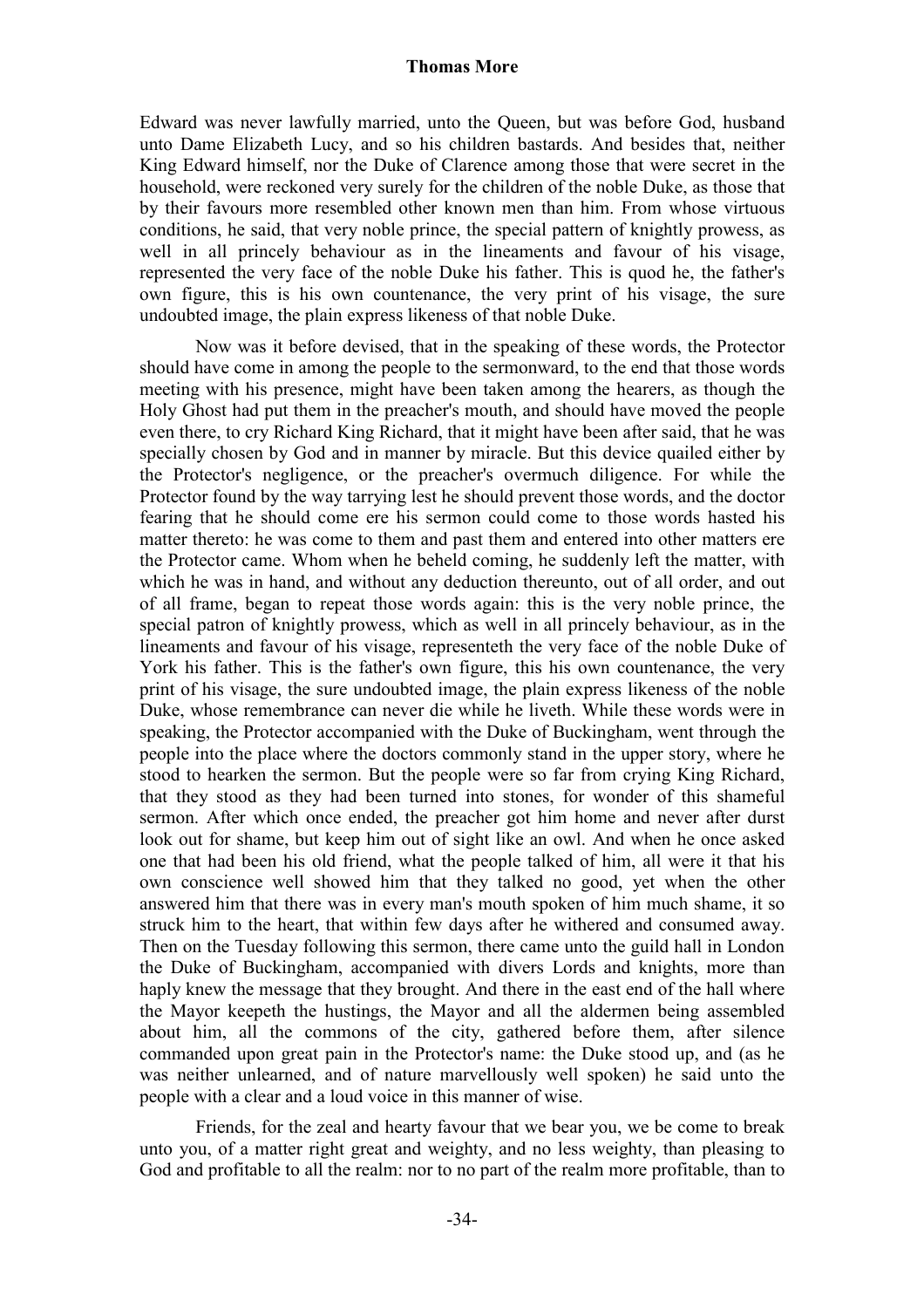you the citizens of this noble city. For why, that thing that we wot well ye have long time lacked and sore longed for, that ye would have given great good for, that ye would have gone far to fetch, that thing we be come hither to bring you, without your labour, pain, cost, adventure or jeopardy. What thing is that? certes the surety of your own bodies, the quiet of your wives and your daughters, the safeguard of your goods: of all which things in times past ye stood ever more in doubt. For who was there of you all, that would reckon himself Lord of his own good, among so many grins and traps as was set therefore, among so much pilling and polling, among so may taxes and tallages, of which there was never end, and often time no need: or if any were, it rather grew of riot and unreasonable waste, than any necessary or honourable charge. So that there was daily pilled from good men and honest, great substance of goods to be lashed out among unthrifts so farforth that fifteens sufficed not, nor any usual names of known taxes: but under an easy name of benevolence and good will, the commissioners so much of every man took, as no man would with his good will have given. As though the name of benevolence, had signified that every man should pay, not what himself of his good will list to grant, but what the King of his good will list to take. Which never asked little, but every thing was hawsed above the measure: amercements turned into fines, fines into ransoms, small trespass to misprision, misprision into treason. Whereof I think no man looketh that we should remember you of examples by name, as though Burdett were forgotten, that was for a word spoken in haste, cruelly beheaded, by the misconstruing of the laws of this realm for the prince's pleasure: with no less honour to Markham then Chief Justice, that left his office rather than he would assent to that judgement, than to the dishonesty of those, that either for fear or flattery gave that judgement. What, Coke your own worshipful neighbour alderman and Mayor of this noble city, who is of you either so negligent that he knoweth not, or so forgetful that he remembereth not, or so hard hearted that he pitieth not, that worshipful man's loss? What speak we of loss? his utter spoil and undeserved destruction, only for that it happed those to favour him, whom the prince favoured not. We need not I suppose to rehearse of these any more by name, sith there be I doubt not many here present, that either in themselves or their nigh friends, have known as well their goods as their persons greatly endangered, either by feigned quarrels, or small matters aggrieved with heinous names. And also there was no crime so great, of which there could lack a pretext. For sith the King preventing the time of his inheritance attained the crown by battle: it sufficed in a rich man for a pretext of treason, to have been of kindred or alliance near familiarity or leger acquaintance with any of those that were at any time the King's enemies, which was at one time and other, more than half the realm. Thus were neither your goods in surety and yet they brought your bodies in jeopardy beside the common adventure of open war, which albeit that it is ever the will and occasion of much mischief, yet is it never so mischievous, as where any people fall at distance among themselves, nor in none earthly nation so deadly and so pestilent, as when it happeneth among us and among us never so long continued dissension, nor so many battles in the season, nor so cruel and deadly fought, as was in the King's days that dead is God forgive it his soul. In whose time and by whose occasion, what about the getting of the garland, keeping it, losing and winning again, it hath cost more English blood than hath twice the winning of France.

In which inward war among ourselves, hath been so great effusion of the ancient noble blood of this realm, that scarcely the half remaineth, to the great enfeebling of this noble land, beside many a good town ransacked and spoiled, by them that have been going to the field or coming from thence. And peace long after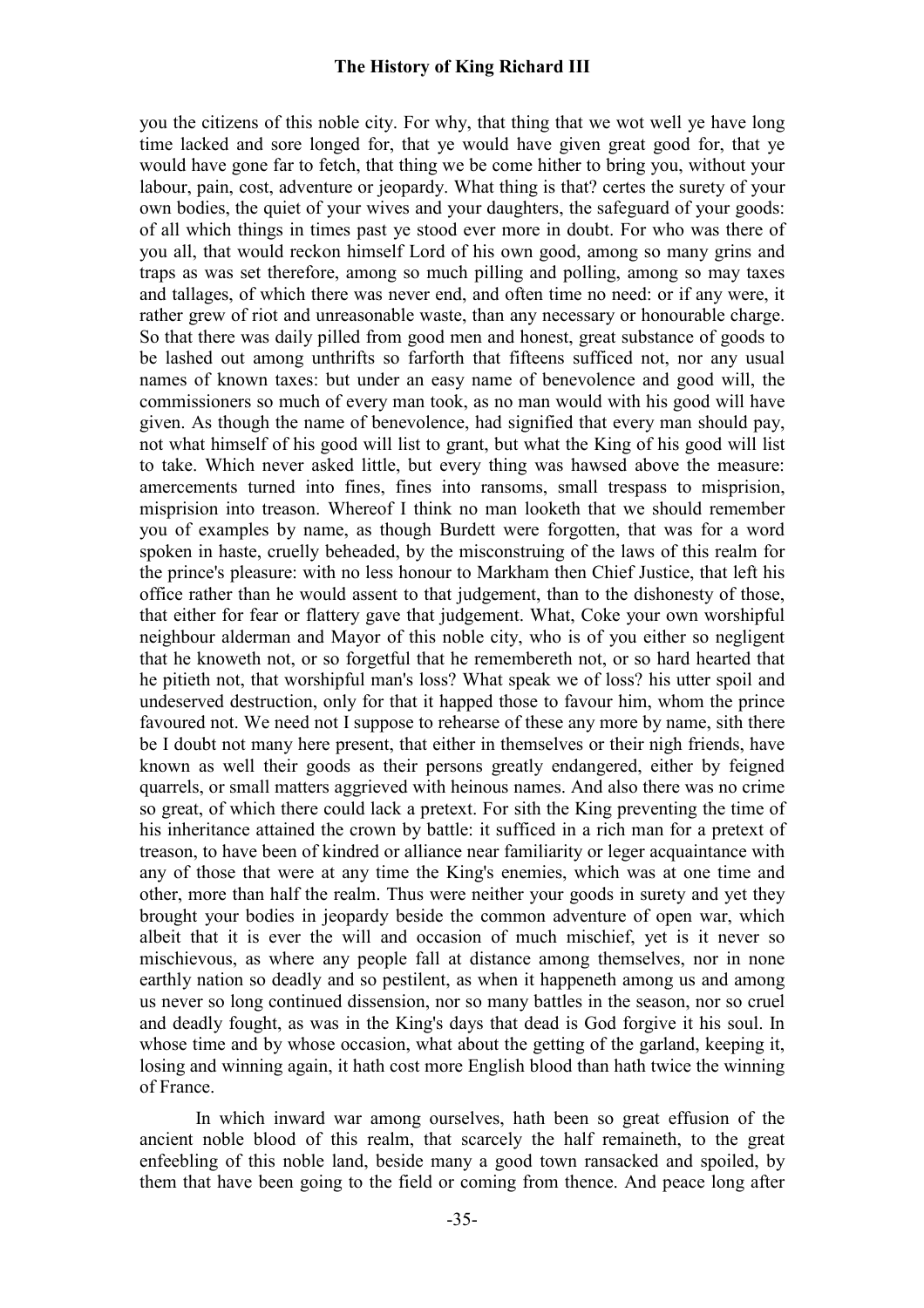not much surer than war. So that no time was there in which rich men for their money, and great men for their lands or some other for some fear or some displeasure were not out of peril. For whom trusted he that mistrusted his own brother? whom spared he that killed his own brother? or who could perfectly love him, if his own brother could not? what manner of folk he most favoured, we shall for his honour spare to speak of, howbeit this wot you well all, that whoso was best, bore always least rule, and more suit was in his days unto Shore's wife a vile and abominable strumpet, than to all the Lords in England, except unto those that made her their proctor which simple woman was well named and honest, till the King for his wanton lust and sinful affection bereft her from her husband a right honest substantial young man among you. And in that point which in good faith I am sorry to speak of, saving that it is in vain to keep in council that thing that all men know, the King's greedy appetite was insatiable, and everywhere over all the realm intolerable. For no woman was there anywhere young or old, rich or poor, whom he set his eye upon, in whom he anything liked either person or favour, speech, pace, or countenance, but without any fear of God, or respect of his honour, murmur or grudge of the world, he would importunely pursue his appetite, and have her, to the great destruction of many a good woman, and great dolour to their husband, and their other friends, which being honest people of themselves, so much regard the cleanness of their house, the chastity of their wives and their children, that them were lever to lose all that they have beside, than to have such a villainy done them. And all were it that with this and other importable dealing, the realm was in every part annoyed: yet specially ye here the citizens of this noble city, as well for that among you is most plenty of all such things as minister matter to such injuries, as for that you were nearest at hand, sith that near here about was commonly his most abiding. And yet be ye the people whom he had as singular cause well and kindly to entreat, as any part of his realm, not only for that the prince by this noble city, as his special chamber and the special well renowned city of his realm, much honourable fame receiveth among all other nations: but also for that ye not without your great caste and sundry perils and jeopardies in all his wars, bore ever your special favour to his part which your kind minds borne to the house of York, sith he hath nothing worthily acquitted, there is of that house that now by God's grace better shall, which thing to show you is the whole some and effect of this our present errand. It shall not I wot well need that I rehearse you again that ye have already hard, of him that can better tell it, and of whom I am sure ye will better believe it. And reason is that it so be. I am not so proud to look therefore, that ye should reckon my words of as great authority as the preachers of the word of God, namely a man so cunning and so wise that no man better wotteth what he should say, and thereto so good and virtuous that he would not say the thing which he wist he should not say, in the pulpit namely into which none honest man cometh to lie, which honourable preacher ye well remember substantially declared unto you at Paul's Cross on Sunday last past, the right and title that the most excellent Prince Richard Duke of Gloucester now Protector of this realm, hath unto the crown and kingdom of the same. For as that worshipful man groundly made open unto you, the children of King Edward the fourth were never lawfully begotten, forasmuch as the King (living his very wife Dame Elizabeth Lucy) was never lawfully married unto the Queen their mother, whose blood saving that he set voluptuous pleasure before his honour, was full unmeetly to be matched with his, and the mingling of whose bloods together, hath been the effusion of great part of the noble blood of this realm. Whereby it may well seem that marriage not well made, of which there is so much mischief grown. For lack of which lawful accoupling, and also of other things, which the said worshipful doctor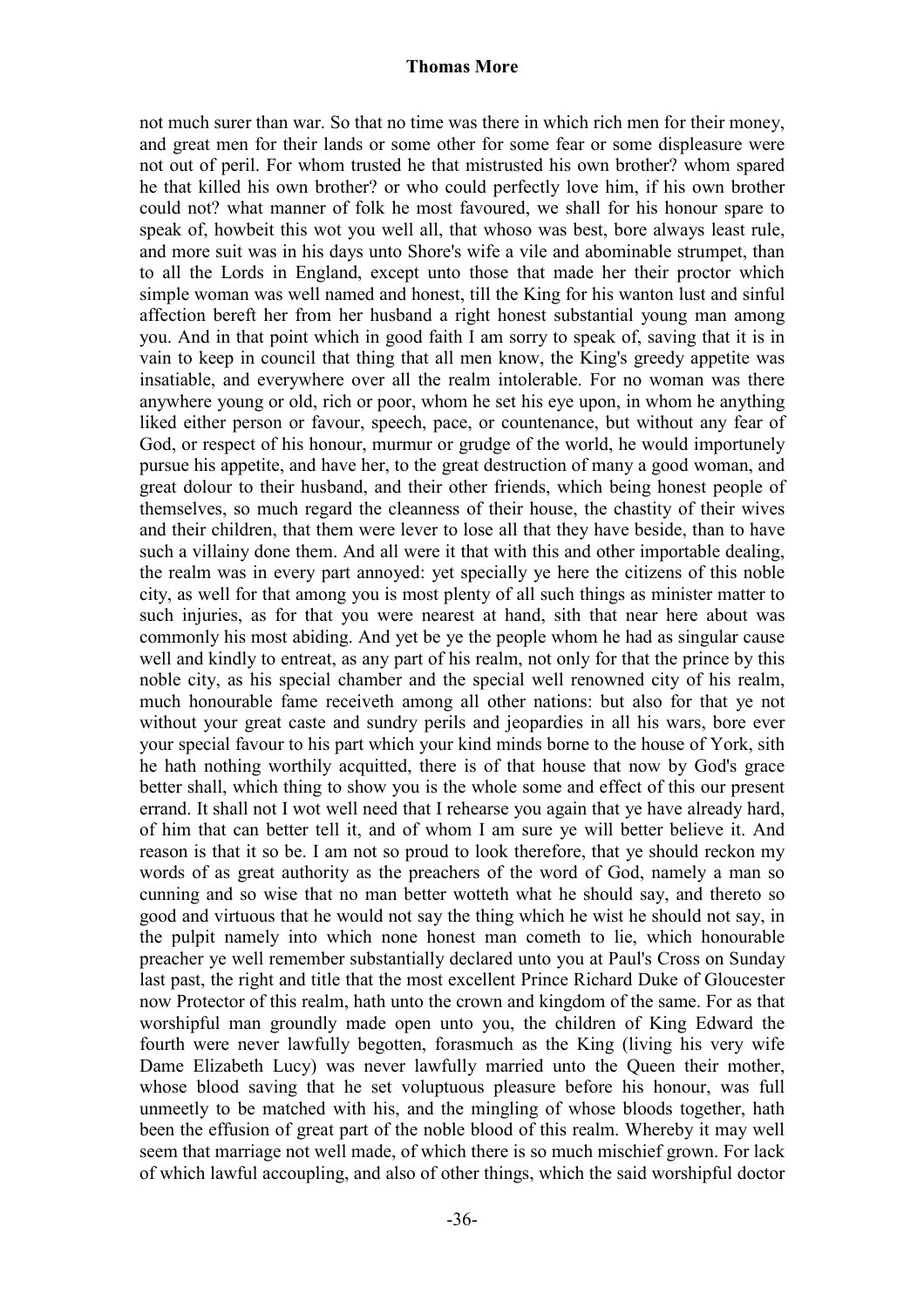rather signified than fully explained, and which things shall not be spoken for me as the thing wherein every man forebeareth to say that he knoweth in avoiding displeasure of my noble Lord Protector, bearing as nature requireth a filial reverence to the Duchess his mother, for these cause I say before remembered, that is to wit for lack of other issue lawfully coming of the late noble prince Richard Duke of York to whose royal blood the crown of England and of France, is by the high authority of parliament entailed, the right and title of the same, is by the just course of inheritance according to the common law of this land, devolute and come unto the most excellent prince the Lord Protector as to the very lawfully begotten son of the fore remembered noble Duke of York. Which thing well considered, and the great knightly prowess pondered, with manifold virtues which in his noble person singularly abound, the nobles and commons also of this realm, and specially of the north parts, not willing any bastard blood to have the rule of the land, nor the abusions before in the same used any longer to continue, have condescended and fully determined to make humble petition unto the most puissant prince, the Lord Protector: that it may like his grace at our humble request, to take upon him the guiding and governance of this realm, to the wealth and increase of the same, according to his very right and just title. Which thing I wot it well he will be loath to take upon him, as he whose wisdom well perceiveth the labour and study both of mind and of body that shall come therewith, to whomsoever so well occupy that room, as I dare say he will if he take it. which room I warn you well is no child's office. And that the great wise man well perceived. When he said: *Vae regno cuius rex puer est*. Woe is that Realm, that hath a child to their King. Wherefore so much the more cause have we to thank God, that this noble personage which is so righteously entitled thereunto, is of so sad age, and thereto of so great wisdom joined with so great experience: which albeit he will be loath as I have said to take it upon him: yet shall he to our petition in that behalf the more graciously incline if ye the worshipful citizens of this the chief city of this realm, join with us the nobles in our said request. which for your own weal we doubt not but ye will, and natheless I heartily pray you so to do, whereby you shall do great profit to all this realm beside in choosing them so good a King, and unto yourself special commodity, to whom his majesty shall ever after bear so much the more tender favour, in how much he shall perceive you the more prone and benevolently minded toward his election. Wherein dear friends what mind you have, we require you plainly to show us. When the Duke had said, and looked that the people whom he hoped that the Mayor had framed before, should after this proposition made, have cried King Richard, King Richard: all was hushed and mute, and not one word answered thereunto. Wherewith the Duke was marvellously abashed, and taking the Mayor near to him, with the other that were about him privy to that matter, said unto them softly what meaneth this, that this people be so still. Sir quod the Mayor percase they perceive you not well. That shall we mend (quod he) if that will help. And by and by somewhat louder, he rehearsed them the same matter again in other order and other words, so well and ornately, and natheless so evidently and plain, with voice gesture and countenance so comely and so convenient, that every man much marvelled that heard him, and thought that they never had in their lives heard so evil a tale so well told. But were it for wonder or fear, or that each look that other should speak first: not one word was there answered of all the people that stood before, but all was as still as the midnight, not so much as rowning among them, by which they might seem to come what was best to do, when the Mayor saw this he with other partners of that council, drew about the Duke and said that the people had not been accustomed there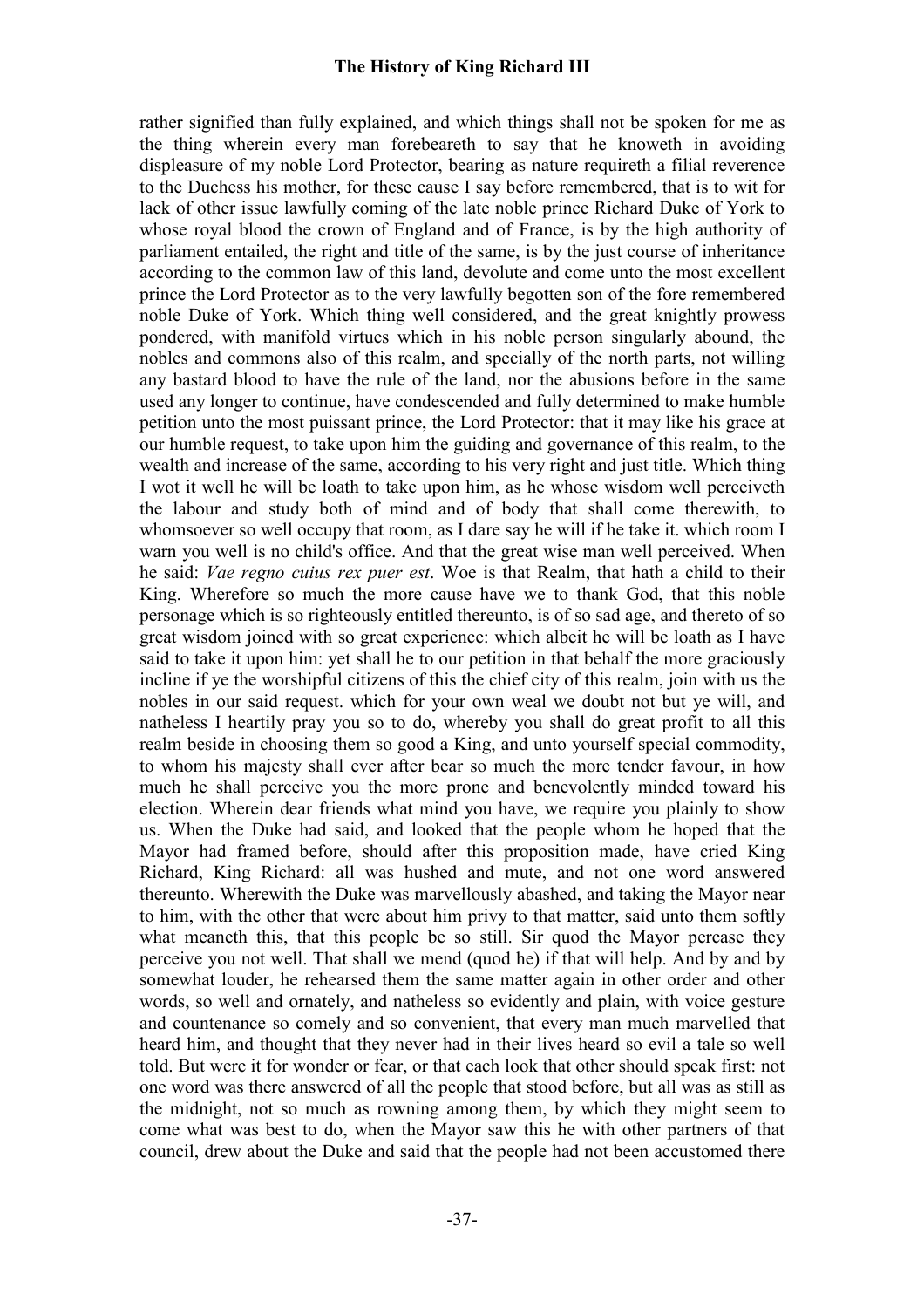to be spoken unto but by the Recorder, which is the mouth of the city, and haply to him they will answer.

With that the Recorder called Fitzwilliam a sad man and an honest, which was so new come into that office that he never had spoken to the people before, and loath was with that matter to begin, notwithstanding thereunto commanded by the Mayor, made rehearsal to the commons of that the Duke had twice rehearsed them himself. But the Recorder so tempered his tale, that he showed every thing as the Duke's words and no part of his own. But all this nothing no change made in the people which always after one, stood as they had been men amazed, whereupon the Duke rowned unto the Mayor and said: This is a marvellous obstinate silence, and therewith he turned unto the people again with these words: dear friends we come to move you to that thing which peradventure we not so greatly needed, but that the Lords of this realm and the commons of other parties, might have sufficed, saving that we such love bear you, and so much set by you, that we would not gladly do without you, that thing in which to be partners is your weal and honour which as it seemeth, either you see not or way not. Wherefore we require you give answer one or other, whether you be minded as all the nobles of the realm be, to have this noble Prince now Protector to be your King or not. At these words the people began to whisper among themselves secretly, that the voice was neither loud nor distinct, but as it were the sound of a swarm of bees, till at the last in the neither end of the hall, a bushment of the Duke's servants and Nashfield's and others belonging to the Protector, with some 'prentices and lads that thrust into the hall among the press, began suddenly at men's backs to cry out as loud as their throats would give: King Richard King Richard, and threw up their caps in token of joy. And they that stood before, cast back their heads marvelling thereof, but nothing they said. And when the Duke and the Mayor saw this manner, they wisely turned it to their purpose. And said it was a goodly cry and a joyful to hear, every man with one voice no man saying nay. Wherefore friends, quod the Duke, since that we perceive it is all your whole minds to have this nobleman for your King whereof we shall make his grace so effectual report, that we doubt not but it shall redound unto your great weal and commodity: we require ye that ye tomorrow go with us and we with you unto his noble grace, to make our humble request unto him in manner before remembered. And therewith the Lords came down, and the company dissolved and departed, the more part all sad, some with glad semblance that were not very merry, and some of those that came thither with the Duke, not able to dissemble their sorrow, were fain at his back to turn their face to the wall, while the dolour of their heart burst out at their eyes. Then on the morrow after, the Mayor with all the aldermen and chief commoners of the city in their best manner apparelled, assembling themselves together resorted unto Bainarde's Castle where the Protector lay. To which place repaired also according to their appointment the Duke of Buckingham, with divers noble men with him, beside many knights and other gentlemen. And thereupon the Duke sent word unto the Lord Protector, of the being there of a great and honourable company, to move a great matter unto his grace.

Whereupon the Protector made difficulty to come out unto them, but if he first knew some part of their errand, as though he doubted and partly distrusted the coming of such number unto him so suddenly, without any warning or knowledge, whither they came for good or harm, then the Duke when he had showed this unto the Mayor and other, that they might thereby see how little the Protector looked for this matter, they sent unto him by the messenger such loving message again, and therewith so humbly besought him to vouchsafe that they might resort to his presence, to purpose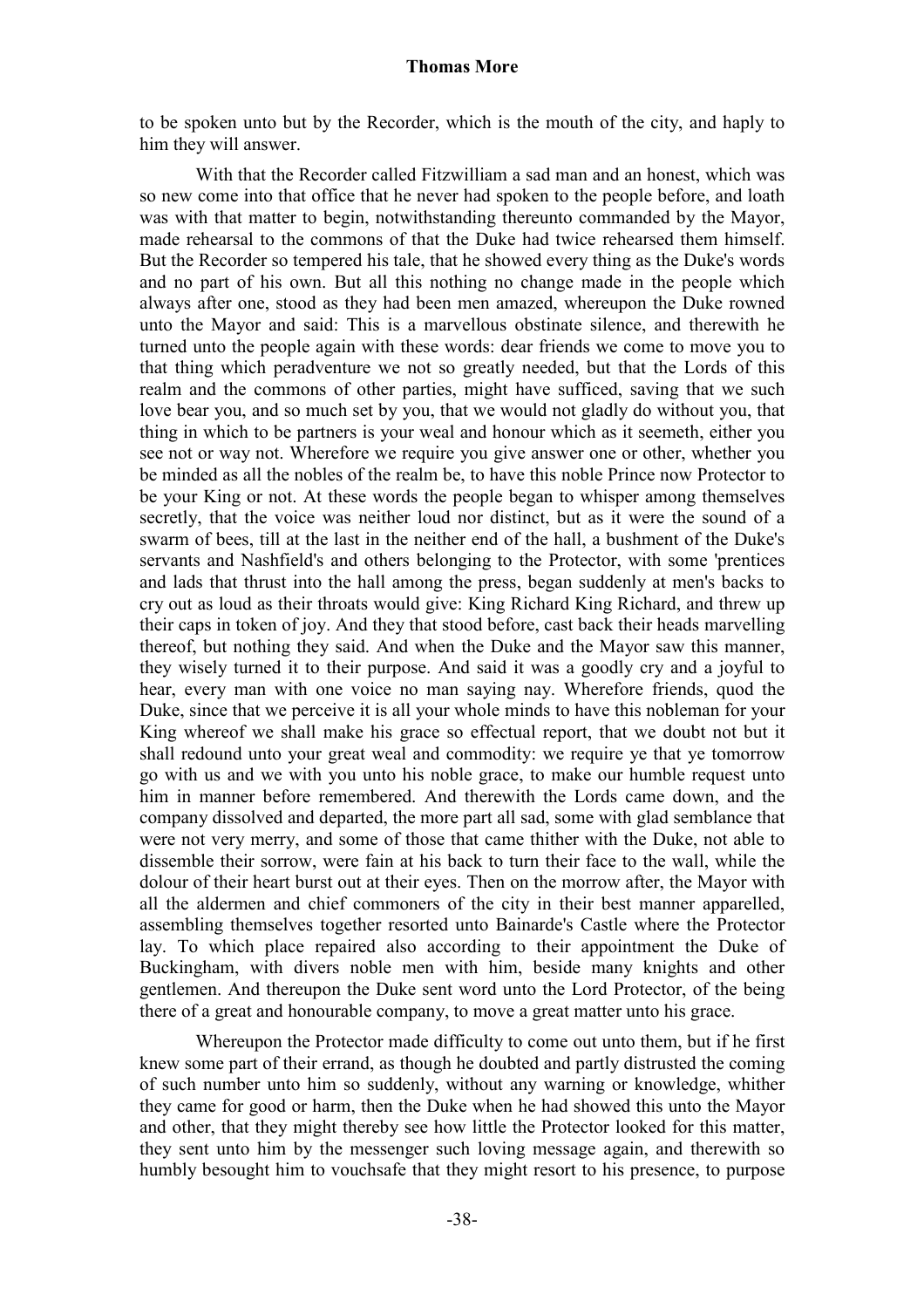their intent, of which they would unto none other person any part disclose, that at the last he came forth of his chamber, and yet not down unto them, but stood above in a gallery over them, where they might see him and speak to him, as though he would not yet come to near them till he wist what they meant. And thereupon the Duke of Buckingham first made humble petition unto him, on the behalf of them all, that his grace would pardon them and licence them to purpose unto his grace the intent of their coming without his displeasure, without which pardon obtained, they durst not be bold to move him of that matter. In which albeit they meant as much honour to his grace as wealth to all the realm beside, yet were they not sure how his grace would take it, whom they would in no wise offend. Then the Protector as he was very gentle of himself, and also longed sore to wit what they meant, gave him leave to purpose what him liked, verily trusting for the good mind that he bore them all, none of them any thing would intend unto him ward, wherewith he ought to be grieved. When the Duke had this leave and pardon to speak, then waxed he bold to show him their intent and purpose, with all the causes moving them thereto as ye before have heard, and finally to beseech his grace, that it would like him of his accustomed goodness and zeal unto the realm, now with his eye of pity, to behold the long contrived distress and decay of the same and to set his gracious hands to the redress and amendment thereof, by taking upon him the crown and governance of this realm, according to his right and title lawfully descended unto him, and to the laud of God, profit of the land, and unto his grace so much the more honour and less pain, in that never prince reigned upon any people, that were so glad to live under his obeisance as the people of this realm under his. When the Protector had heard the proposition, he looked very strangely thereat, and answered: That all were it that he partly knew the things by them alleged to be true: yet such entire love he bore unto King Edward and his children, that so much more regarded his honour in other realms about, than the crown of any one, of which he was never desirous, that he could not find in his heart in this point to incline to their desire. For in all other nations where the truth were not well known, it should peradventure be thought, that it were his own ambitious mind and device, to depose the prince and take himself the crown. With which infamy he would not have his honour stained for any crown. In which he had ever perceived much more labour and pain, the pleasure to him that so would so use it, as he that would not were not worthy to have it. Not withstanding he not only pardoned them the motion that they made him, but also thanked them for the love and hearty favour they bore him, praying them for his sake to give and bear the same to the Prince, under whom he was and would be content to live, and with his labour and council as far as should like the King to use him, he would do his uttermost devoir to set the realm in good state. Which was already in this little while of his protectorship (the praise given to God) well begun, in that the malice of such as were before occasion of the contrary and of new intended to be, were now partly by good policy, partly more by God's special providence than man's provision repressed. Upon this answer given, the Duke by the Protector's licence, a little rowned, as well with other noble men about him as with the Mayor and Recorder of London. And after that upon like pardon desired and obtained, he showed aloud unto the Protector, that for a final conclusion, that the realm was appointed King Edward's line should not any longer reign upon them, both for that they had so far gone, that it was now no surety to retreat, as for that they thought it for the weal universal to take that way although they had not yet begun it. Wherefore if it would like his grace to take the crown upon him, they would humbly beseech him thereunto. If he would give them a resolute answer to the contrary, which they would be loath to hear, then must they needs seek and should not fail to find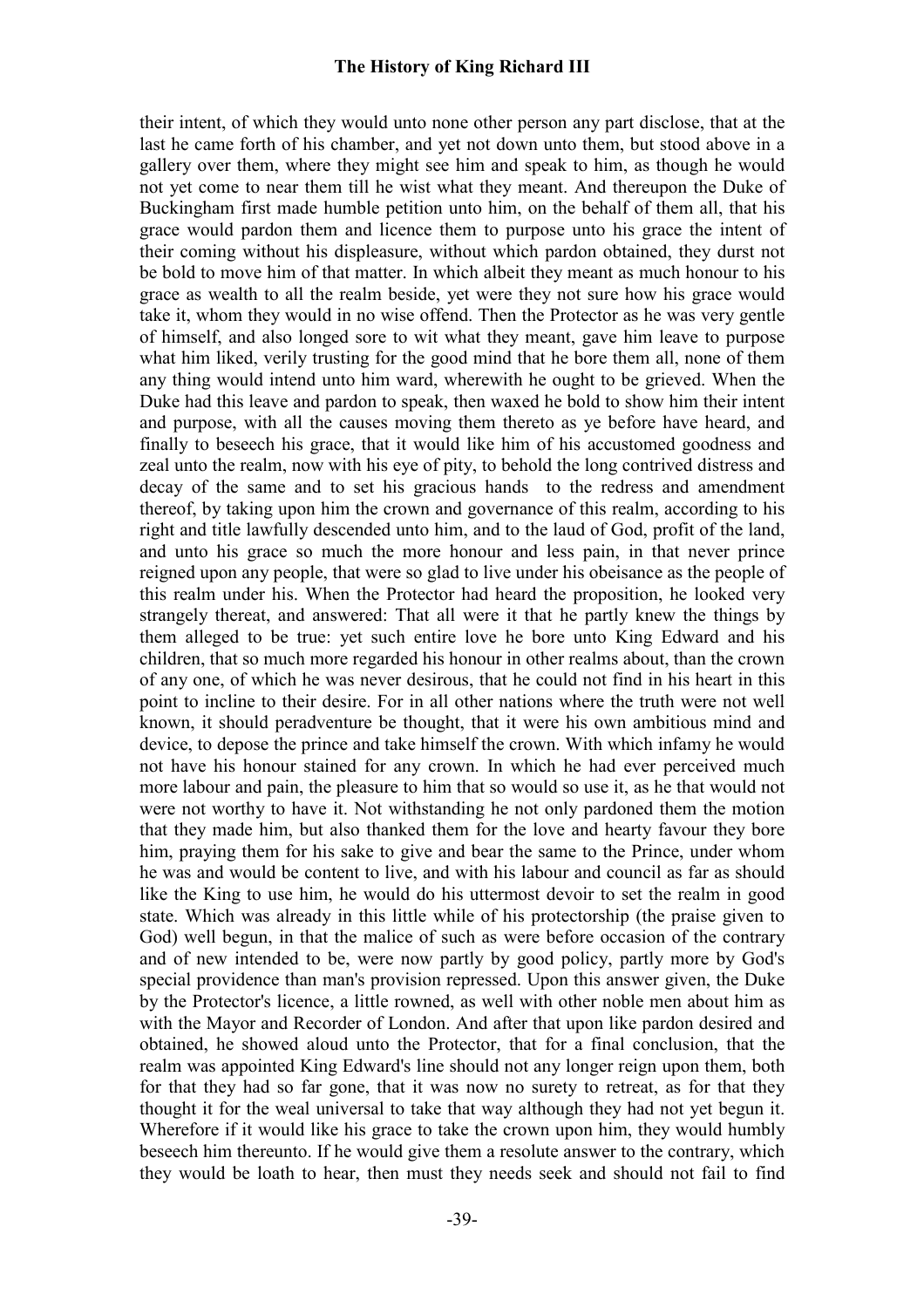some other noble man that would. These words much moved the Protector, which else as every man may wit, would never of likelihood have inclined thereunto. But when he saw there was none other way, but that either he must take it or else he and his both go from it, he said unto the Lords and commons: Sith we perceive well that all the realm is so set, whereof we be very sorry that they will not suffer in any wise King Edward's line to govern them, whom no man earthly can govern again their wills, and we well also perceive, that no man is there, to whom the crown can by so just title appertain as to our self, as very right heir lawfully begotten of the body of our most dear father Richard late Duke of York, to which title is now joined your election, the nobles and commons of this realm, which we of all titles possible take for most effectual: we be content and agree favourably to incline to your petition and request, and according to the same, here we take upon us the royal estate, pre-eminence and Kingdom of the two noble realms, England and France, the one from this day forward by us and our heirs to rule, govern and defend, the other by God's grace and your good help to get again and subdue, and established for ever in due obedience unto this realm of England, the advancement whereof we never ask of God longer to live than we intend to procure. With this there was a great shout, crying Richard King Richard. And then the Lords went up to the King (for so was he from that time called) and the people departed, talking diversely of the matter every man as his fantasy gave him. But much they talked and marvelled of the manner of this dealing, that the matter was on both parts made so strange, as though neither had ever communed with other thereof before, when that themselves well wist there was no man so dull that heard them, but he perceived well enough, that all the matter was made between them. Howbeit some excused that again, and said all must be done in good order though. And men must sometime for the manner sake not be aknown what they know. For at the consecration of a bishop, every man wotteth well by the paying for his bulls, that he purposeth to be one, and though he pay for nothing else. And yet must he be twice asked whether he will be bishop or no, and he must twice say nay, and at the third time take it as compelled there unto by his own will. And in a stage play all the people know right well, that he that playeth the Sultan is percase a souter. Yet if one should can so little good, to show out of season what acquaintance he hath with him, and call him by his own name while he standeth in his majesty, one of his tormentors might hap to break his head, and worthy for marring of the play. And so they said that these matters be King's games, as it were stage plays, and for the more part played upon scaffolds. In which poor men be but the lookers-on. And they that wise be, will meddle no farther. For they that sometime step up and play with them, when they cannot play their parts, they disorder the play and do themselves no good.

The next day the Protector with a great train went to Westminster hall and there when he had placed himself in the court of the King's bench, declared to the audience, that he would take upon him the crown in that place there, where the King himself sitteth and ministreth the law: because he considered that it was the chiefest duty of a King to minister the laws. Then with as pleasant an oration as he could, he went about to win unto him, the nobles, the merchants, the artificers, and in conclusion all kind of men. But specially the lawyers of this realm. And finally to the intent that no man should hate him for fear, and that his deceitful clemency might get him the good will of the people, when he had declared the discommodity of discord, and the commodities of concord and unity, he made an open proclamation, that he did put out of his mind all enmities, and that he there did openly pardon all offences committed against him. And to the intent that he might show a proof thereof, he commanded that one Fogge whom he had long deadly hated, should be brought then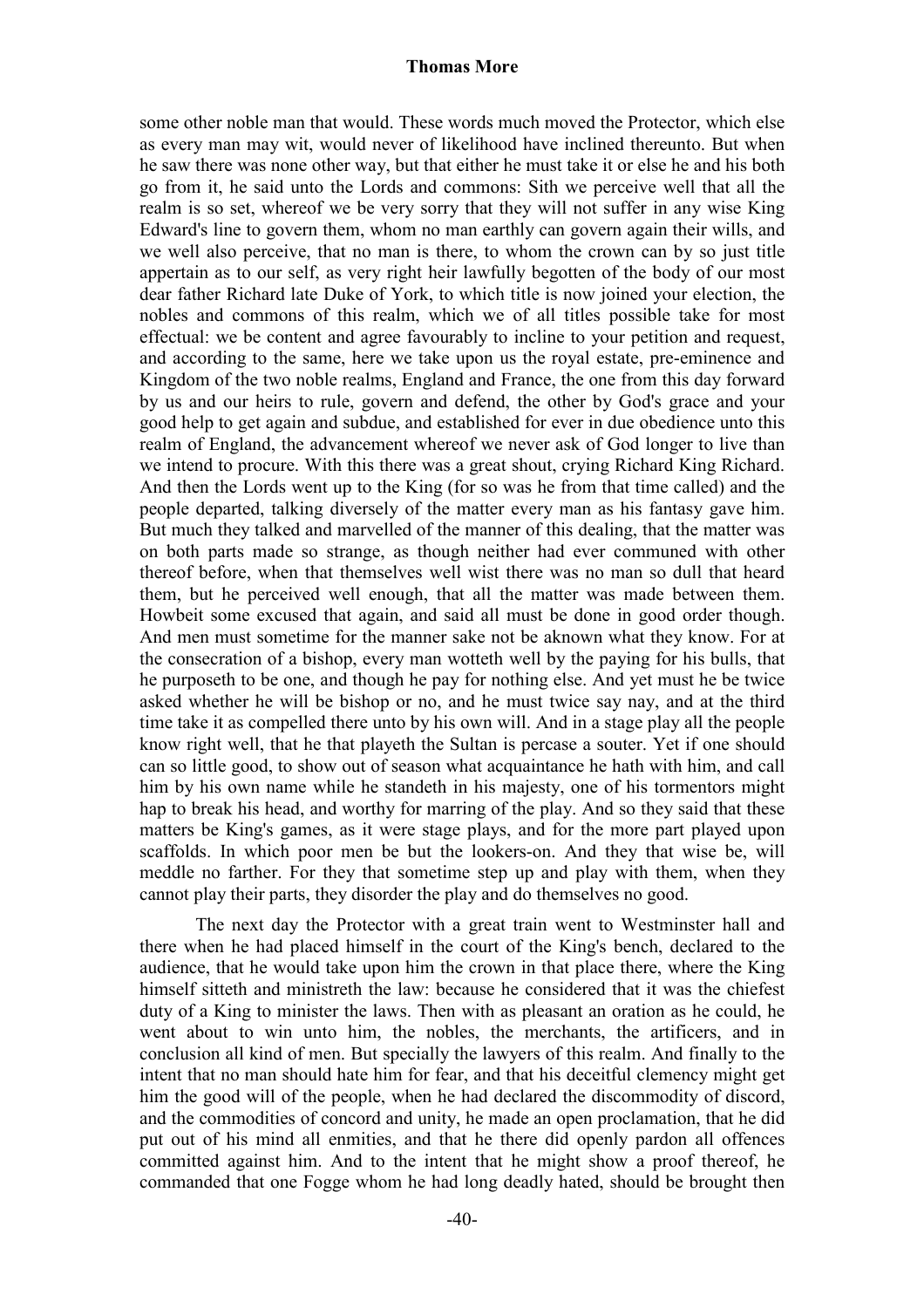before him. Who being brought out of the sanctuary by (for thither had he fled, for fear of him) in the sight of the people, he took him by the hand. which thing the common people rejoiced at and praised, but wise men took it for a vanity. In his return homeward, whom so ever he met he saluted. For a mind that knoweth itself guilty, is in a manner dejected to a servile flattery.

When he had begun his reign the twenty sixth day of June, after this mockish selection, than was he crowned the sixth day of July. And that solemnity was furnished for the most part, with the self-same provision that was appointed for the Coronation of his nephew.

Now fell there mischiefs thick. And as the thing evil gotten is never well kept: through all the time of his reign, never ceased there cruel death and slaughter, till his own destruction ended it. But as he finished his time with the best death, and the most righteous, that is to wit his own: so began he with the most piteous and wicked, I mean the lamentable murder of his innocent nephews, the young King and his tender brother. Whose death and final unfortune hath natheless so far come in question, that some remain yet in doubt, whither they were in his days destroyed or no. Not for that only that Perkin Warbeck, by many folk's malice, and more folk's folly, so long space abusing the world, was as well with princes as the poorer people, reputed and taken for the younger of those two, but for that also that all things were in late days so covertly demeaned, one thing pretended and another meant, that there was nothing so plain and openly proved, but that yet for the common custom of close and covert dealing, men had it ever inwardly suspect, as many well counterfeited jewels make the true mistrusted. Howbeit concerning that opinion, with the occasions moving either party, we shall have place more at large to entreat, if we hereafter happen to write the time of the late noble prince of famous memory King Henry the seventh, or percase that history of Perkin in any compendious process by itself. But in the mean time for this present matter, I shall rehearse you the dolorous end of those babes, not after every way that I have heard, but after that way that I have so heard by such men and by such means, as me thinketh it were hard but it should be true.

King Richard after his coronation, taking his way to Gloucester to visit in his new honour, the town of which he bore the name of his old, devised as he rode, to fulfil that thing which he before had intended. And forasmuch as his mind gave him, that his nephews living, men would not reckon that he could have right to the realm, he thought therefore without delay to rid them, as though the killing of his kinsmen, could amend his cause, and make him a kindly King. Whereupon he sent one John Green whom he specially trusted, unto Sir Robert Brakenbery constable of the Tower, with a letter and credence also, that the same Sir Robert should in any wise put the two children to death. This John Green did his errand unto Brakenbery kneeling before our Lady in the Tower, who plainly answered that he would never put them to death to die therefore, with which answer John Green returning recounted the same to King Richard at Warwick yet in his way. Wherewith he took such displeasure and thought, that the same night, he said unto a secret page of his: Ah whom shall a man trust? those that I have brought up myself, those that I had went would most surely serve me, even those fail me, and at my commandment will do nothing for me. Sir quod his page there lieth one on your pallet without, that I dare well say to do your grace pleasure, the thing were right hard that he would refuse, meaning by this Sir James Tyrell, which was a man of right goodly personage, and for nature's gifts, worthy to have served a much better prince, if he had well served God, and by grace obtained as much truth and good will as he had strength and wit. The man had an high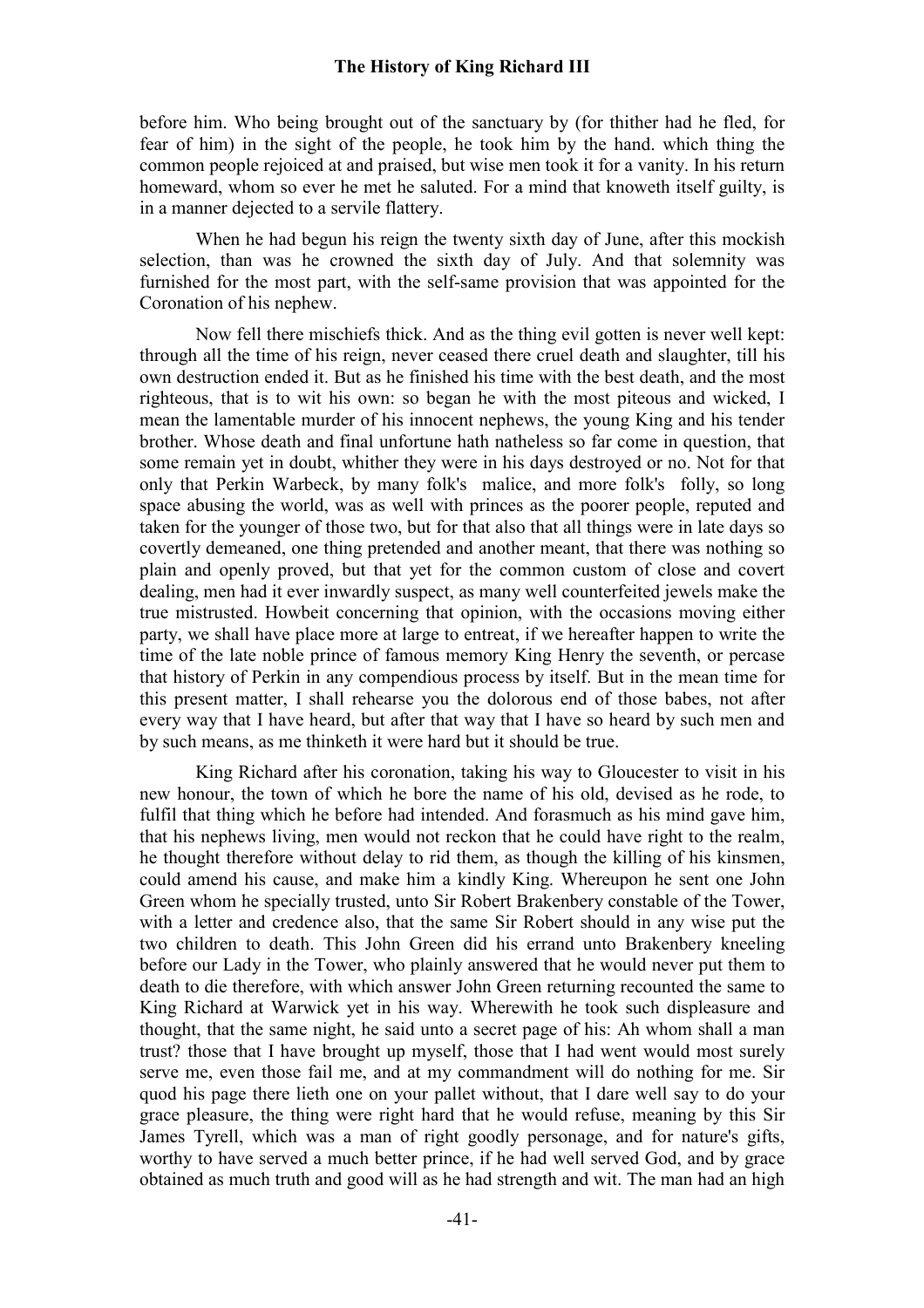heart, and sore longed upward, not rising yet so fast as he had hoped, being hindered and kept under by the means of Sir Richard Ratcliffe and Sir William Catesby, which longing for no more partners of the prince's favour, and namely not for him, whose pride they wist would bear no peer, kept him by secret drifts out of all secret trust. which thing this page well had marked and known. Wherefore this occasion offered, of very special friendship he took his time to put him forward, and by such wise do him good, that all the enemies he had except the devil, could never have done him so much hurt. For upon this page's words King Richard arose. (For this communication had he sitting at the draught, a convenient carpet for such a council) and came out in to the pallet chamber, on which he found in bed Sir James and Sir Thomas Tyrrel, of person like and brethren of blood, but nothing of kin in conditions. Then said the King merely to them: What sirs be ye in bed so soon, and calling up Sir James, broke to him secretly his mind in this mischievous matter. In which he found him nothing strange. Wherefore on the morrow he sent him to Brakenbury with a letter, by which he was commanded to deliver Sir James all the keys of the Tower for one night, to the end he might there accomplish the King's pleasure, in such thing as he had given him commandment. After which letter delivered and the keys received, Sir James appointed the night next ensuing to destroy them, devising before and preparing the means. The prince as soon as the Protector left that name and took himself as King, had it showed unto him, that he should not reign, but his uncle should have the crown. At which word the prince sore abashed, began to sigh and said: Alas I would my uncle would let me have my life yet, though I lose my Kingdome. Then he that told him the tale, used him with good words, and put him in the best comfort he could. But forthwith was the prince and his brother both shut up, and all other removed from them, only one called Black Will or William Slaughter except, set to serve them and see them sure. After which time the prince never tied his points, nor aught wrought of himself, but with that young babe his brother, lingered in thought and heaviness till this traitorous death, delivered them of that wretchedness. For Sir James Tyrrel devised that they should be murdered in their beds. To the execution whereof, he appointed Miles Forest one of the four that kept them, a fellow fleshed in murder before time. To him he joined one John Dighton his own horsekeeper, a big broad square strong knave. Then all the other being removed from them, this Miles Forest and John Dighton, about midnight (the silly children lying in their beds) came into the chamber, and suddenly lapped them up among the clothes so bewrapped them and entangled them keeping down by force the featherbed and pillows hard unto their mouths, that within a while smoored and stifled, their breath failing, they gave up to God their innocent souls into the joys of heaven, leaving to the tormentors their bodies dead in the bed.

Which after that the wretches perceived, first by the struggling with the pains of death, and after long lying still, to be thoroughly dead: they laid their bodies naked out upon the bed, and fetched Sir James to see them. Which upon the sight of them, caused those murderers to bury them at the stair foot, meetly deep in the ground under a great heap of stones. Than rode Sir James in great haste to King Richard, and showed him all the manner of the murder, who gave him great thanks, and as some say there made him knight. But he allowed not as I have heard, the burying in so vile a corner, saying that he would have them buried in a better place, because they were a King's sons. Whereupon they say that a priest of Sir Robert Brakenbury took up the bodies again, and secretly entered them in such place, as by the occasion of his death, which only knew it could never since come to light. Very truth is it and well known, that at such time as Sir James Tyrell was in the Tower, for treason committed against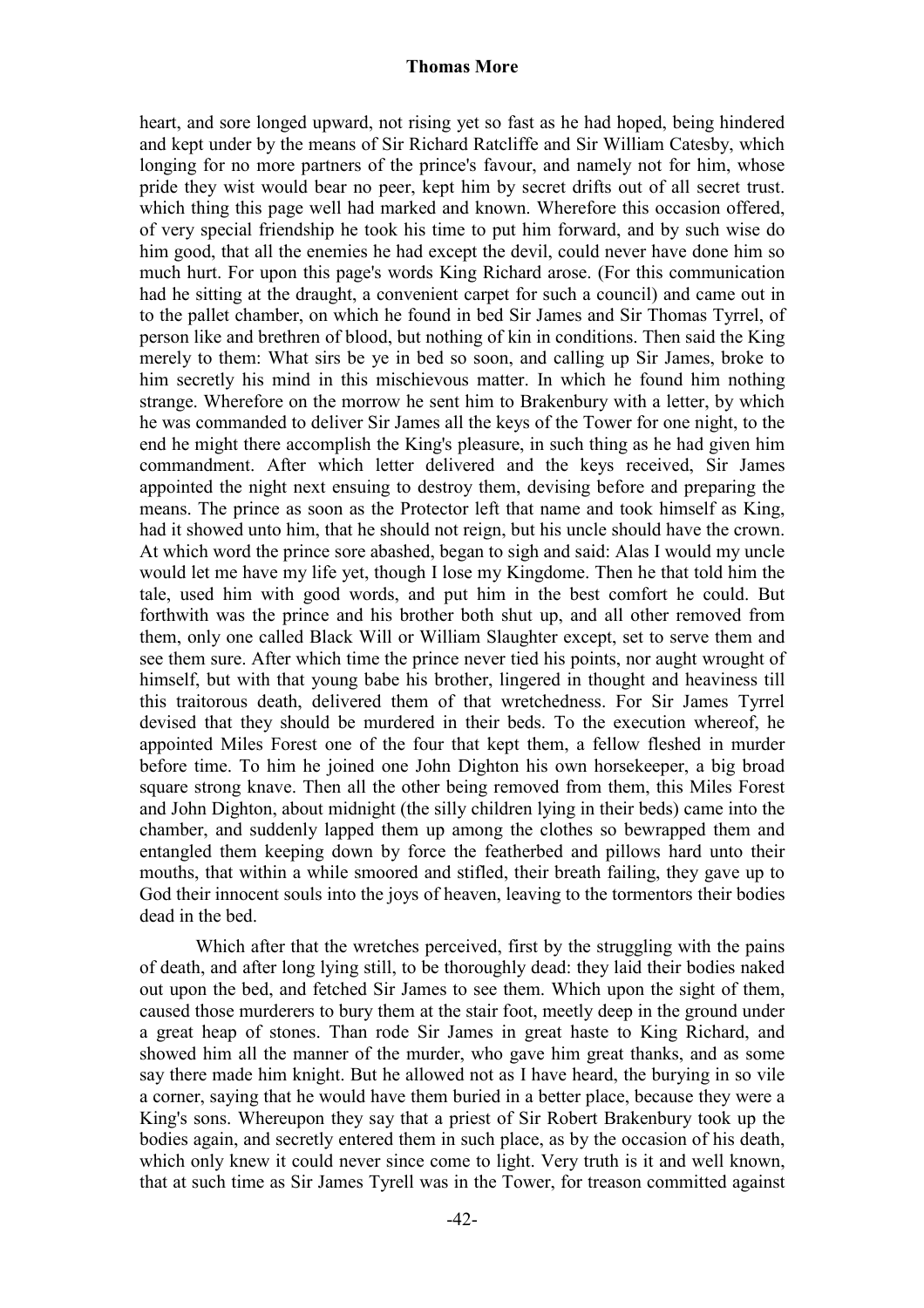the most famous prince King Henry the seventh, both Dighton and he were examined, and confessed the murder in manner above written, but whither the bodies were removed they could nothing tell. And thus as I have learned of them that much knew and little cause had to lie, were these two noble princes, these innocent tender children, born of most royal blood, brought up in great wealth, likely long to live to reign and rule in the realm, by traitorous tyranny taken, deprived of their estate, shortly shut up in prison, and privily saline and murdered, their bodies cast God wot where by the cruel ambition of their unnatural uncle and his dispiteous tormentors. Which things on every part well pondered: God never gave this world a more notable example, neither in what unsurety standeth this worldly well, or what mischief worketh the proud enterprise of an high heart, or finally what wretched end ensueth such dispiteous cruelty. For first to begin with the ministers, Miles Forest at Saint Martin's piecemeal rotted away. Dighton in deed walketh on alive in good possibility to be hanged ere he die. But Sir James Tyrrel died at Tower Hill, beheaded for treason. King Richard himself as ye shall hereafter hear, slain in the field, hacked and hewed of his enemies' hands , harried on horseback dead, his hair in despite torn and tugged like a cur dog. And the mischief that he took, within less than three years of the mischief that he did. And yet all the mean time spent in much pain and trouble outward, much fear anguish and sorrow within. For I have heard by credible report of such as were secret with his chamberers, that after this abominable deed done, he never had quiet in his mind, he never thought himself sure.

Where he went abroad, his eyes whirled about, his body privily fenced, his hand ever on his dagger, his countenance and manner like one always ready to strike again, he took ill rest a-nights, lay long waking and musing, sore wearied with care and watch, rather slumbered than slept, troubled with fearful dreams, suddenly sometime started up, leapt out of his bed and run about the chamber, so was his restless heart continually tossed and tumbled with the tedious impression and stormy remembrance of his abominable deed. Now had he outward no long time in rest. For hereupon soon after began the conspiracy or rather good confederation, between the Duke of Buckingham and many other gentlemen against him. The occasion whereupon the King and the Duke fell out, is of divers folk divers wise pretended. This Duke as I have for certain been informed, as soon as the Duke of Gloucester upon the death of King Edward came to York, and there had solemn funeral service for King Edward, sent thither in the most secret wise he could, one Pearsall his trusty servant, who came in to John Ward a chamberer of like secret trust with the Duke of Gloucester, desiring that in the most close and covert manner, he might be admitted to the presence and speech of his master. And the Duke of Gloucester advertised of his desire, caused him in the dead of the night after all other folk avoided, to be brought unto him in his secret chamber, where Pearsall after his master's recommendation showed him, that he had secretly sent him to show him, that in this new world he would take such part as he would, and wait upon him with a thousand good fellows if need were. The messenger sent back with thanks, and some secret instruction of the Protector's mind: yet met him again with farther message from the Duke his master, within a few days after at Nottingham: whither the Protector from York with many gentlemen of the North country to the number of six hundred horses, was come on his way to London-ward. And after secret meeting and communication had, eftsoon, departed. Whereupon at Northampton the Duke met with the Protector himself, with three hundred horses and from thence still continued with, partner of all his devices, till that after his coronation they departed as it seemed very great friends at Gloucester. From whence as soon as the Duke came home, he so lightly turned from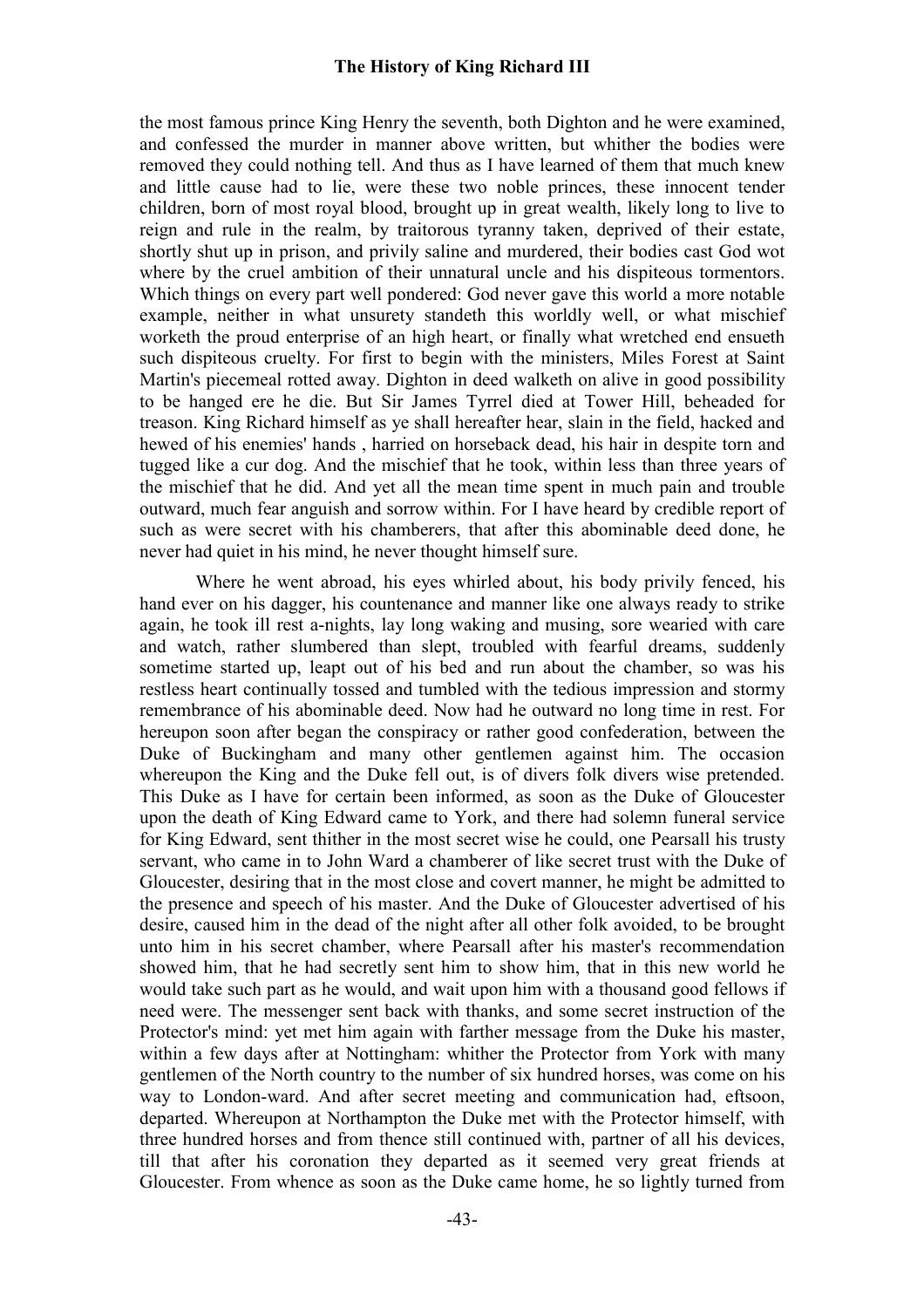him and so highly conspired against him, that a man would marvel whereof the change grew. And surely the occasion of their variance is of divers men diversely reported. Some have I heard say, that the Duke a little before the coronation among other things, required of the Protector the Duke of Hereford's lands, to which he pretended himself just inheritor. And forasmuch as the title which he claimed by inheritance, was somewhat interlaced with the title to the crown by the line of King Henry before deprived: the Protector conceived such indignation, that he rejected the Duke's request with many spiteful and minatory words. which so wounded his heart with hatred and mistrust, that he never after could endure to look aright on King Richard, but ever feared his own life, so farforth that when the Protector rode through London toward his coronation, he feigned himself sick, because he would not ride with him. And the other taking it in evil part, sent him word to rise, and come ride or he would make him be carried. Whereupon he rode on with evil will, and that notwithstanding on the morrow rose from the feast feigning himself sick, and King Richard said it was done in hatred and despite of him. And they say that ever after continually each of them lived in such hatred and distrust of other, that the Duke verily looked to have been murdered at Gloucester. From which nathless he in fair manner departed. But surely some right secret at the days deny this: and many right wise men, think it unlikely, (the deep dissimuling nature of those both men considered, and what need in that green world the Protector had of the Duke, and in what peril the Duke stood if he fell once in suspicion of the tyrant) that either the Protector would give the Duke occasion of displeasure, or the Duke the Protector occasion of mistrust. And utterly men think, that if King Richard had any such opinion conceived: he would never have suffered him to escape his hands. Very truth it is, the Duke was an high minded man, and evil could bear the glory of another, so that I have heard of some that said they saw it, that the Duke at such time as the crown was first set upon the Protector's head, his eye could not abide the sight thereof, but wried his head another way. But men say that he was of truth not well at ease, and that both to King Richard well known, and not ill taken, nor any demand of the Duke's uncourteously rejected, but he both with great gifts and high behests, in most loving trusty manner departed at Gloucester. But soon after his coming home to Brecknock, having there in his custody by the commandment of King Richard, doctor Morton bishop of Ely, who as ye before heard was taken in the council at the Tower, waxed with him familiar. Whose wisdom abused his pride to his own deliverance and the Duke's destruction. The bishop was a man of great natural wit, very well learned, and honourable in behaviour, lacking no wise ways to win favour. He had been fast upon the part of King Henry while that part was in wealth, and natheless left it not nor forsook it in woe, but fled the realm with the Queen and the prince, while King Edward had the King in prison, never came home but to the field. After which lost, and that part utterly subdued, the other for his fast faith and wisdom, not only was content to receive him, but also wooed him to come and had him from thenceforth both in secret trust and very special favour, which he nothing deceived. For he being as ye have heard after King Edward's death, first taken by the tyrant for his truth to the King, found the mean to set this Duke in his top, joined gentlemen together in aid of King Henry, devising first the marriage between him and King Edward's daughter, by which his faith declared and good service to both his masters at once, with infinite benefit to the realm, by the conjunction of those two bloods in one, whose several titles had long enquieted the land, he fled the realm, went to Rome, never minding more to meddle with the world till the noble prince King Henry the seventh got him home again, made him archbishop of Canterbury and Chancellor of England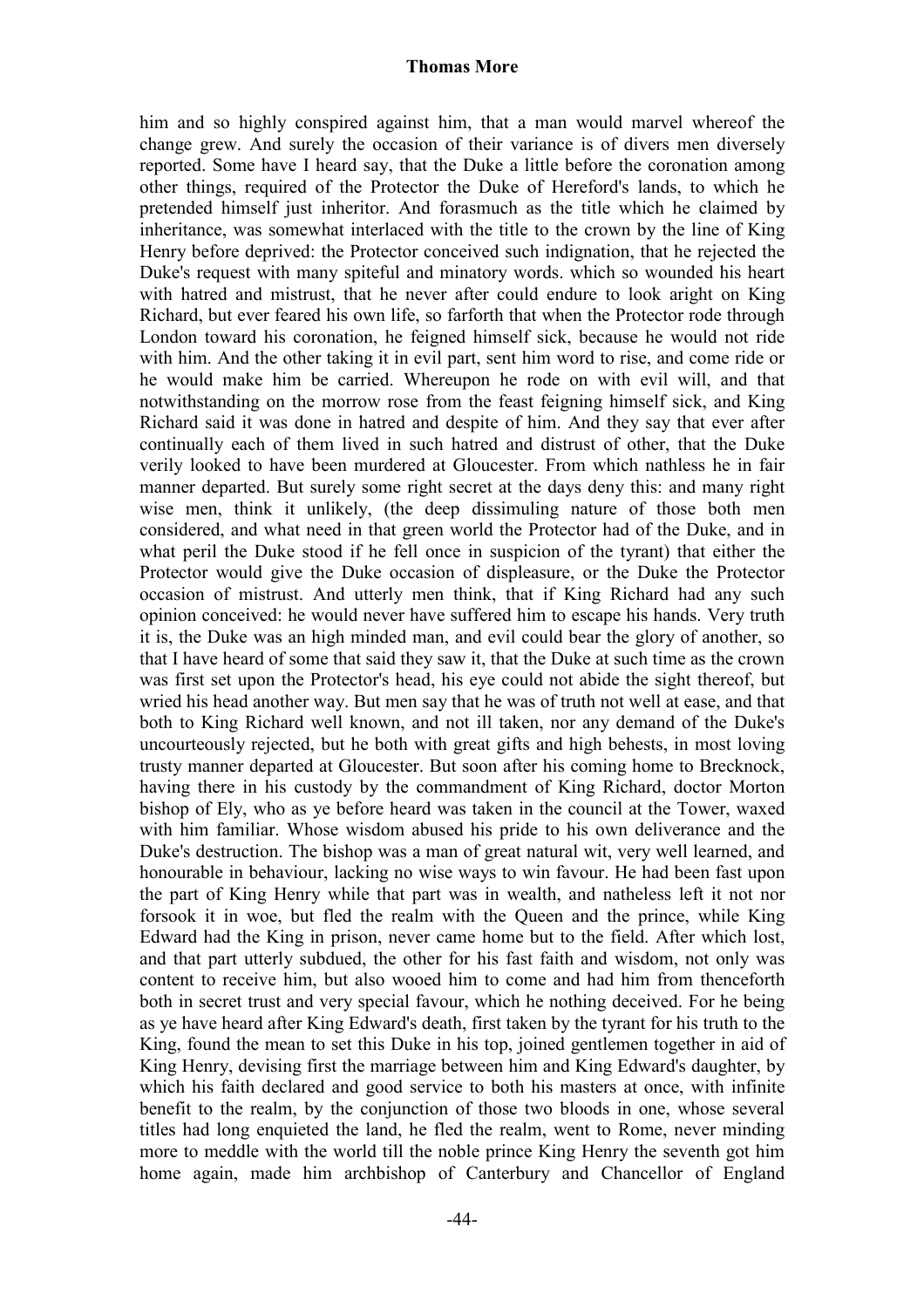whereunto the Pope joined the honour of Cardinal. Thus living many days in as much honour as one man might well wish, ended them so godly, that his death with God's mercy well changed his life. This man therefore as I was about to tell you, by the long and often alternate proof, as well of prosperity as adverse fortune, had gotten by great experience the very mother and masters of wisdom, a deep insight in politic worldly drifts. Whereby perceiving now this Duke glad to come with him, fed him with fair words and many pleasant praises. And perceiving by the process of their communications, the Duke's pride now and then baulk out a little braid of envy toward the glory of the King, and thereby feeling him ethe to fall out if the matter were well handled: he craftily sought the ways to prick him forward taking always the occasion of his coming and so keeping himself close within his bonds, that he rather seemed him to follow him than to lead him. For when the Duke first began to praise and boast the King, and show how much profit the realm should take by his reign: my Lord Morton answered: surely my Lord folly were it for me to lie, for if I would swear the contrary, your lordship would not I ween believe, but that if the world would have gone as I would have wished, King Henry's son had had the crown and not King Edward. But after that God had ordered him to lose it, and King Edward to reign, I was never so mad, that I would with a dead man strive against the quick. So was I to King Edward faithful chaplain, and glad would have been that his child had succeeded him. Howbeit if the secret judgement of God have otherwise provided: I purpose not to spurn against a prick, nor labour to set up that God pulleth down. And as for the late Protector and now King. And even there he left, saying that he had already meddled to much with the world, and would from that day meddle with his book and his beads and no farther. Then longed the Duke sore to hear what he would have said, because he ended with the King and there so suddenly stopped, and exhorted him so familiarly between them twain, to be so bold to say whatsoever he thought, whereof he faithfully promised there should never come hurt and peradventure more good than he would ween, and that himself intended to use his faithful secret advice and counsel which he said was the only cause for which he procured of the King to have him in his custody where he might reckon himself at home, and else had he been put in the hands of them, with whom he should not have found the like favour. The bishop right humbly thanked him and said, in good faith my Lord I love not much to talk much of princes, as thing not all out of peril, though the word be without fault forasmuch as it shall not be taken as the party meant it, but as it pleaseth the prince to consider it. And ever I think on Æsop's tale, that where the lion had proclaimed that on pain of death there should none horned beast abide in that wood, one that had in his forehead a bunch of flesh, fled away a great pace. The fox that saw him run so fast, asked him whither he made all that haste. And he answered, in faith I neither wot nor reck, so I were once hence because of this proclamation made of horned beasts. What fool quod the fox thou mayest abide well enough, the lion meant not by thee, for it is none horn that is in thine head. No marry quod he that wot I well enough. But what and he call it an horn, where am I then? The Duke laughed merely at the tale, and said, my Lord I warrant you, neither the lion nor the boar shall pique any matter at any thing here spoken, for it shall never come near their ear. In good faith Sir said the bishop if it did, the thing that I was about to say, taken as well as afore God I meant it, could deserve but thank. And yet taken as I ween it would, might happen to turn me to little good and you to less. Then longed the Duke yet much more to wit what it was. Whereupon the bishop said: in good faith my Lord, as for the late Protector, sith he is now King in possession, I purpose not to dispute his title. But for the weal of this realm, whereof his grace hath now the governance, and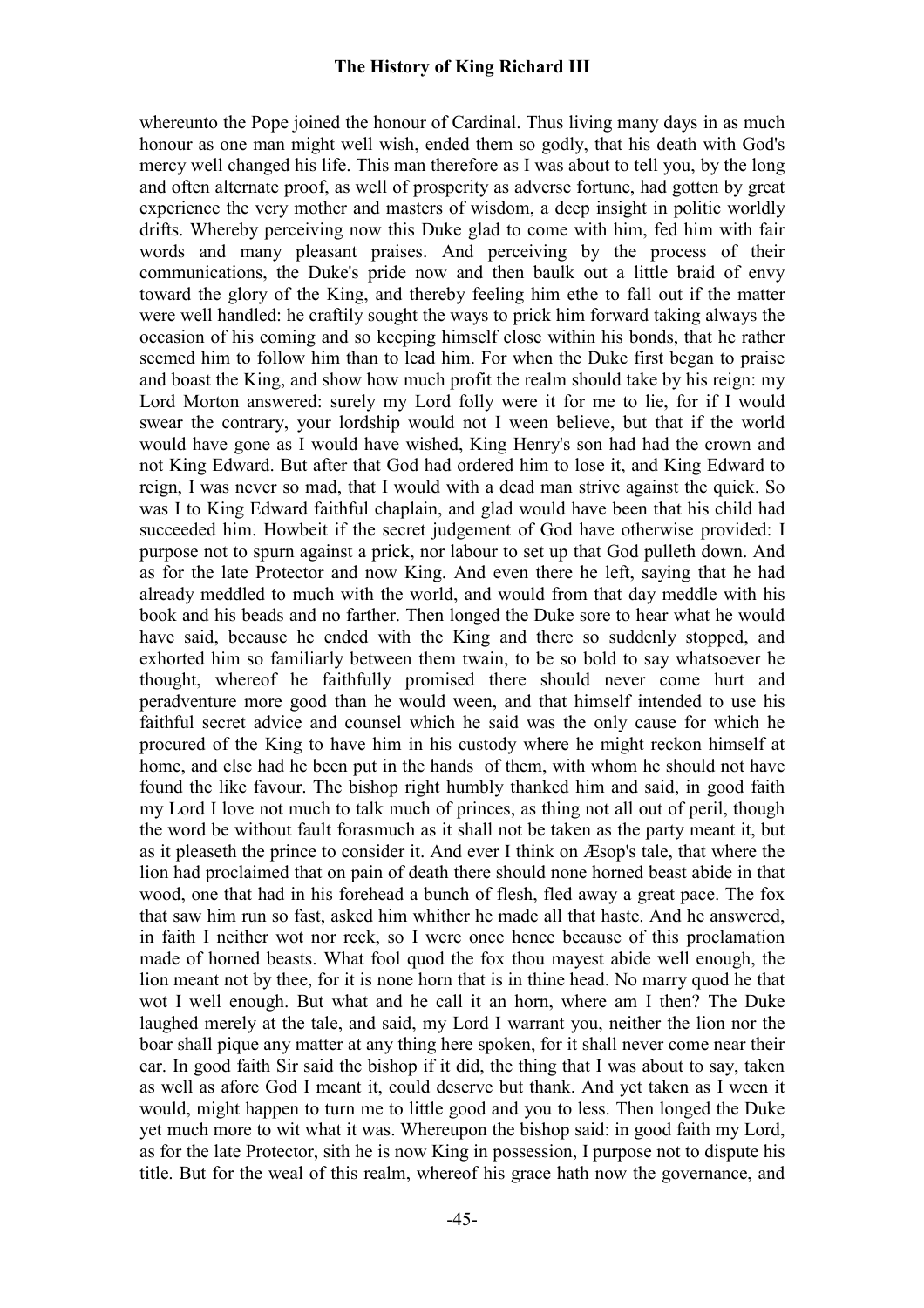whereof I am myself one poor member, I was about to wish, that to those good abilities whereof he hath already right many, little needing my praise: it might yet have pleased God for the better store, to have given him some of such other excellent virtues meet for the rule of a realm, as our Lord hath planted in the person of your grace.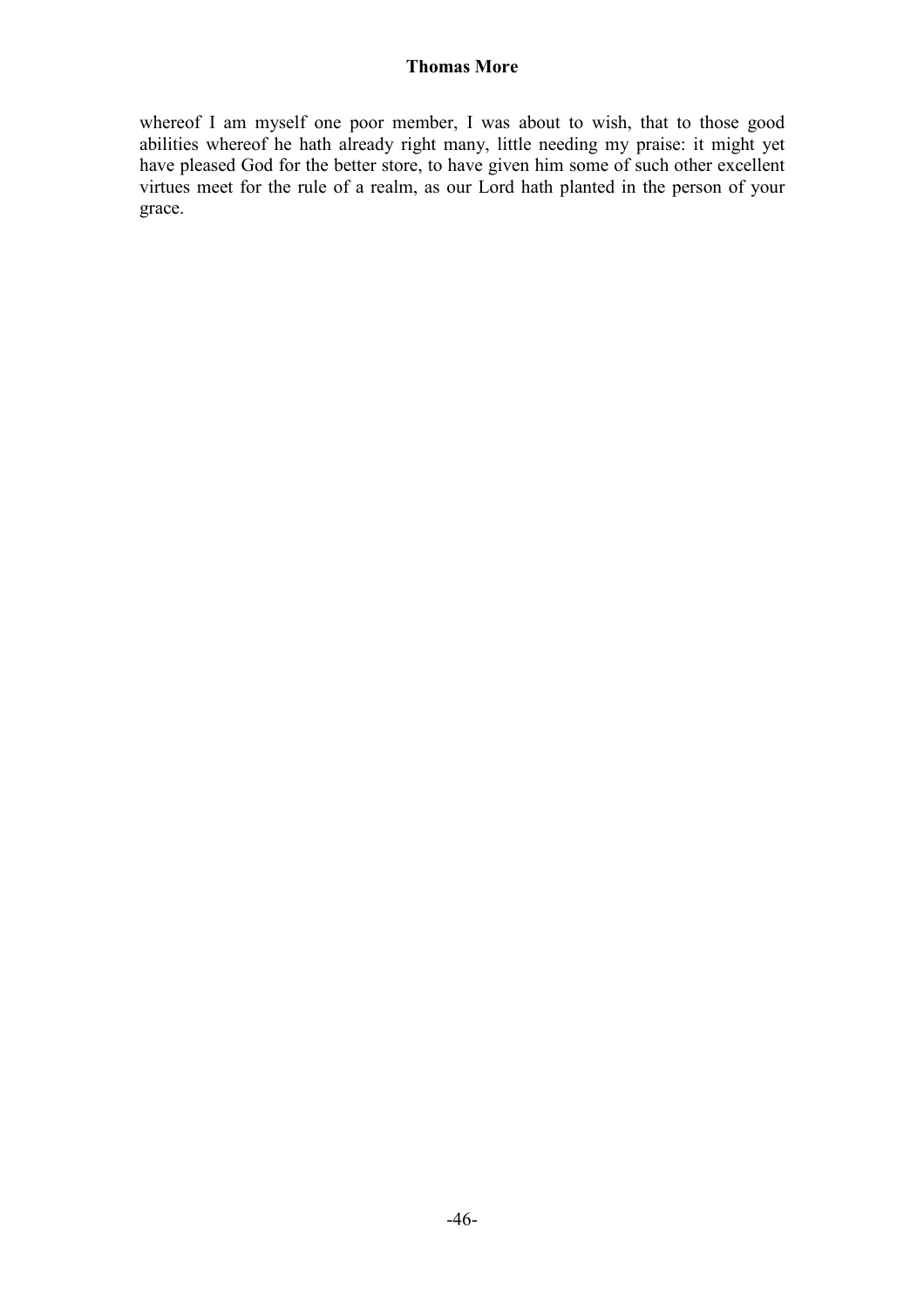## **The History of King Richard the Third (Continued) From the edition of Hardyng's Chronicle, printed by Richard Grafton, 1543**

By which words the Duke perceiving that the Bishop bore unto him his good heart and favour, mistrusted not to enter more plain communication with him so far, that at the last the Bishop declared himself to be one of them that would gladly help that Richard, who then usurped the crown, might be deposed, if he had known how it might conveniently be brought to pass that such a person as had true title of inheritance unto the same, might be restored thereunto. Upon this the said Duke, knowing the Bishop to be a man of prudence and fidelity, opened to him all his whole heart and intent, saying, my Lord, I have devised the way of the blood of both of King Edward and of King Henry the sixth, that is left, being coupled by marriage and affinity may be restored unto the crown, being by just and true title due unto them both, (for King Richard he called not the brother of King Edward the fourth, but his enemy and mortal foe). The way that the Duke had devised was this, that they should with all speed and celerity find means to send for Henry Earl of Richmond (whom the rumour went immediately upon knowledge of King Edward's death to have been delivered out of prison with Francis Duke of Brittany) and the same Henry to help with all their power and strength, so that the said Henry would first, by his faithful oath, promise that immediately upon the obtaining the crown, he would marry and take to wife Elizabeth, the elder daughter of Edward the fourth. The Bishop of Ely right well allowed both the device and purpose of the Duke, and also the manner and way how the matter should be brought to effect, and found means that Reynold Bray, servant with Margaret mother of the said Henry then married to Thomas Stanley, came to the Duke into Wales, and the Duke's mind thoroughly perceived and known, with great speed returned to the said Margaret, advertising the same of all things which was between the Duke and him concerning as well the common weal of the realm, as also the advancement of her and her blood that had been debated.

Now it came so to pass that the Duke of Buckingham and the Lady Margaret mother to the said Henry, had been in communication of the same matter before, and that the said Lady Margaret had devised the same mean and way for the deposition of King Richard and bringing in of Henry her son, the which the Duke now broke unto the Bishop of Ely, whereupon there rested no more, forasmuch as she perceived the Duke now willing to prosecute and further the said device, but that she should find the means that this matter might be broken unto Queen Elizabeth, the wife of King Edward the fourth then being in sanctuary. And here upon which she caused one Lewes that was her physician, in his own name and as though it came of himself, to break this matter unto the Queen, saying that if she would consent and agree thereunto, a mean might be found how to restore again the blood of King Edward and King Henry the sixth unto the crown, and to be avenged of King Richard for the murder of King Edward's children, and then declared that there was beyond the sea Henry Earl of Richmond, which was of the blood of King Henry the sixth, whom if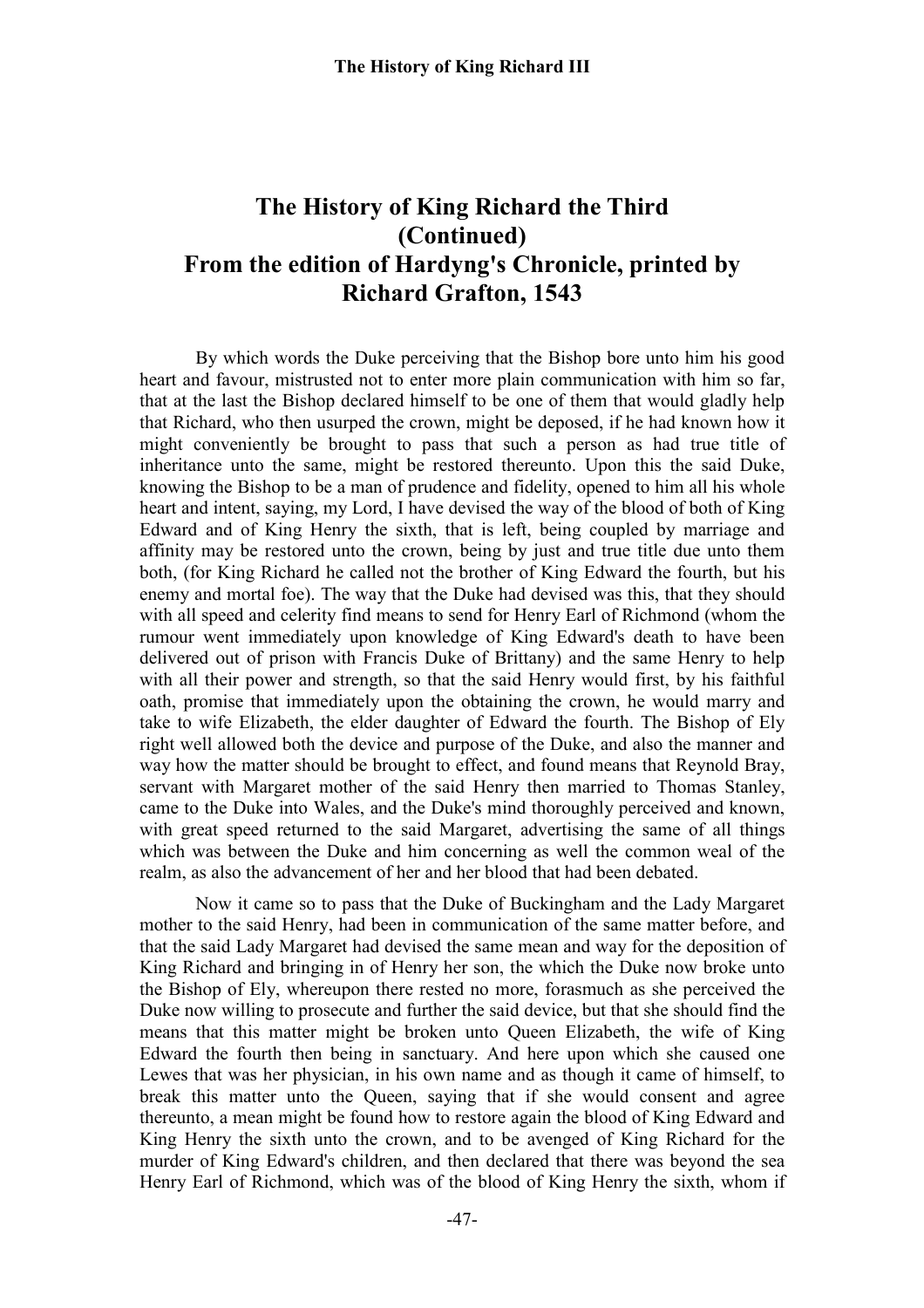she would be content that he marry might Elizabeth her eldest daughter, there should of his side be made right many friends, and she for her part might help in like manner, whereby no doubt it should come to pass that he should possess the crown by most rightful inheritance. Which matter, when she heard it, it liked her exceedingly well, insomuch as she counselled the said physician to break the same unto his mistress the Lady Margaret and know her mind therein, promising upon her word that she would make all the friends of King Edward to take part with the said Henry if he would be sworn that when he came to the possession of the crown, he would immediately take in marriage Elizabeth her eldest daughter, or else if she lived not at that time, that then he would take Cicely her youngest daughter.

Whereupon the said Lewes returned unto the Lady Margaret his mistress declaring unto her the whole mind and intent of the Queen. So that then it was shortly agreed between these two women, that with all speed this matter should be set forward, insomuch that the Lady Margaret broke this matter unto Reynold Bray, willing him to move and set forward the same with all such as he should perceive either able to do good or willing thereunto. Then had the Queen devised that one Christopher (whom the aforesaid Lewes the physician had promoted into her service) should be sent into Brittany to Henry to give him knowledge of their minds here, and that he should prepare and appoint himself ready and to come into Wales, where he should find aid and help enough ready to receive him.

But then shortly after came unto her knowledge that the Duke of Buckingham had of himself afore intended the same matter, whereupon she thought it should be meet to send some messenger of more reputation and credit than was this Christopher, and so kept him at home, and then sent Hugh Conway with a great sum of money, willing him to declare unto Henry all things, and that he should haste him to come and to land in Wales as is aforesaid. And after him one Richard Guilford out of Kent sent one Thomas Ramney with the same message, the which two messengers came in manner both at one time into Brittany to the Earl Henry, and declared unto him all their commissions. The which message, when Henry had received and thoroughly heard, it rejoiced his heart, and he gave thanks unto God, full purposing with all convenient speed to take his journey towards England, desiring the aid and help of the Duke of Brittany, with promise of thankful recompense when God should send him to come to his right. The Duke of Brittany notwithstanding that he had not long after been required by Thomas Hutton purposely sent to him from King Richard in message with money eftsoons to imprison the said Henry Earl of Richmond and there continually to keep and hold the same from coming into England, yet with all gladness and favour inclined to the desire of Henry and aided him as he might with men, money, ships and other necessaries. But Henry while he might accordingly appoint and furnish himself, remained in Brittany sending afore the said Hugh Conway and Thomas Ramney, which two were to him very true and faithful, to bear tidings into England unto his friends of his coming, as also for seeing such dangers as might befall, and avoiding such traps and snares as by Richard the third and his complices might be set for him and for all his other company that he should bring with him.

In the meantime, the friends of Henry with all care, study, and diligence wrought all things unto their purpose belonging. And though all this were as secretly wrought and conveyed as among so great a number was possible to be, yet privy knowledge thereof came to the ears of King Richard, who although he were at the first hearing much abashed, yet thought best to dissemble the matter as though he had no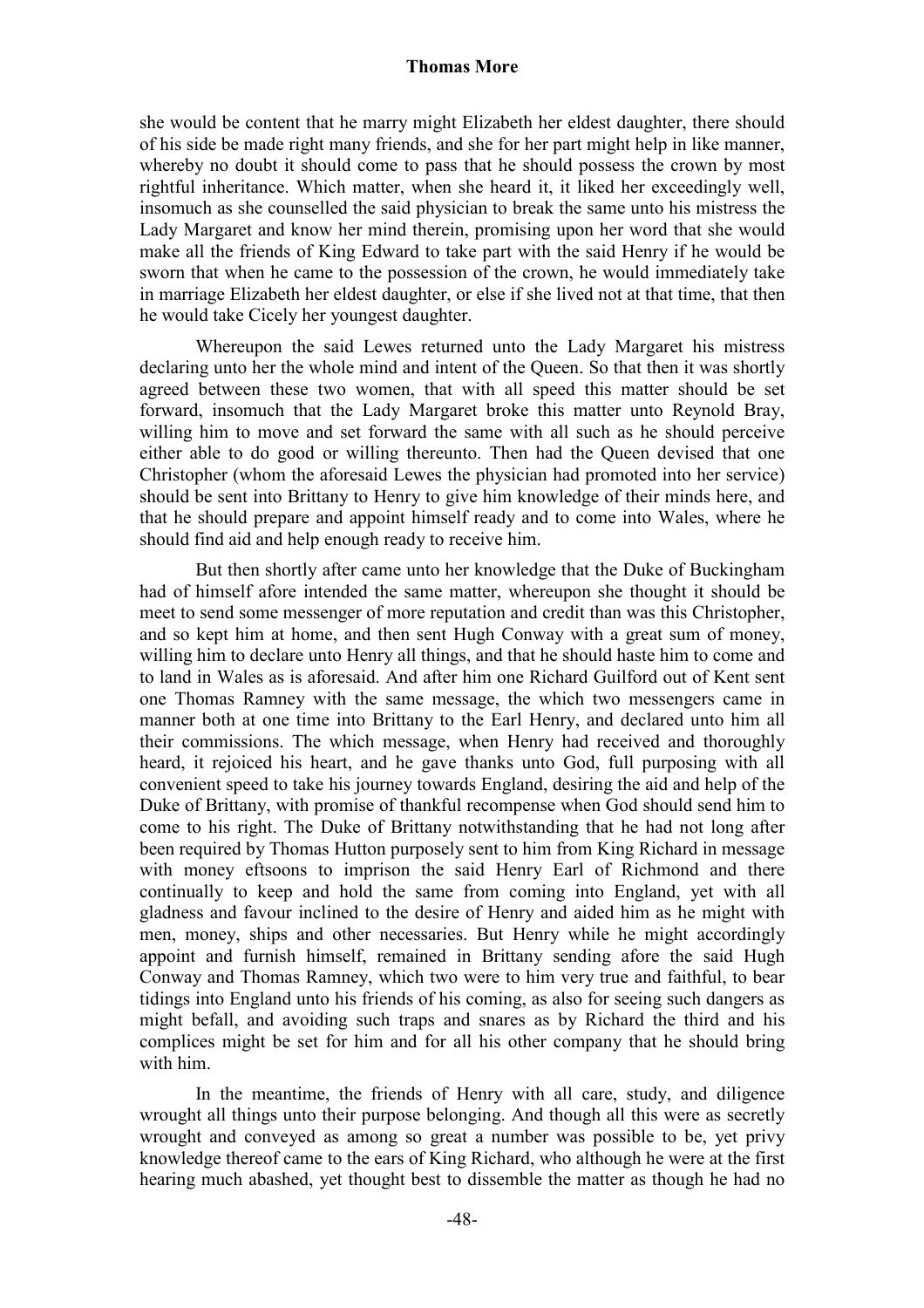knowledge thereof, while might secretly gather unto him power and strength, and by secret spial among the people get more perfect knowledge of the whole matters and chief authors and contrivers of the same. And because he knew the chief and principal of them, as unto whom his own conscience knew that he had given most just causes of enmity, he thought it necessary first of all to dispatch the same Duke out of the way. Wherefore, unto the Duke he addressed letters enforced and replenished with all humanity, friendship, familiarity and sweetness of words, willing and desiring the same to come unto him with all convenient speed. And further gave in commandment to the messenger that carried the letters that he should in his behalf make many high and gay promises unto the Duke and by all gentle means persuade the same to come unto him. But the Duke, mistrusting the fair words and promises so suddenly offered of him, of whose wily crafts and means he knew sundry examples afore practiced, desired the King his pardon, excusing himself that he was diseased and sick, and that he might be ascertained, that if it possible were for him to come, he would not absent himself from his grace. This excuse the King would not admit, but eftsoons directed unto the Duke other letters of a more rough sort, not without menacing and threatening unless he would according to his duty repair unto him at his calling, whereunto the Duke plainly made answer that he would not come to him whom he knew to be his enemy. And immediately the Duke prepared himself to make war against him, and persuaded all his complices and partakers of his intent with all possible expedition, some in one place and some in another, to stir against King Richard. And by this means and manner, at one time and hour, Thomas Marquis of Dorchester raised an army within the County of York, being himself late come forth of sanctuary, and by the means and help of Thomas Rowell, preserved and saved from peril of death. And in Devonshire, Edward Courtnay with his brother Peter, Bishop of Exeter, raised in like manner an army, and in Kent, Richard Guilford accompanied with certain other gentleman raised up the people, as is aforesaid, and all this was done in manner in one moment. But the King, who had in the meantime gathered together great power and strength, thinking it not to be best by pursuing everyone of his enemies to disparkle his company in small flocks, determined to let pass all the others, and with all his whole puissance to set upon the chief head, that is to say the Duke of Buckingham: so taking his journey from London he went towards Salisbury to the intent that he might set upon the said Duke, in case he might have perfect knowledge that the same lay in any field embattled. And now was the King within two days journey of Salisbury when the Duke attempted to meet him, which Duke being accompanied with great strength of Welshmen, whom he had enforced thereunto and coerced, more by lordly commandment than by liberal wages and hire, which thing indeed was the cause that they fell from him and forsook him. Wherefore he being suddenly forsaken of his men, was of necessity constrained to flee, in which doing, as a man cast in sudden and therefore great fear, of this his sudden change of fortune, and by reason of the same fear not knowing where to be come, nor where to hide his head, nor what in such case best to do, he secretly conveyed himself into the house of Humphrey Bannister, in whom he had conceived a sure hope and confidence to find faithful and trusty unto him, because the same had been and then was his servant, intending therefore to remain in secret until he might either raise a new army, or else by some means convey himself into Brittany to Henry Earl of Richmond. But as soon as the others, which had attempted the same enterprise against the King, acknowledge that the Duke was forsaken of his company and fled and could not be found, they being stricken with sudden fear, made every man for himself such shift as he might, and being in utter despair of their health and life, either got them to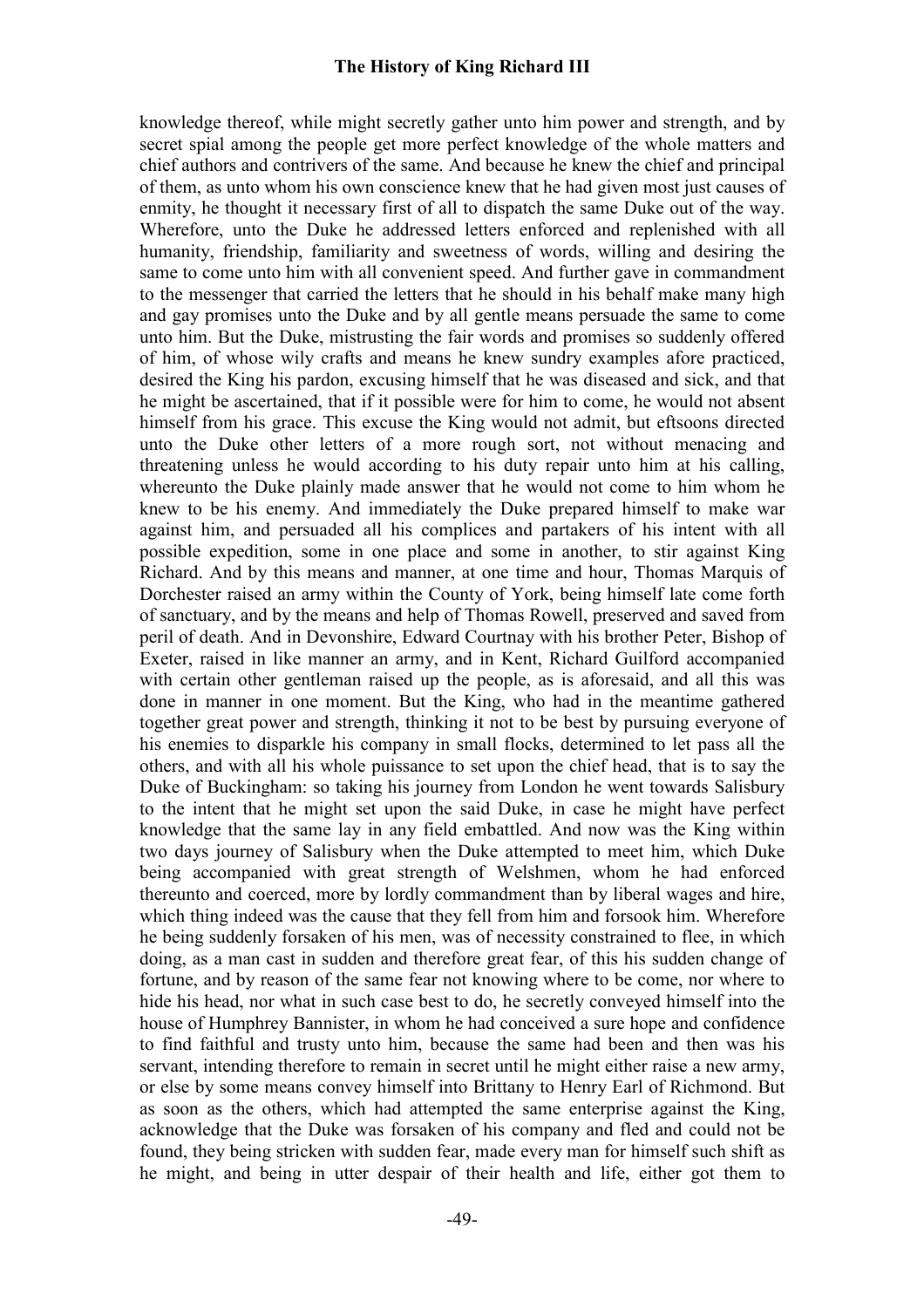sanctuaries or desert places, or else assayed to escape oversea, and many of them indeed arrived safely in Brittany, among whom were these whose names ensue. Peter Courtney Bishop of Exeter with his brother Edward Earl of Devonshire, Thomas Marquis of Dorchester with his son Thomas being a very young child, John Bourshere, John Welsh, Edward Woodville a stout man of arms and brother to Elizabeth the Queen, Robert Willoughby, Giles Daubeney, Thomas Arundel, John Cheney with his two brethren, William Berkeley, William Brandon with Thomas his brother, Richard Edgecome, and all these for the most part knights. Also John Halliwell, Edward Pointz an excellent good captain and Christopher Urswick, but John Morton the Bishop of Ely at the same self time together with sundry of the nobles and gentlemen sailed into Flanders.

But Richard the king, who was now come to Salisbury and had gotten perfect knowledge that all these parties sought to flee the realm, with all diligence and haste that might be, sent to all the port towns there about, to make sure stay that none of them might pass untaken, and made proclamation that whosoever should bring him knowledge, where the Duke of Buckingham were to be had, should have for his reward, if he were a bondman, his freedom, and if he were free, his pardon and besides that, a thousand pounds of money.

Furthermore because he understood by Thomas Hutton newly returned out of Brittany, of whom afore is mentioned, that Francis Duke of Brittany would not only not hold Henry Earl of Richmond in prison for his sake, but also was ready to help the same Henry with men, money and ships in all that he might against him, he set divers and sundry ships in places convenient by all the sea coasts to Brittany-ward that if Henry should come that way, he might either be taken before his arrival, or else might be kept from landing in any coast of England. And furthermore in every coast and corner of the realm, laid wonderful wait and watch to take partly any other of his enemies, and especially the said Duke of Buckingham. Whereupon the said Humphrey Bannister (were it for meed or for losing his life and goods,) disclosed him unto the King's inquisitors, who immediately took him, and forthwith all brought him to Salisbury where King Richard was. The Duke being diligently examined uttered without any manner refusal or sticking, all such things as he knew, trusting that for his plain confession he should have liberty to speak with the King, which he made most instant and humble petition that he might do. But as soon as he had confessed his offence towards King Richard, he was out of hand beheaded. And this death of the Duke received at the hands of King Richard whom he had before holpen in his affairs and purposes beyond all God's forebode.

While these things were in hand in England, Henry Earl of Richmond made ready his host strength to the number of five thousand Bretons and fifteen ships, the day appointed of his departure being now come, which was the twelfth day of the month of October, in the year of our Lord God a thousand four hundred fourscore and four, and the second year of the reign of King Richard and having a fair wind, hoisted up the sails and set forward, but towards the night came such a tempest that they were dispersed from one another some into Brittany and some into Normandy. But the ship in which Henry was, with one other ship, tossed all the night with the waves of the sea and tempest, when the morning came, it waxed somewhat calm and fair weather, and they were come toward the south part of England, by a haven or port called Poole, where the said Henry saw all the shores and banks set full of harnessed men, which were soldiers appointed there to wait by King Richard, as we have said before, for the coming and landing of the Earl. While Henry there abode he gave commandment, that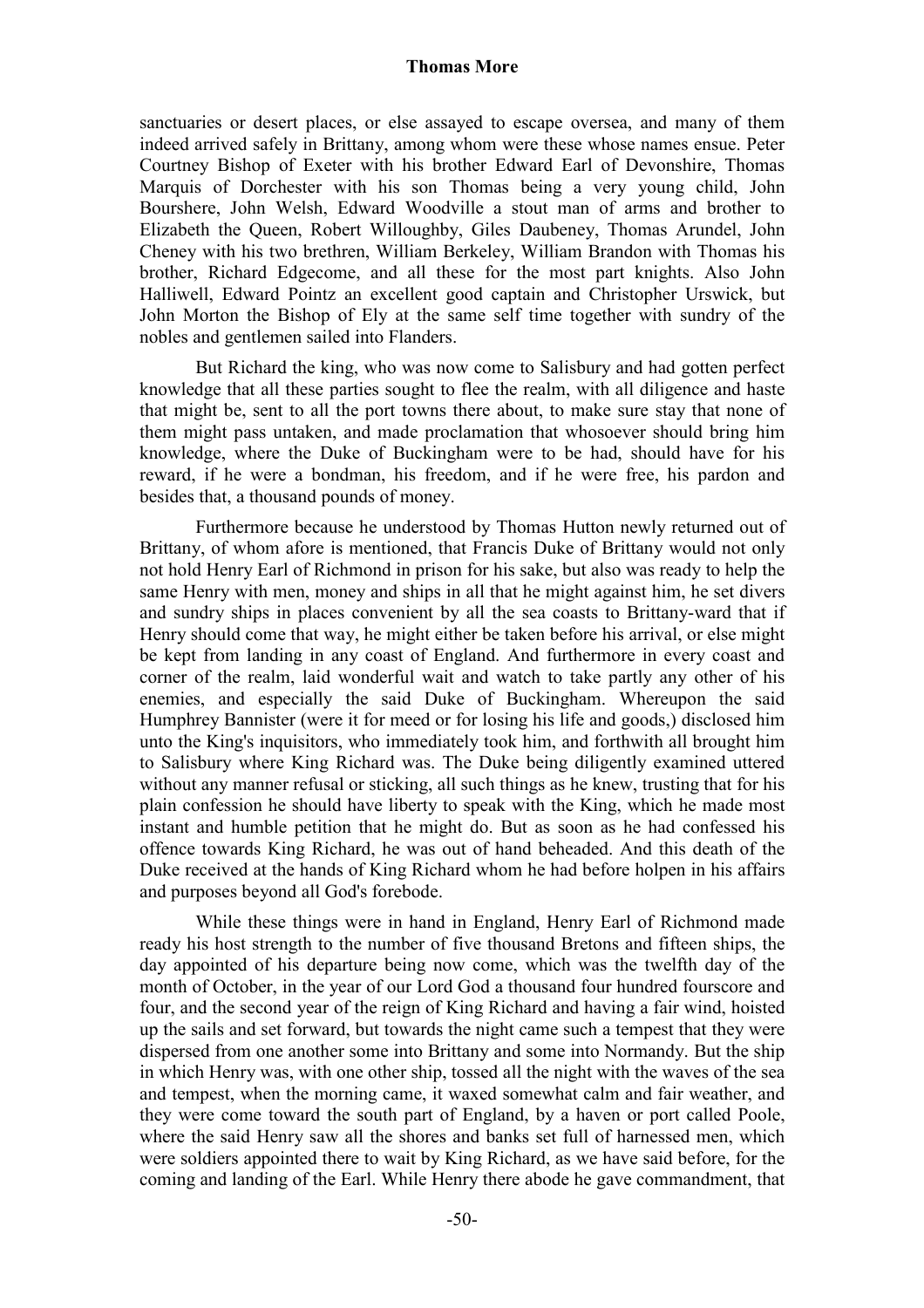no man should land before the coming of the other ships. And in the meantime that he waited for them, he sent a little boat with a few in it aland to know what they were that stood on the shore, his friends or enemies. To whom those soldiers, being before taught but they should say, answered that they were the friends of Henry, and were appointed by the Duke of Buckingham there to abide his coming and to conduct him to those castles and holds, where his tents pavilions and artillery for the war lay, and where remained for him a great power that intended now with all speed to set upon King Richard while he was now fled for fear and clean without provision, and therefore besought him to come aland.

Henry suspecting this to be but fraud, after that he saw none of his ships appeared, hoisted up the sails, having a marvellous good wind, even appointed him of God to deliver him from that great jeopardy, and sailed back again into Normandy. And after his landing there, he and his company after their labours, arrested them for the space of three days, determining to go from thence afoot into Brittany, and in the meanwhile sent messengers unto Charles the French King, the son of Louis that a little before departed, beseeching him of liberty and licence to pass through Normandy into Brittany. The young King Charles, being sorry for his fortune, was not only ready and well pleased to grant his passage, but also sent him money to help him further in his journey. But Henry before that he knew the King his mind (not doubting of his great humanity and gentleness), had sent away his ships towards Brittany, and had set himself forwards in his journey, but made no great haste till the messengers returned, which great gentleness when he received from the King, rejoiced his heart and with a lusty stomach and good hope set forward into Brittany, there to take farther counsel of his affairs.

And when he was in Brittany, he received from his friends out of England knowledge that the Duke of Buckingham was beheaded, and that the Marquis of Dorchester with a great number of the noblemen of England had been there a little before to seek him, and that they were now in Vannes a city in Brittany. The which things being known to the Earl, he on the one part to greatly lament the death and evil chance of his chief and principal friend, but yet on the other part he greatly rejoiced in that he had so many and noble men to take his part in the battle. And therefore conceiving a good hope and opinion that his purpose should well frame and come to pass, determined with himself with all expedition to set forward, and thereupon went to a place in Brittany called Redon, and from thence sent the Marquis with all the other noblemen that they should come to him. Then when they heard that Henry was safe returned into Brittany rejoiced not a little, for they had thought he had landed in England, and so fallen into the hands of King Richard, and they made not a little haste till they were come unto him. The which when they met after great joy and gladness as well of their part of his, they began to talk of their prepensed matters, and now was Christmas come, on the which day they all together assembled in the church and there swore faith and truth one to another. And Henry swore first, promising that as soon as he should possess the crown of England, that he would marry Elizabeth the daughter of King Edward the fourth and afterwards they swore fealty and homage unto him, even as though he had already been King, and so from that time forth did take him, promising him that they would spend both their lives and goods with him, and that Richard should no longer reign over them. When this was done, Henry declared all these things to the Duke of Brittany, praying and desiring him now of help, and that he would aid him with a greater number of men, and also to lend him a friendly and honest sum of money, that he might now recover his right and inheritance of the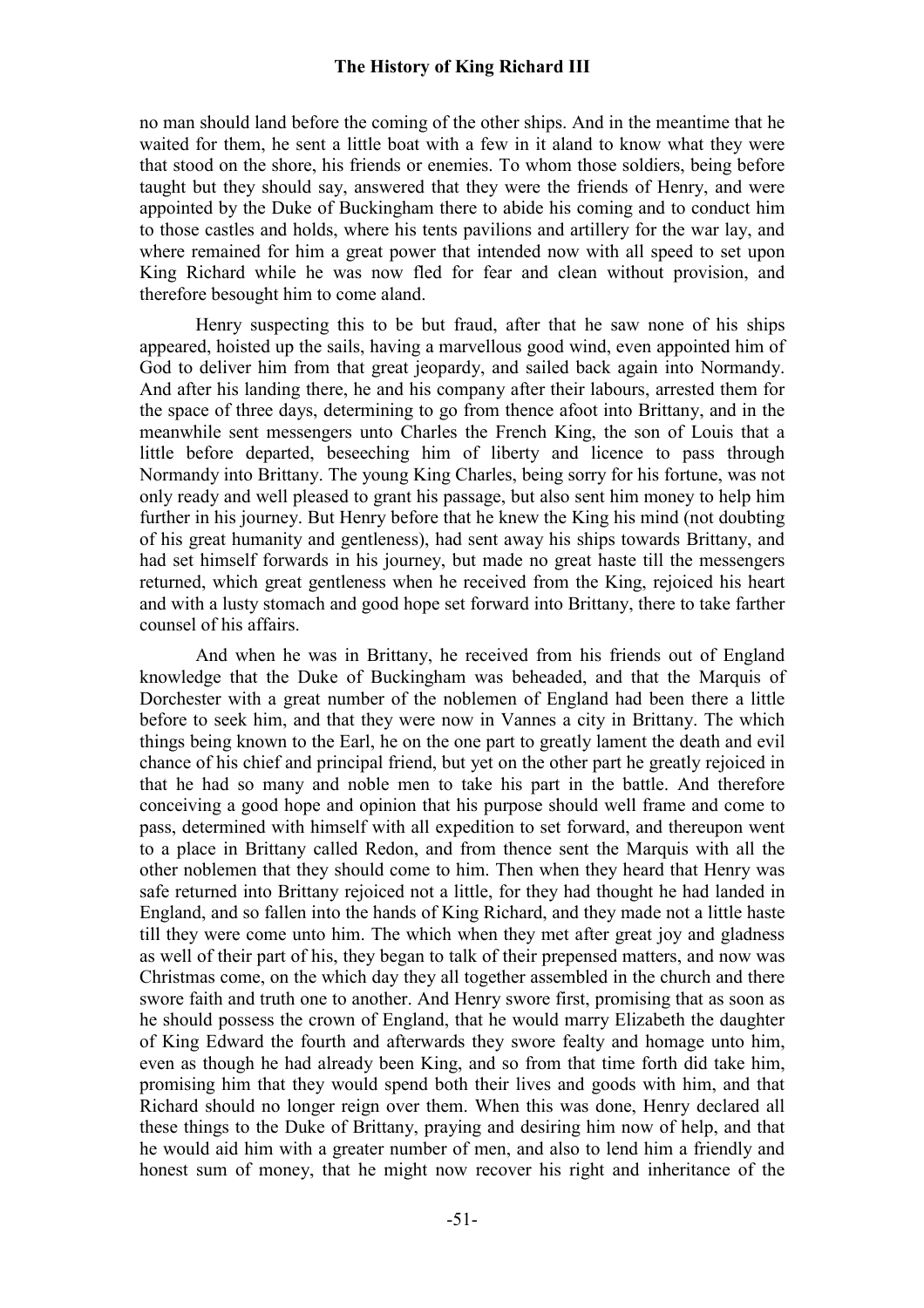crown of England, unto the which he was called and desired by all the Lords and nobility of the realm, and which (God willing) he was most assured to possess, and after his possession he would most faithfully restore the same again. The Duke promised him aid, upon the trust whereof he began to make ready his ships that they might with all expedition be ready to sail, but no time should be lost. In the which time King Richard was again returned to London, and had taken divers of them that were of this conspiracy that is to say George Brown, Roger Clifford, Thomas Salinger, knights. Also Thomas Ram, Robert Clifford and divers others whom he caused to be put to death.

After this he called a Parliament, wherein was decreed that all the lords that were fled out of the land should be reputed and taken as enemies to the realm, and all their lands and goods to be forfeit and confiscate. And not content with that prey, which was no small thing, he he called also a great tax and sum of money to be levied of the people. For the large gifts and liberality that he first used, to buy the favours and friendships of many, had now brought him in need. But nothing was more like than that Thomas Stanley should have been reputed and taken for one of those enemies, because of the working of Margaret his wife, which was mother unto Henry Earl of Richmond, the which was noted for the chief head and worker of this conspiracy. But forasmuch as it was thought that was to small purpose that women could do, Thomas being nothing faulty was delivered and commanded that he should not suffer Margaret his wife to have any servants about her, neither that she should not go abroad, but to be shut up and that from thenceforth she should send no message neither to her son nor to any of her other friends, whereby any hurt might be wrought against the King, the which commandment was accomplished. And by the authority of the same Parliament a peace was concluded with the Scots, which a little before had skirmished with the borderers. Which thing brought to pass, the King supposed all conspiracy to be clean avoided, for as much of the Duke with other of his company were put to death, and also certain other banished. Yet for all this, King Richard was daily vexed and troubled, partly mistrusting his own strength, and partly fearing the coming of Henry with his company, so that he lived but in a miserable case. And because that he would not so continue any longer, he determined with himself to put away the cause of this his fear and business, either by policy or else by strength. And after that he had thus purposed with himself, he thought nothing better than to tempt the Duke of Brittany yet once again either with money, prayer or some other special reward, because that he had in keeping the Earl Henry, and most chiefly, because he knew that it was only he that might deliver him from all his trouble by delivering or imprisoning the said Henry. Wherefore incontinently he sent unto the Duke certain ambassadors the which should promise unto him, beside other great rewards that they brought with them, to give him the yearly all the revenues of all the lands of Henry and of all the other lords there being with him, if he would after the receipt of the ambassadors put them in prison. The ambassadors, being departed and come where the Duke lay, could not have communication with him, forasmuch as by extreme sickness his wits were feeble and weak. Wherefore one Peter Landose his treasurer a man both of pregnant wit and great authority, took the matter in hand. For which cause he was afterward hated of all the lords of Brittany. With this Peter the English ambassadors had communication, and declaring to him the King his message desired him instantly, forasmuch as they knew that he might bring their purpose to pass, that he would grant unto King Richard his request, and he should have the yearly revenues of all the lands of the said lords. Peter, considering that he was greatly hated of the lords of his own nation, thought that if he might bring to pass through King Richard to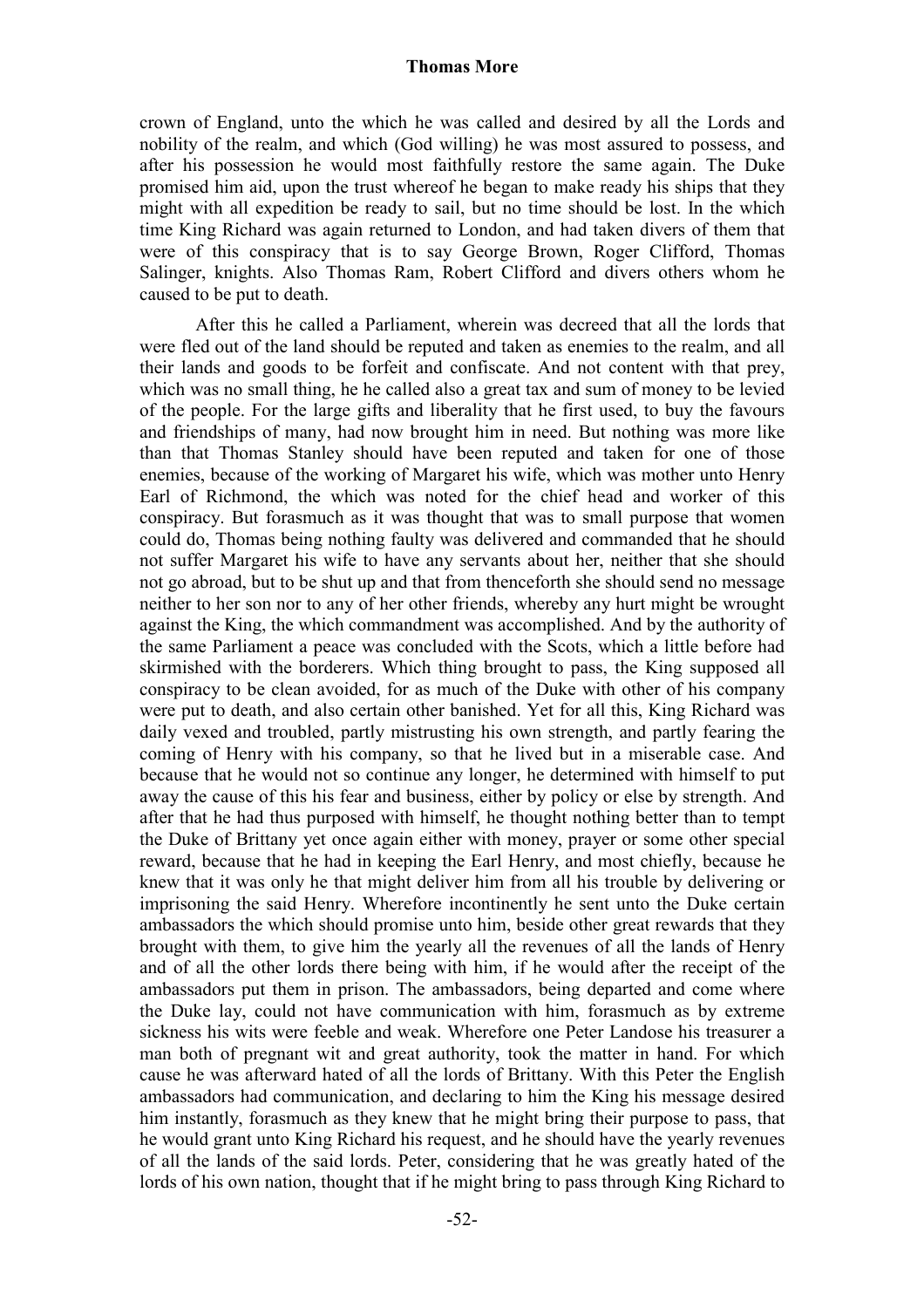have all these great possessions and the yearly revenues, he should then be able to match with them well enough and not to care a rush for them, whereupon he answered the ambassadors that he would do that King Richard did desire, if he broke not promise with him. And this did he not for any hatred that he bore unto Henry, for he hated him not, for not long before he saved his life where the Earl Henry was in great jeopardy. But such was the good fortune of England, that this crafty compact took no place, for while the letters and messengers ran between Peter and King Richard, John the Bishop of Ely being then in Flanders was certified by a priest, which came out of England whose name was Christopher Urswick, of all the whole circumstance of this device and purpose. Whereupon with all speed the said Bishop caused the said priest the same day to carry knowledge thereof into Brittany to Henry Earl of Richmond, willing him with all the other noblemen to dispatch themselves with all possible haste into France. Henry was then in Vannes, when he heard of this fraud without tarriance sent Christopher unto Charles the French King desiring license that Henry with the other noblemen might safely come into France, which thing being soon obtained, the messenger returned with speed to his Lord and Prince.

Then the Earl Henry setting all his business in as good stay and order as he might, talked little and made few a counsel thereof, and for the more expedition, he caused the Earl of Pembroke secretly to cause all the noblemen to take their horses, dissembling to ride unto the Duke of Brittany: but when they came to the uttermost parts thereof, they should forsake the way that led them toward the Duke, and to make into France with all that ever they might. Then they, doing in everything as they were bidden, lost no time but so sped them that shortly they obtained and got into the County of Anjou. Henry then within two days following, being then still at Vannes took four or five of his servants with him and feigned as though he would have ridden thereby to visit a friend of his; and forasmuch as there were many English men left there in the town, no man suspected anything, but after that he had kept the right way for the space of five miles, he forsook that and turned straight into a wood that was thereby, and took upon him his servants apparel, and put his apparel upon his servant and so took but one of them with him, on whom he waited as though he had been the servant and the other the master. And with all convenient and speedy haste so set forth upon their journey that no time was lost, and obeyed no more tarriance by the way, than only the baiting of their horses, so that shortly he recovered the coasts of Anjou, where all his other company was.

But within four days after that the Earl was thus escaped Peter received from King Richard the confirmation of the grant and promises made for the betraying of Henry and the other nobles. Wherefore the said Peter sent out after him horses and men with such expedition and speed to have taken him, that scarcely the Earl was entered France one hour but they were at his heels. The English then then being above the number of three hundred at Vannes, hearing that the Earl and all the nobles were fled so suddenly and without any of their knowledge, were astonied and in manner despaired of their lives.

But it happened contrary to their expectation for the Duke of Brittany, taking the matter so unkindly that Henry should be so used with him that for fear he should be compelled to flee his land, was not a little vexed with Peter, to whom (although that he was ignorant of the fraud and craft that had been wrought by him) yet he laid the whole fault in him, and therefore called unto him Edward Poynings and Edward Woodville, delivering unto them the foresaid money that Henry before had desired the Duke to lend him toward the charge of his journey, and commanded them to convey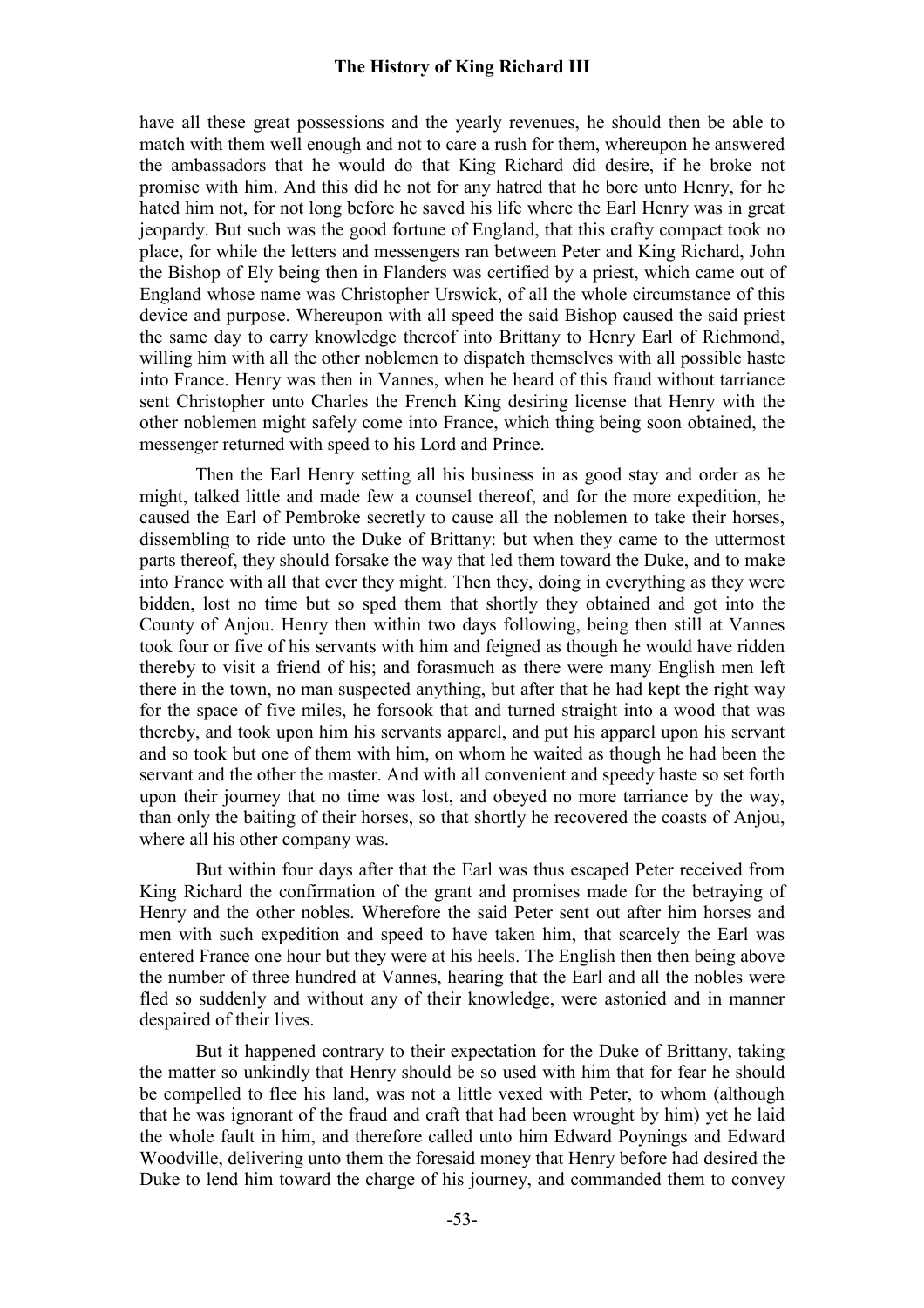and conduct all the Englishman his servants unto him paying their expenses, and to deliver the said sum of money unto the Earl. When the Earl saw his men, and heard the comfortable news, he not a little rejoiced, desiring the messengers that returned to show unto the Duke, that he trusted ere long time to show himself not to be unthankful for this great kindness that he now showed unto him. And within a few days after, the Earl went unto Charles the French King, to whom after he had rendered thanks for the great benefits and kindness that he had received of him, the cause of his coming first declared, then he besought him of his help and aid, which should be an immortal benefit to him and his lords, of whom generally he was called unto the kingdom, forasmuch as they so abhorred the tyranny of King Richard. Charles promised him help and bade him to be of good cheer and to take no care, for he would gladly declare unto him his benevolence. And the same time Charles removed and took with him Henry and all the other noblemen.

While Henry remained there, John Earl of Oxford (of whom is before spoken) which was put in prison by King Edward the fourth in the Castle of Hammes with also James Blunt captain of that castle, and John Fortescue knight, porter of the town of Calais, came unto him. But James the captain, because he left his wife in the castle, did furnish the same with a good garrison of men before his departure.

Henry, when he saw the Earl, was out of measure glad that so noble a man and of great experience in battle, and so valiant and hardy a knight, whom he had thought to be most fateful and sure, for so much as he had, in the time of King Edward the fourth, continual battle with him in defending of King Henry the sixth, thought that now he was so well appointed that he could not desire to be better, and therefore communicated to him all his whole affairs, to be ordered and ruled only by him. Not long after Charles the French King removed again to Paris, whom Henry followed, and there again moved and besought the King as he had most favourably and kindly entertained him all this time, not only in words but also in deeds, that it would likewise please him yet so much further to extend his favour and benevolence unto him, that now he would aid and help them forward in his journey, that not only he, but also all the Lords and nobility of England might justly have cause to knowledge and confess that by the mean of his favour and goodness they were restored again to the possession of their inheritances, which without him they could not well bring to pass.

In the meanwhile, his fortune was such, that many English men came over daily out of England unto him, and many which were then in Paris, among whom were divers students that fell unto his part both more and less, and specially there was one, whose name was Richard Foxe a priest, being a man of a singular good wit and learning, whom Henry straightaway retained and committed all his secrets unto him and whom also afterwards he promoted to many high promotions, and at the last he made him Bishop of Winchester.

King Richard then, hearing of all this conspiracy and of the great aid that daily went over to Henry, thought yet for all this, that if he might bring to pass that Henry should not couple in marriage with the blood of King Edward, that then he should do well enough with him and keep him from the possession of the crown. Then devised he with himself all the ways and means that might be how to bring this to pass. And first he thought it to be best with fair and large promises to attempt the Queen, whose favour obtained, he doubted not but shortly to find the means to have both her daughters out of her hands into his own, and then rested nothing but if he himself might find the means afterward to marry one of the same daughters, whereby he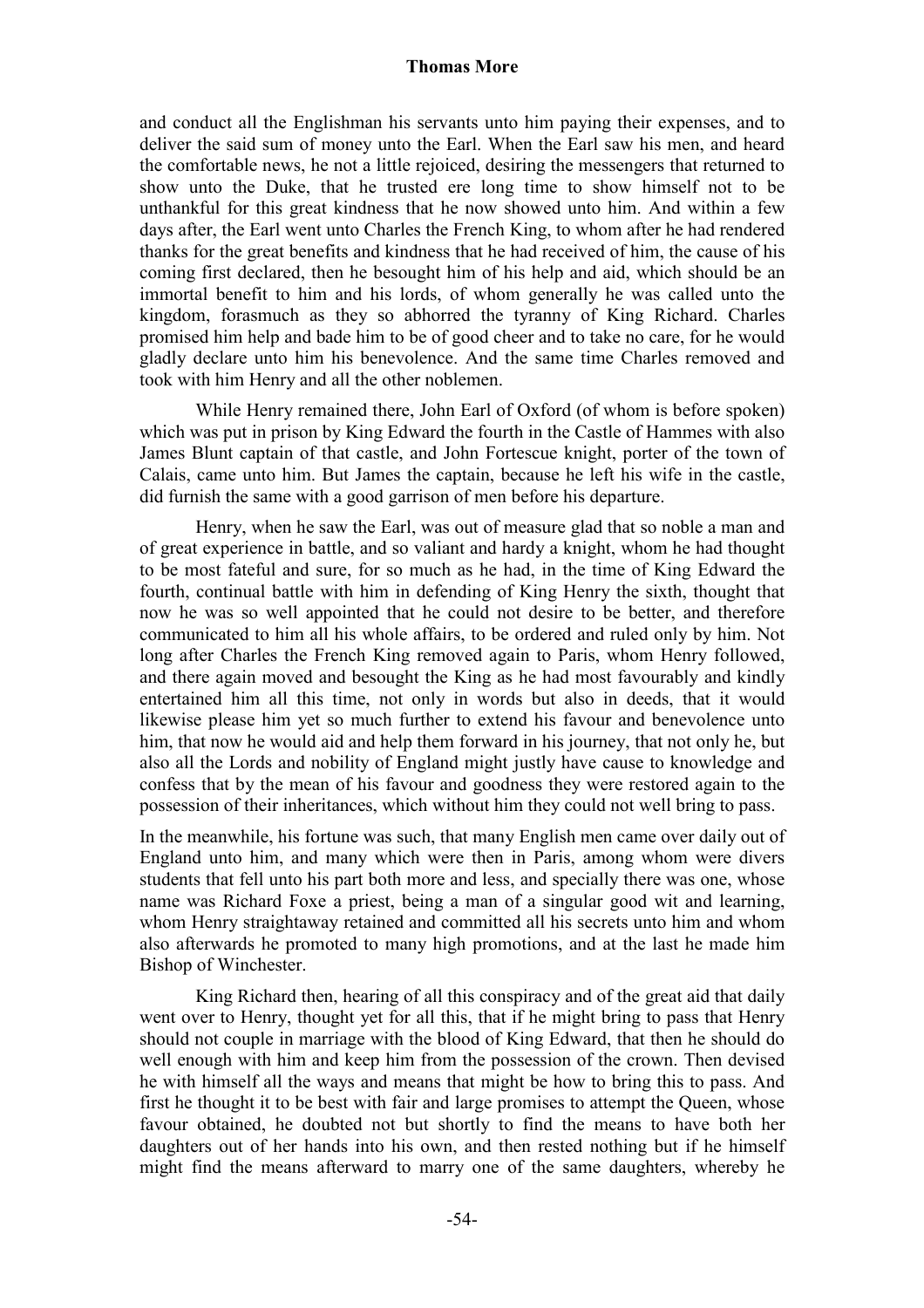thought he should make all sure and safe to the utter disappointing of Henry. Whereupon he sent unto the Queen, then being in the sanctuary, divers and sundry messengers that should excuse and purge him of his fact afore done towards her, setting forth the matter with pleasant words and high promises both to her and also her son Thomas Lord Marquis of Dorset, of all things that could be desired. These messengers being men of gravity, handled the Queen so craftily that anon she began to be allured and to hearken unto them favourably, so that in conclusion she promised to be obedient to the King in his requests (forgetting the injuries he had done to her before, and on the other part not remembering the promise that she made to Margaret, Henry's mother). And first she delivered both her daughters into the hands of King Richard, then after she said privily for the Lord Marquis her son being then at Paris with Henry (as you have heard) willing him to forsake Henry with whom he was, speedily to return into England, for all things was pardoned and forgiven, and she again in favour and friendship of the King, and it should be highly for his advancement and honour.

King Richard (when Queen Elizabeth was thus brought into a fool's paradise) after he had received all his brother's daughters from the sanctuary into his palace, thought their now remained nothing to be done, but only the casting away and destroying of his own wife, which thing he had wholly purposed and decreed within himself. And there was nothing that feared him so much from this most cruel and detestable murder as the losing of the good opinion that he thought the people had conceived of him, far as ye have heard before, he feigned himself to be a good man and thought the people had esteemed him even so. Notwithstanding shortly after, his foresaid ungracious purpose overcame all this honest fear. And first of all, he found himself grieved with the barrenness of his wife, that she was unfruitful and brought forth no children, complaining thereof very grievously unto the nobles of this realm, and chiefly above other unto Thomas Rotherham, then Archbishop of York (whom he had delivered a little before out of prison), the which Bishop did gather of this, that the Queen should be rid out of the way, ere it were long after (such experience had he of King Richard's complexion, who had practised many like things not long before) and at the same time also he made divers of his secret friends privy of the same his conjecture.

After this he caused a rumour to run among the common people (but he would not have the author known) that the Queen was dead, to the intent that she hearing this marvellous rumour, should take so grievous a conceit that anon after she should fall into some great disease, so that he would assay that way, in case it should chance her afterward to be sick, dead, or otherwise murdered, that then the people right imputed her death unto the thought she took, or else to sickness. But when the Queen heard of so horrible rumour of her death sprung abroad among the common people, she suspected the matter and supposed the world to be at an end with her, and incontinently, she went to the King with a lamentable countenance, and with weeping tears asked him, whether she had done anything whereby he might judge her worthy to suffer death. The King made answer with a smiling and dissimuling countenance and with flattering words, bidding her to be of good comfort and to pluck up her heart for there was no such thing toward her that he knew. But howsoever it fortuned, either by sorrow or else by poisoning, within a few days after the Queen was dead and afterward was buried in the Abbey of Westminster. This is the same Anne, one of Richard the Earl of Warwick's daughters, which once was contacted to Prince Edward, King Henry the sixth his son.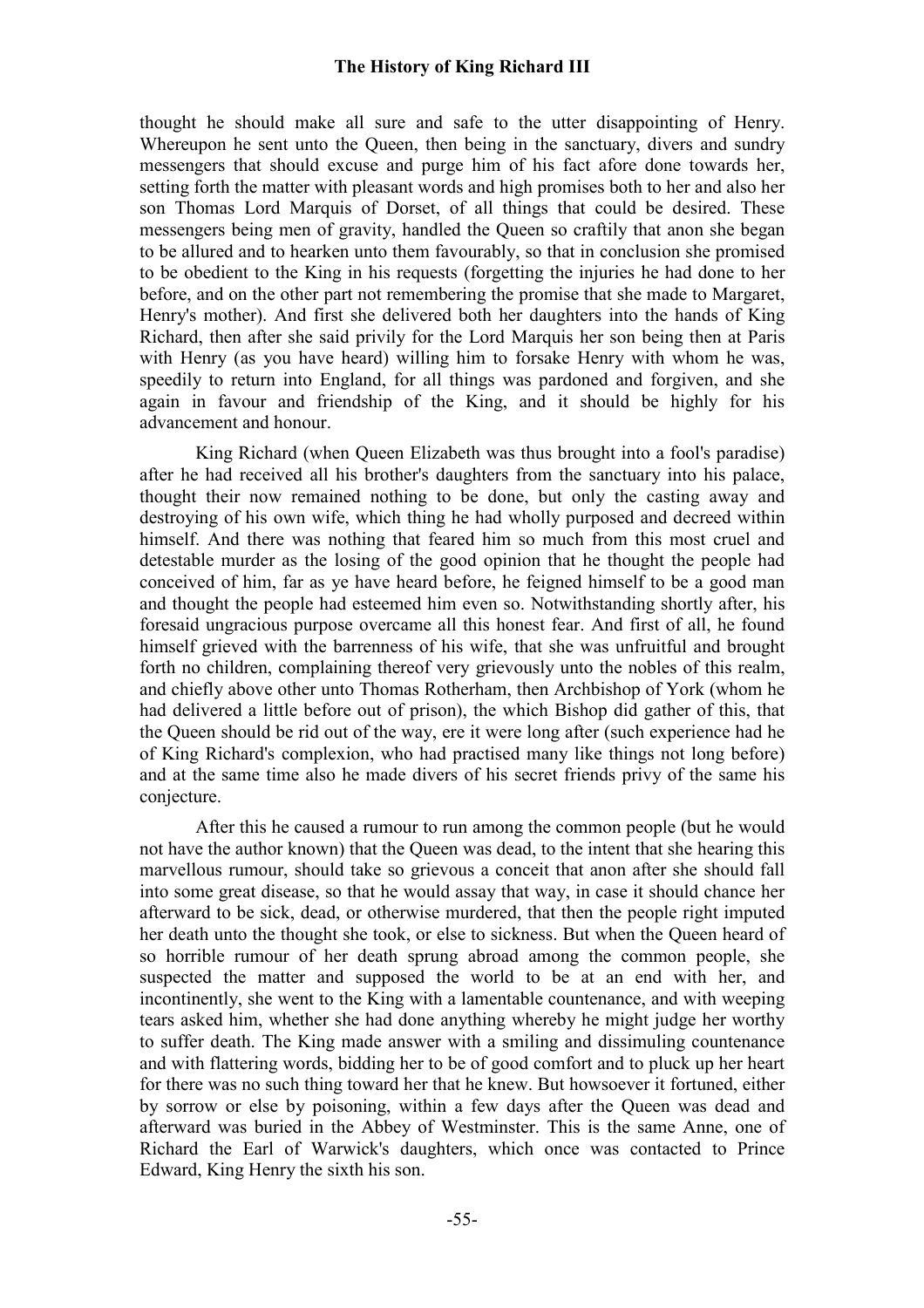The King being thus delivered of his wife fantasied apace Lady Elizabeth his niece, desiring in any wise to marry with her, but because that all men, yea and the maiden herself, abhorred this unlawful desire, as a thing most detestable, he determined with himself to make no great haste in the matter, chiefly for that he was in a peck of troubles, fearing lest that of the noblemen some would forsake him and run unto Henry his part, the other at the least would favour the secret conspiracy made again him, so that of his end there was almost no doubt. Also the more part of the common people were in so great despair, that many of them had rather to be accounted of the number of his enemies, than to put themselves in jeopardy both of loss of body and goods in taking of his part.

And amongst those noblemen whom he feared, first was Thomas Stanley and William his brother, Gilbert Talbot, and other great number, of whose purpose though King Richard was ignorant, nevertheless he trusted not one of them, and least of all Thomas Stanley, because he had married Henry's mother, as it may well appear by this that followeth. For when the said, this would have departed from the court until his own mansion for his recreation (as he said) the truth was, because he would be in a readiness to receive Henry and aid him at his coming into the realm. But the kingdom did let him, and would not suffer him to depart, until such time as he had left in the court behind him George Strange, his son and heir, for a pledge. And while King Richard was thus wrapped in fear, and care of the tumult that was to come, lo, even then tidings came that Henry was entered into the land, and that the Castle of Hammes was prepared to receive Henry by the means of the Earl of Oxford which then was fled, with James Blunt keeper of the castle, unto Henry.

Then King Richard, thinking at the beginning to stay all this matter, sent forth with all haste the greater part that were then at Calais to recover the said castle again. Those that were in the castle, when they saw their adversaries make towards them, speedily they armed themselves to defence, and in all haste sent messengers to Henry, desiring him of aid. Henry forthwith sent the Earl of Oxford with a chosen sort of men to assist them, and at their first coming they laid siege not far from the castle. And while King Richard's men turned back having an eye towards them, Thomas Brandon, with thirty valiant men of the other side, got over a water into the castle, to strength them that were within. Then they that were within laid hard to their charge that were without; on the other side, the Earl of Oxford so valiantly assailed them of the back side that they were glad to make proclamatiunto them that were within, that if they would be content to give over the castle, they should have free liberty to depart with all that ever they had. The Earl of Oxford hearing this, which came only to save his friends from hurt, and namely James Blunt's wife, was contented with this condition and departed in safeguard with all his friends, returning back to Henry, which was in Paris. After this, King Richard was informed that the French king was weary of Henry and his company, and would do nothing for him, whereby Henry was now not able in manner to help himself, so that it was not possible that he should prevail or go forward in the enterprise that he thought to have taken in hand against King Richard. King Richard being brought thus into a fool's paradise, thought himself to be out of all fear, and that there was no cause why he should, being so sure, once to wake out of his sleep or trouble himself any further, and therefore called back his Navy of ships that then was ready upon the sea, which was fully furnished to have scoured the seas. But yet for the more surety, lest he should be suddenly oppressed, he gave commandment to the great men dwelling by the seaside (and especially the Welshmen) to watch night and day, lest his adversaries should have any opportunity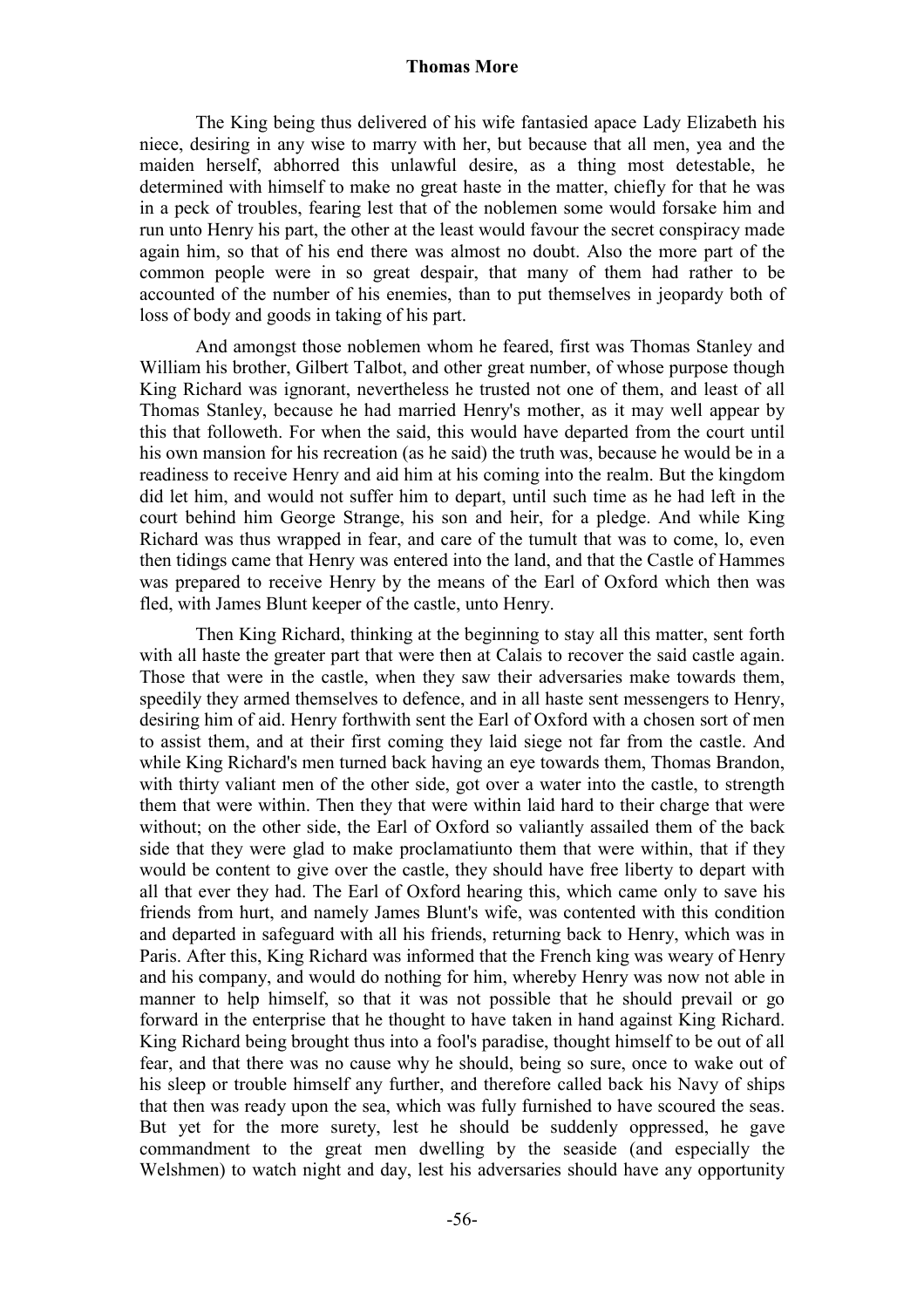to enter into the land. As the fashion is in time of war that those that dwelt by the sea side should make beacons in the highest places there about, which might be seen afar off, so that when it should chance their enemies to arrive toward the land, by and by they should fire their beacons and raise the country, to the intent that quickly from place to place they might be ascertained of all the whole matter, and also to arm themselves speedily against their enemies.

And so to come to our purpose again, King Richard through the aforesaid tidings, began to be more careless and reckless, as who say, he had no power to withstand of the destiny that hung over his head. Such is the provident justice of God, that a man doth least know, provide and beware when the vengeance of God is even at hand for his offences. And to go forth, at that time when Henry the Earl of Richmond remained in France entreating and suing for aid and help of the Frenchmen, many of the chief noblemen, which had the realm in governance (because of the young age of Charles the King), fell somewhat at dissension, of the which variance, Louis the Prince of Orleans was the chief and head, which because he had married Joan the King's sister looked to have been chief Governor of all the realm. By the which means it came to pass, that one man had the principal governance of the realm. And therefore Henry the Earl was constrained to sue unto all the nobles severally one after another desiring and praying them of aid and help in his purpose, and thus the matter was prolonged. In the meantime Thomas the Marquis of Dorset (of whom we spoke afore) was privily sent for to come home by his mother, partly mistrusting that Henry should not prevail, and partly for the great and large promises that King Richard had made to her for him before. Which letters when the said Marquis had received, he believing all things that his mother wrote unto him, and also thinking that Henry should never prevail, and that the Frenchmen did but mock and delay with him, he suddenly in the night-time conveyed himself out of Paris and with great speed made towards Flanders. The which thing when the Earl and other of the English Lords heard of, they were sore astonied and amazed, and with all speed purchased of Charles the King a licence and commandment that the Marquis might be stayed, wheresoever he were found within the Dominion of France, chiefly for that he was secret of their counsel and knew all their purpose. The commandment was quickly obtained and posts made forth every way, among whom one Humphrey Cheney playing the part of a good bloodhound so truly smelled out and followed the trace, that by and by he found out and took the Marquis, and so handled and persuaded him with gentle and good words, that shortly after he was content to return.

Then Henry, being delivered of this chance, thought it best to prolong the matter no further lest he should lose both the present opportunity and also weary his friends that looked for him in England. Wherefore he made haste and set forward with a small army obtained of the French king, of whom he also borrowed some money, and some of other his friends, for the which he left the Marquis and John Burchere behind for a pledge. And so setting forward came to Rouen, and while he tarried there and prepared shipping at the haven of Seine, tidings came to him that King Richard's wife was dead, and purposed to marry with the lady Elizabeth, King Edward's eldest daughter being his neice, and that he had married Cicely her sister to a man's son of the land far underneath her degree. At the which thing, Henry was saw amazed and troubled, thinking that by this means all his purpose was dashed, for that there was no other way for him to come to the kingdom but only by the marriage of one of King Edward's daughters. And by this means also he feared lest his friends in England would shrink from him for lack of an honest title. But after they had consulted upon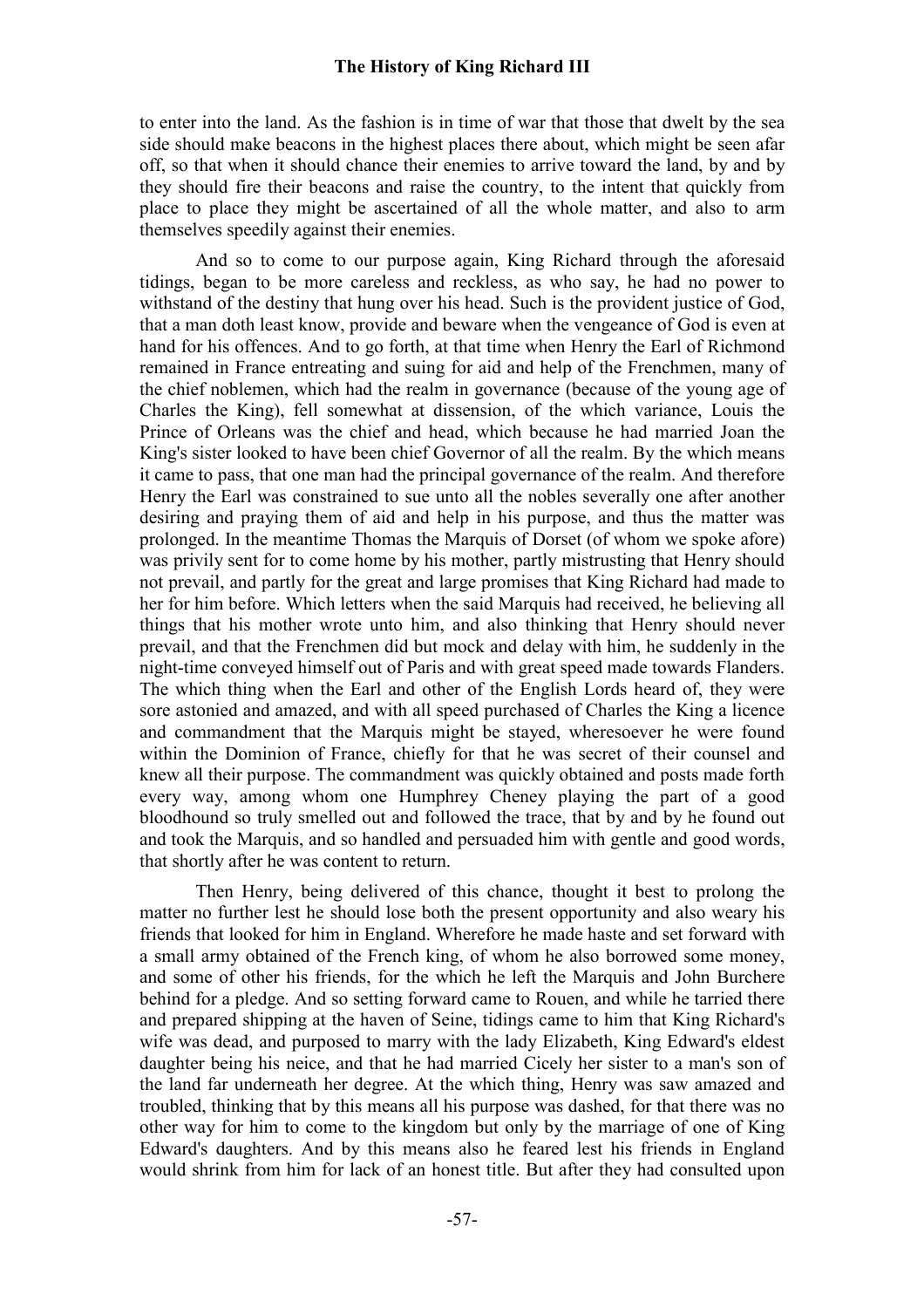the matter, they thought it best to tarry a little to prove if they might get more help and make more friends. And among all other, they thought it best to adjoin the Lord Herbert unto them, which was a man of great power in Wales, and that should be brought to pass by this means, for that the Lord Herbert had a sister marriable, whom Henry would be content to marry if he would take their part. And to bring all this matter to pass messages were sent to Henry the Earl of Northumberland, which had married the other sister, so that he should bring this matter about, but the ways were so beset that the messengers could not come to him.

And in the mean the season came very good tidings from John ap Morgan, a temporal lawyer, which signified unto them that Sir Rhys ap Thomas, a noble and valiant man, and John Savage favoured his part earnestly, and also Sir Reynold Bray had prepared a great sum of money to wage battle on his part and to help him, and therefore he would they should make haste with all that ever they could, and make toward Wales.

Then Henry speedily prepared himself because he would linger his friends no longer. And after that he had made his prayer unto Almighty God that he might have good success in his journey, only with two thousand men and a few ships in the kalends of August he sailed from the haven of Seine, and the seventh day after which was the twenty second day of August, he arrived in Wales about sunset and landed at Milford Haven, and in the part which is called the Dale, where he was very joyfully received. Here he had contrary tidings brought to that he heard in Normandy afore, that Sir Rhys ap Thomas and John Savage, with all that ever they could make, were of King Richard's part.

Notwithstanding, they had such tidings sent them from the men of Pembroke by a valiant gentleman, whose name was Arnold Butler, that it rejoiced all their hearts, which was, that if all former offences might be remitted, they would be in a readiness to stick unto their own Gaspard the Earl. Then Henry's company by this means being increased, departed from Hereford five mile toward Cardigan, and then while he refreshed his men, suddenly came rumour unto him that the Lord Herbert, which dwelled at Carmarthen, was nigh at hand with a great army of men. At the which rumour there was a great stir amongst them, every man took himself to his weapon and made themselves ready if need were to fight, and a little while they were all afraid, till such time as Henry had sent out horsemen to try the truth, which when they came again, declared that all things was quiet and that there was no such thing. But most of all Master Griffiths, a very noble man, did comfort them and gladden their hearts which although before he had joined himself to the Lord Herbert, at that very time he cleaved to Henry with such company as he had, though they were but few, and the same time came John ap Morgan unto him. Henry went still forward and tarried almost in no place, because he would make sure work and the better speed, he invaded such places afore that they were armed against him, the which places he beat down with very little strength. But afterward, having knowledge by his spies that the Lord Herbert and Sir Rhys were in a readiness to give him battle, he determined to set upon them, and either to put them to flight or else to make them swear homage and fealty unto him, and to take them with him in his host against King Richard. And because he would ascertain his friends in England how all the matter went forward with him, he sent his most trusty friends to the lady Margaret his mother, to Stanley, to Talbot, and two other of his most special friends with certain commandments. The effect of the commandments were, that he intended with the help of his friends to pass over Severn and by Shrewsbury to make toward London.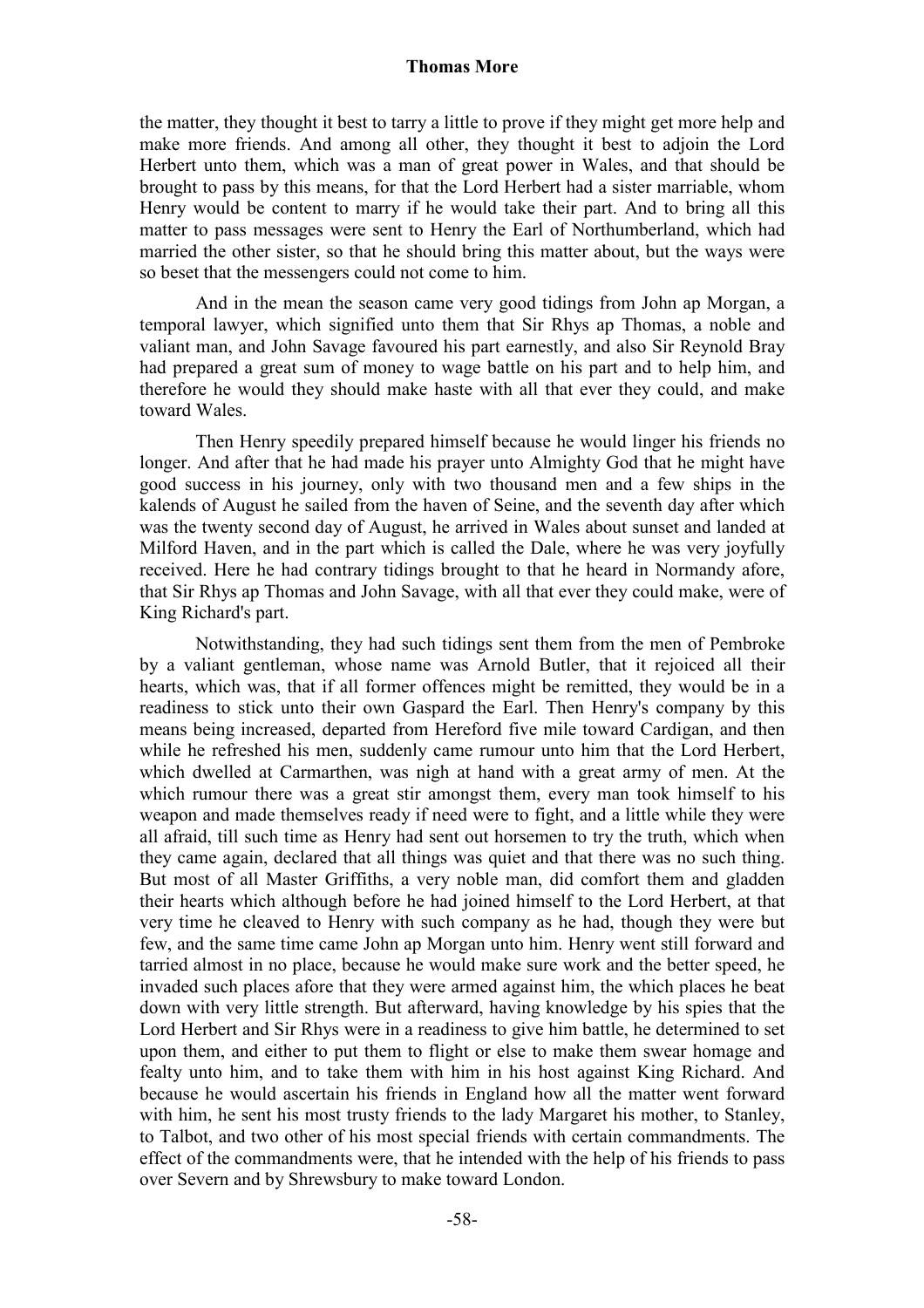Therefore he desired them with those that were of their counsel, in time and place convenient, to meet him. So the messenger is going forth with these commissions, Henry went forward toward the Shrewsbury, and in the way met with Sir Rhys ap Thomas with a great number of men which came unto him and was of his part. For two days afore Henry promised him to be chief ruler of all Wales as soon as he came to the crown (if he would come to him) which afterward he gave to him indeed. In the meantime the messengers executing the message diligently returned back again with large rewards of them to whom they were sent, and came to Henry the same day he entered into Shrewsbury and showed how all his friends were in a readiness to do the uttermost that lay in them. This tidings put Henry in such great hope, that he went forth with a courage and came to the town of Newport and there set up his tents upon a little hill, and there lay all night. At night came to him Sir Gilbert Talbot with above two hundred men. After that they went forth to Stafford and while they were there, William Stanley came to him with a few after him, and when he had talked a little with him, returned back again to his host which he had prepared. From thence he went to Lichfield and that night lay without the town, but in the morning betime he entered into the city and was received honourably. A day or two afore, Thomas Stanley was there with five thousand men armed, which, when he knew of Henry's coming, forthwith went afore to a village called Adderstone there to tarry till Henry came. This he did to avoid suspicion, being afraid lest King Richard knowing his intent would have put his sunto death, which, as I told you before, was left with him as a pledge for his father. But King Richard in the meantime, which then was at Nottingham, hearing that Henry with a few more of banished men was entered into Wales, so lightly regarded to the matter, that he thought it was not much to be passed upon, for that he came in with so few in number, and that the Lord Herbert and Sir Rhys, which were rulers of all Wales, would either kill him, or else take him and bring him alive. But afterward, when he remembered himself that oftentimes a small matter in battle, if it be not looked unto betimes, would make at the last a great stir, he thought it best to remedy the matter betimes and commanded Henry the Earl of Northumberland with other of the nobles of the realm (whom he thought had set more by him than by their own goods) to raise up an army and to come to him with speed. Also he sent divers messengers with letters to Robert Brackenbury, keeper of the Tower of London, commanding him to come unto him in all haste, and to bring with him, as fellows in battle, Thomas Bircher, Walter Hungerford and divers other knights, whom he did not a little suspect.

In this time it was showed that Henry was come to Shrewsbury without any hurt. With the which tidings, the King began to rage and make exclamation against them, that contrary to their faiths they had utterly deceived him, and then he began to mistrust all men, and wist not whom he might trust, so that he thought it best to set forth himself against his adversaries. And forthwith he sent out spies to know which way Henry did take. They when they had done their diligence returned back again and showed him how that Henry was come to Lichfield. The which thing after he knew, because now there was a great number of soldiers come together, by and by his men set in array, he commanded them forward, and to go for and for together, and by that way which they kept they heard say, their enemies were coming. The suspect persons he put in the midst, he himself with those he trusted came behind, with wings of horsemen running on every side. And thus keeping their order, about sunset came unto Leicester.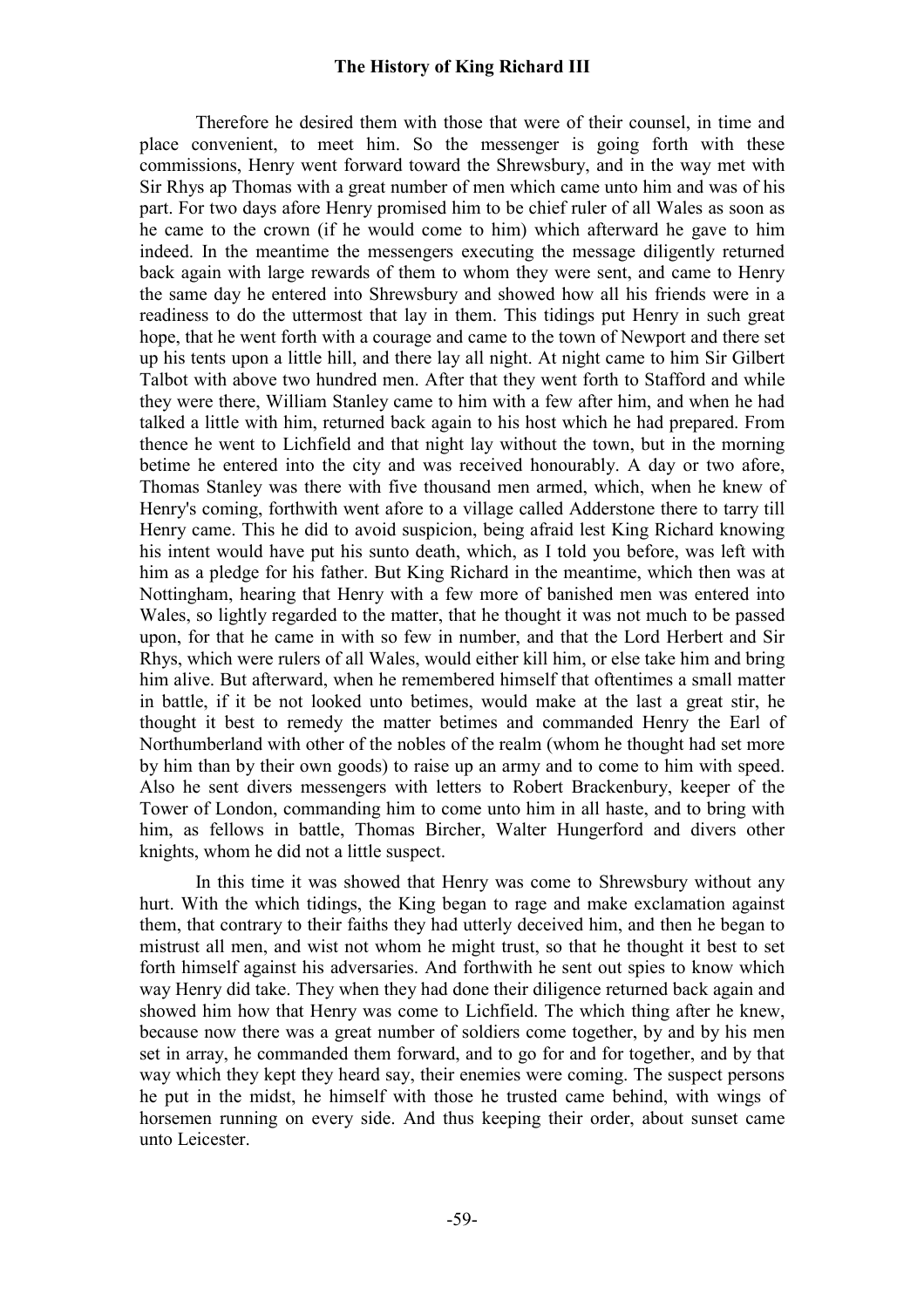When Henry in the mean season had removed from Lichfield unto the next village called Tamworth, in the midway he met with Walter Hungerford, Thomas Bircher and many other more, which had promised to aid him afore. And for because they perceived that they were suspected of King Richard, and lest they should be brought violently unto him, being their enemy, they forsook Robert Brackenbury their captain and in the night-time stole privily away and went to Henry. Unto whom there chanced by the way that was worthy to be marked, which was that Henry, although he was a man of noble courage and also his company did daily increase, yet for all that stood in great fear because he was uncertain of Thomas Stanley which, as I told you before, for the fear of putting his sons to death, inclined as yet unto no part, and that the matter was not so slender of King Richard, as report was made to him of his friends.

Wherefore, as all afraid without a cause, he took only twenty men with him, and started his journey as a man in despair and half musing with himself what was best to be done. And to aggravate the matter, tidings was brought him that King Richard was coming near to meet him with a great and huge host of men. And while he thus lingered for fear behind, his host came afore to the town of Tamworth, and because it was then dark night, he lost both his company and also his way, then wandering from place to place, at last came to a little village three mile from his host, being full of fear, and lest he should fall into the danger of the scoutwatch he durst not ask a question on any man, and partly for the fear that was present, and partly for that was to come delayed there that night and took this for a sign or a prognostication of some great plague that was to come, and the other part of his host was no less abashed seeing his absence for that time. When in the morning Henry came to them in the light of the day he excused the matter that he was not absent because he had lost his way, but rather of purpose, because he would commune with his privy friends which would not be seen in the day. And after that he went privily to Adderstone where Thomas Stanley and William his brother did dwell. Here Henry, Thomas, and William met and took other by the hand with loving salutations and were glad one of another. Then after they counselled together of their meeting with King Richard whom they perceived not then to be far from them. That day withdrew toward night, in the evening John Savage, Brittany Sanford, Simon Digby with many other had forsaken King Richard and came to Henry with a great power of men, which power and strength set Henry aloft again. In the mean season King Richard which purposed to go through thick and thin in this matter came to Bosworth a little beyond Leicester where the place of battle should be (as a man would say the high justice of God, which could not be avoided, hanging over his head, and called him to a place where he should suffer worthy punishment for his detestable offences) and there he set up his tents and rested that night. Afore he went to bed, he made an oration to his company with great vehemence, persuading and exhorting them manfully to fight. And afterward, as it was said, he had a horrible dream in his sleep, seeming that he saw horrible devils appear unto him and pulling and hauling of him that he could take no rest, which vision filled full of fear and also of heavy care when he waked. For by and by after, being sore grieved in his mind, he did prognosticate of this dream the evil luck and heavy chance that after came to him, and he came not with so cheerful countenance unto his company as he was wont to do. Then, lest they should think that he had this heaviness for the fear of his enemies, he stood up and rehearsed unto them all his dream. But I think that this was not a dream, but rather his conscience pricked with the sharp sting of his mischievous offences, which although they do not prick alway, yet most commonly they will bite most toward the latter day, representing unto us not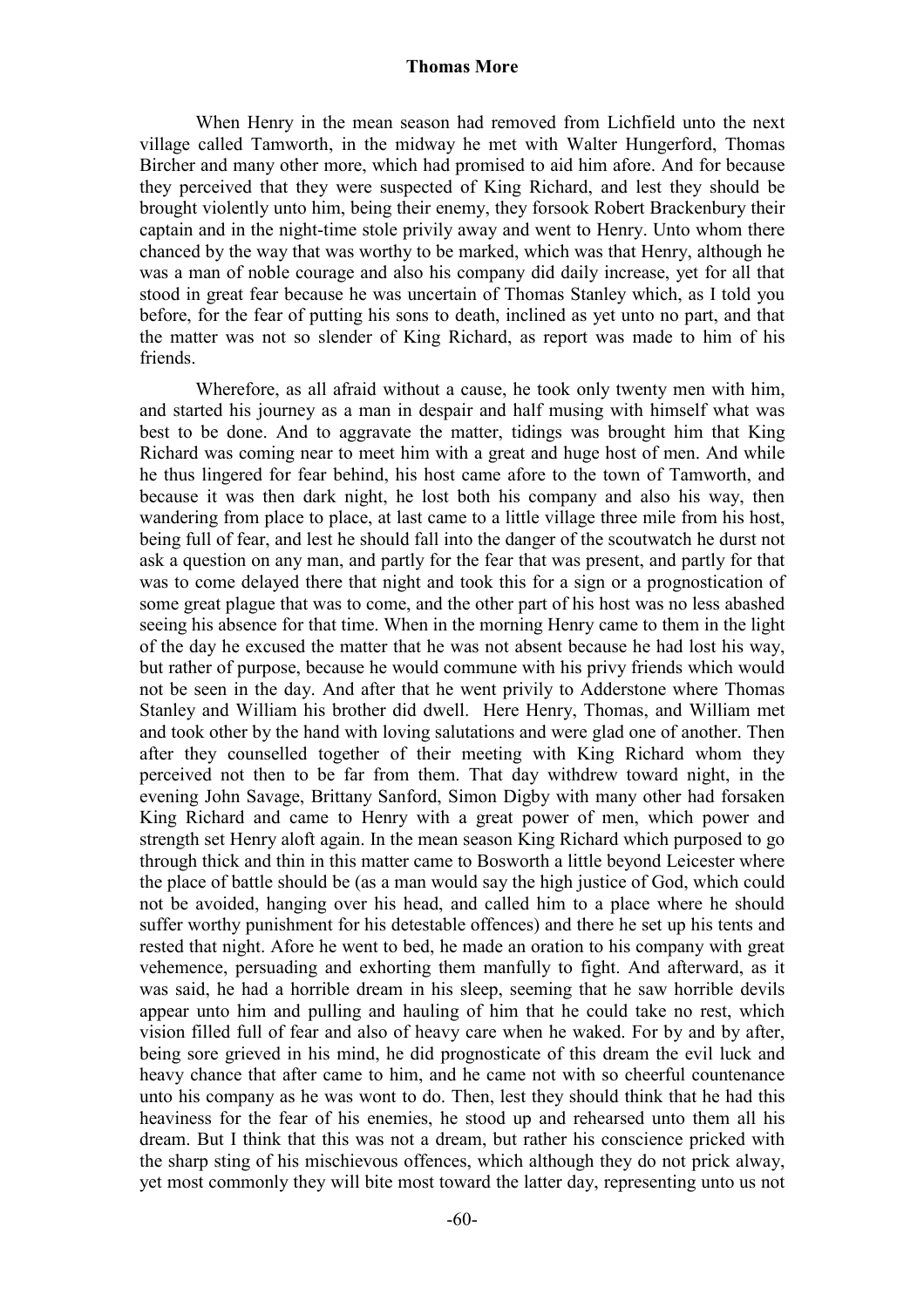only themselves, but also the terrible punishment that is ordained for the same, as the sight of the devil tearing and hauling us, so that thereby (if we have grace) we may take an occasiunto be penitent, or else for lack of the same die in desperation. Now to come to my purpose again, the next day after, King Richard having all things in readiness went forth with the army out of his tents, and began to set his men in array; first the forward set forth a marvellous length both of horsemen and also of footmen, a very terrible company to them that should see them afar off; and in the foremost part of all he ordered the bowmen as a strong fortress for them that came after, and over this John the Duke of Norfolk was head captain. After him followed the King with a mighty sort of men.

And in this while, Henry, being departed from the communication of his friends, without any tarrying pitched his tents near his enemies and lay there all night and commanded his men to be in a readiness. In the morning he sent also to Thomas Stanley, being then in the midst betwixt both hosts, that he should come near with his army. He sent word again that he should set his men in an order till he came; with the which answer, otherwise than he had thought or than the matter did require, he was not a little abashed and stood as it were in doubt. Yet for all that he tarried not, but with all speed set his men in an order, the forward was but slender, because his number was but few, the archers were set in the foremost part. Over them John the Earl of Oxford was head captain. In the right wing he set Gilbert Talbot. In the left he put John Savage. And he himself with the help of Thomas Stanley followed with one company of horsemen and a few footmen, for all his his whole company were scant five thousand besides both the Stanleys with their company, of the which William Stanley had three thousand. The King his army was double to all this. And so when both armies were all in a readiness and began for to come within the sight of other, they bragged forth themselves of both parties, looking only for the sign and token of striking together. Betwixt both hosts, there was a morass which Henry left on his right hand purposely as a defence of his men, he found the means also to have the bright sun on his back, that it might dazzle the eyes of his enemies.

But the King, when he saw Henry pass over the morass, commanded his men with all violence to set upon them. They by and by with a sudden clamour let arrows fly at them. On the other side they paid them home manfully again with the same. But when they came near together they laid on valiantly with swords. The Earl of Oxford fearing lest in the meantime King Richard's multitude should have compassed in his men, which were but a few, he commanded them by fives they should not move forward past ten foot, the which commandment known, they knit themselves together and ceased not in fighting: their adversaries being afraid suspected some craft or guile and began to break off, and many of the same part were not much grieved therewith, because they were as glad the King should be lost as saved, and therefore they fought with less courage. Then the Earl of Oxford, with his men thick together, struck on more freshlier. The other of the other part did likewise the same. And while the first wards of the battle had fought so manfully, Richard perceived by his spies Henry afar off with a few company of armed men. Afterward coming near, Richard knew him by signs and tokens, then being inflamed with an anger, furiously struck the horse with the spurs and ran out of the one side of the host, and like a lion ran at him. On the other side Henry, perceiving him coming, was very desirous to meet him. Richard at the first setting forth killed divers that stood before him, and again he threw down Henry's banner and William Brandon the bearer also, he ran at Cheney, a man of great might, which came for to meet him, and with great violence overthrew him to the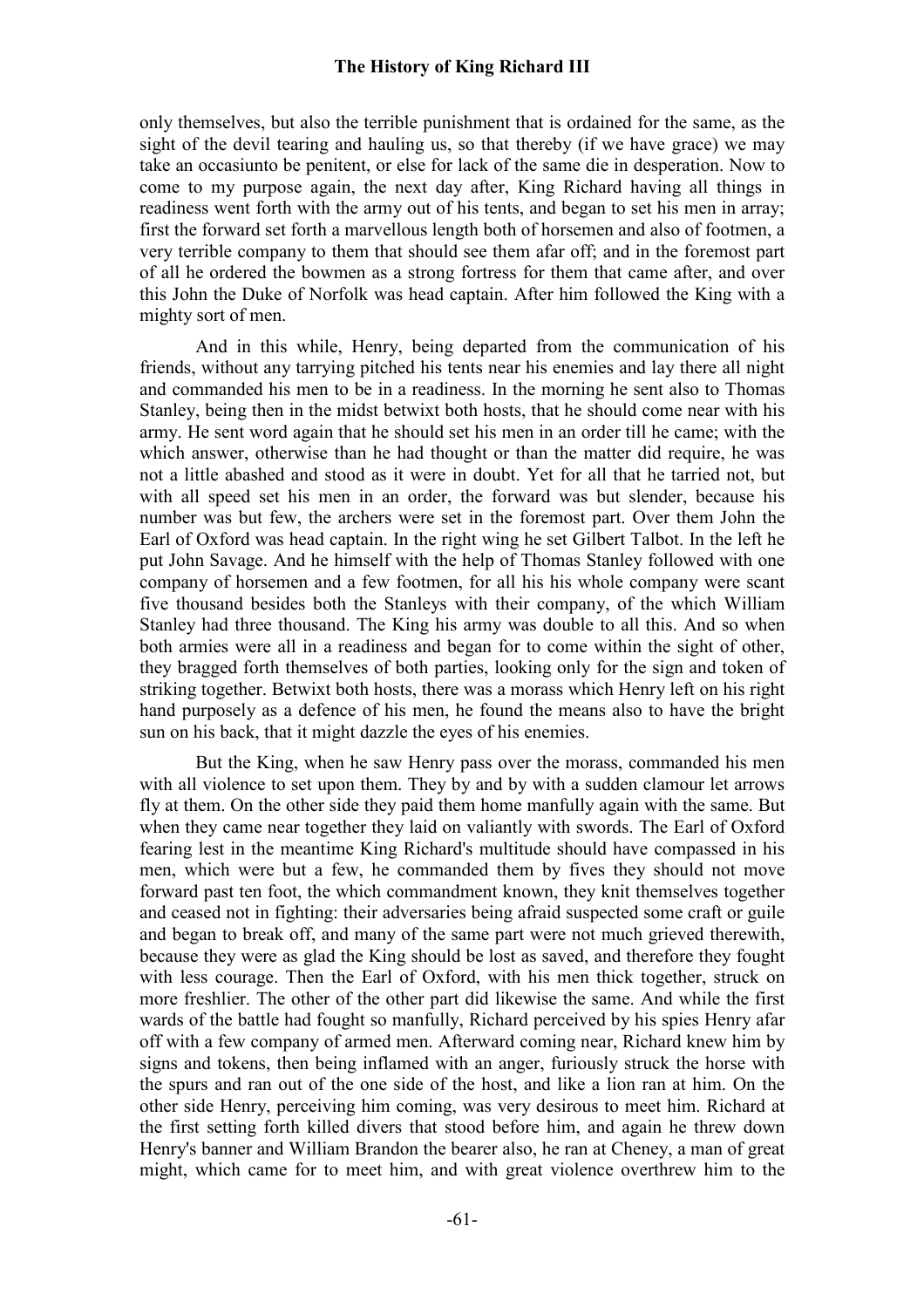ground, and thus he made himself a way through them for to come to Henry. But Henry kept better tack with him than his men would have thought, which then was almost in despair of the victory. And even at that time lo there came William Stanley to aid them with three thousand men, and even at the very same time the residue of King Richard's men were put to flight. Then Richard fighting alone in the midst of all his enemies was overthrown and slain. In the meantime the Earl of Oxford in the forward, after he had fought manfully a little while, put the residue to flight of whom he slew a great number. But a great number more, which followed Richard more for fear than for love, held their hands from fighting and went away without hurt for that they looked not for his safeguard, but rather for his destruction. There were slain in this conflict not many more than one thousand of the which these were noblemen: John Duke of Norfolk, Walter Ferris, Robert Brackenbury, Richard Radcliffe and many other more. And within two days after, William Catesby lawyer with certain other of his fellows was put to death at Leicester, and among those that ran away was Francis Lovell, Humphrey Stafford, with Thomas his brother, and many other more that ran into sanctuary at Colchester in Essex. There was of the captives a great number, because that when King Richard was slain, every man cast down his weapon and yielded himself to Henry, of the which the more part would have done so at the beginning, if it had not been for fear of King Richard's spies, which then wandered in every place. And amongst these, the nobles were the Earl of Northumberland, the Earl of Surrey, of the which the Earl of Surrey was put in prison, the other as a friend was received into favour. Henry at that field lost not above a hundred men amongst whom the chief was William Brandon which bore Henry's banner. This battle was fought on the twenty seventh day of the month of August, in the year of our Lord one thousand four hundred and eighty-six. The conflict endured more than two hours. Richard might (as the fame went) have saved himself if he would have fled away, for those that were about him, when they saw his men from the beginning fight but faintly and that some were run away to the other part, suspected treason and willed him to fly, and when the matter was manifest that all hope of victory was passed, they brought him a swift horse. He putting aside all hope and trust that was in flying, made (as it was said) this answer, that this day he would have either an end of battle or else of his life, such was his great audacity and manfulness which because he did see certainly that in this day he should obtain the kingdom quietly all days of his life or else lose both forever, he entered in amongst them, as it was declared before, intending utterly either to lose all or else to win all. And so the wretch died, having the end that all such were wont to have, which in the stead of law, honesty and all godliness follow their own appetite, villainy and all wickedness. And plainly this is an example which cannot be expressed, to fear them which will not suffer one hour to be otherwise spent than in cruelty, mischief and all devilish fashions. Henry when he had thus obtained the victory he fell down on his knees and, with many prayers and thanks, referred all to the goodness of God. Then after he stood up being wonderfully replenished with joy, and went up upon a little hill and there gave great commendations to his soldiers, commanding them that were hurt to be healed and the dead to be buried; afterward he gave mortal thanks to his noble captains promising them that he would never forget their benefit. The multitude in the meantime with one voice and one mind proclaimed him King. When Thomas Stanley saw that, he took King Richard his crown which was found amongst the spoil, and by and by put it upon Henry's head as though he had been then created King by the election of the people as it was wont to be in the old time, and this was the first token of his felicity. After this King Henry with his company and carriage went to Leicester toward night to bed, where, after he had